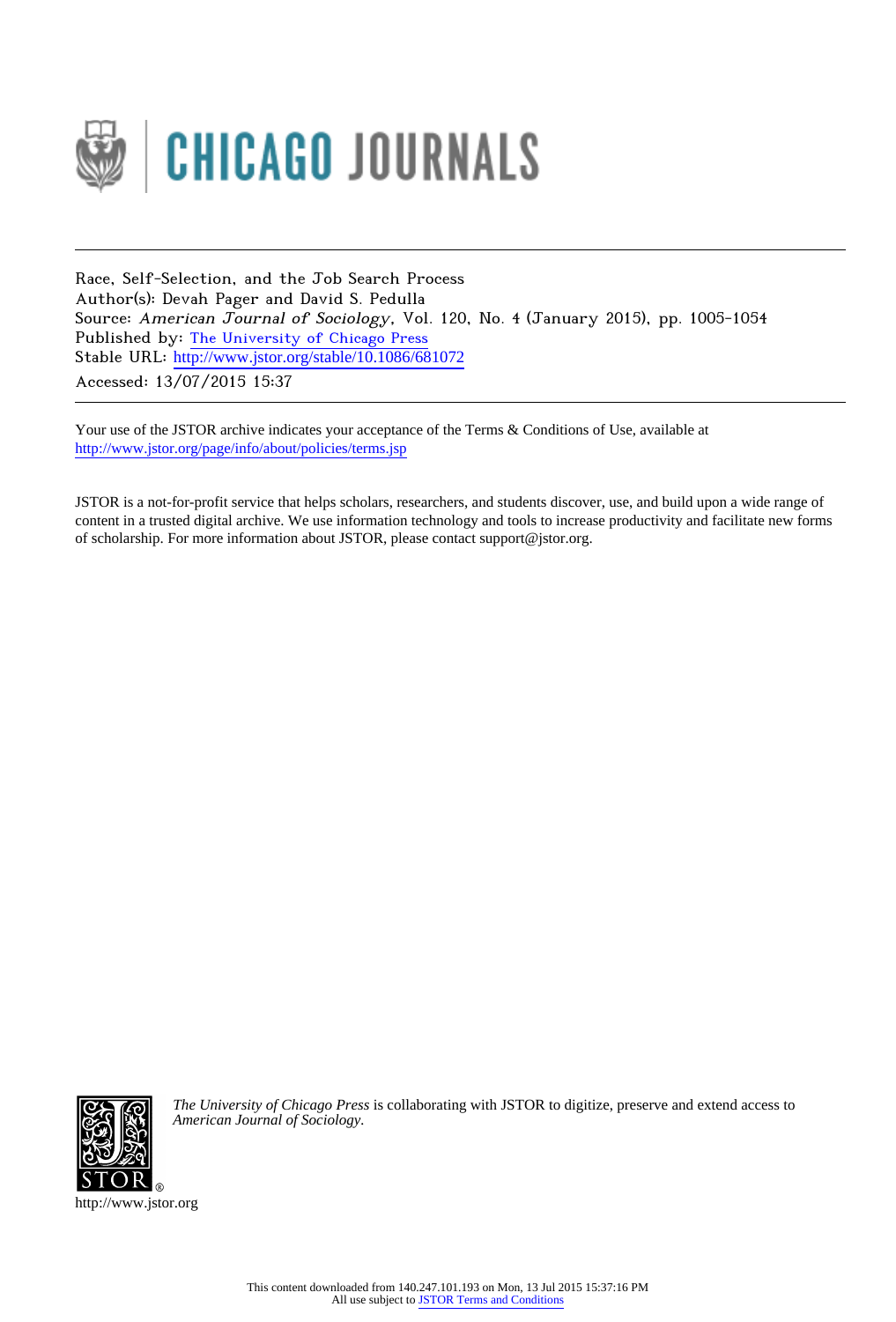# Race, Self-Selection, and the Job Search Process<sup>1</sup>

Devah Pager Harvard University

David S. Pedulla University of Texas at Austin

> While existing research has documented persistent barriers facing African-American job seekers, far less research has questioned how job seekers respond to this reality. Do minorities self-select into particular segments of the labor market to avoid discrimination? Such questions have remained unanswered due to the lack of data available on the positions to which job seekers apply. Drawing on two original data sets with application-specific information, we find little evidence that blacks target or avoid particular job types. Rather, blacks cast a wider net in their search than similarly situated whites, including a greater range of occupational categories and characteristics in their pool of job applications. Additionally, we show that perceptions of discrimination are associated with increased search breadth, suggesting that broad search among African-Americans represents an adaptation to labor market discrimination. Together these findings provide novel evidence on the role of race and self-selection in the job search process.

### JOB SEARCH PROCESSES

The matching of individuals to jobs is a two-sided process, with job seekers selecting into openings and employers selecting from among those who apply (Logan 1996). While both forms of selection are critical to the ultimate dis-

<sup>1</sup>We are grateful to Alan Krueger and Andreas Mueller for allowing us to add key measures to their survey of NJ UI recipients. Thanks to Ed Freeland and Douglas Mills at the Princeton Survey Research Center for invaluable assistance. Generous support for this research came from NSF (CAREER0547810) and NIH (1K01HD053694) and, for

© 2015 by The University of Chicago. All rights reserved. 0002-9602/2015/12004-0001\$10.00

AJS Volume 120 Number 4 (January 2015): 1005–54 1005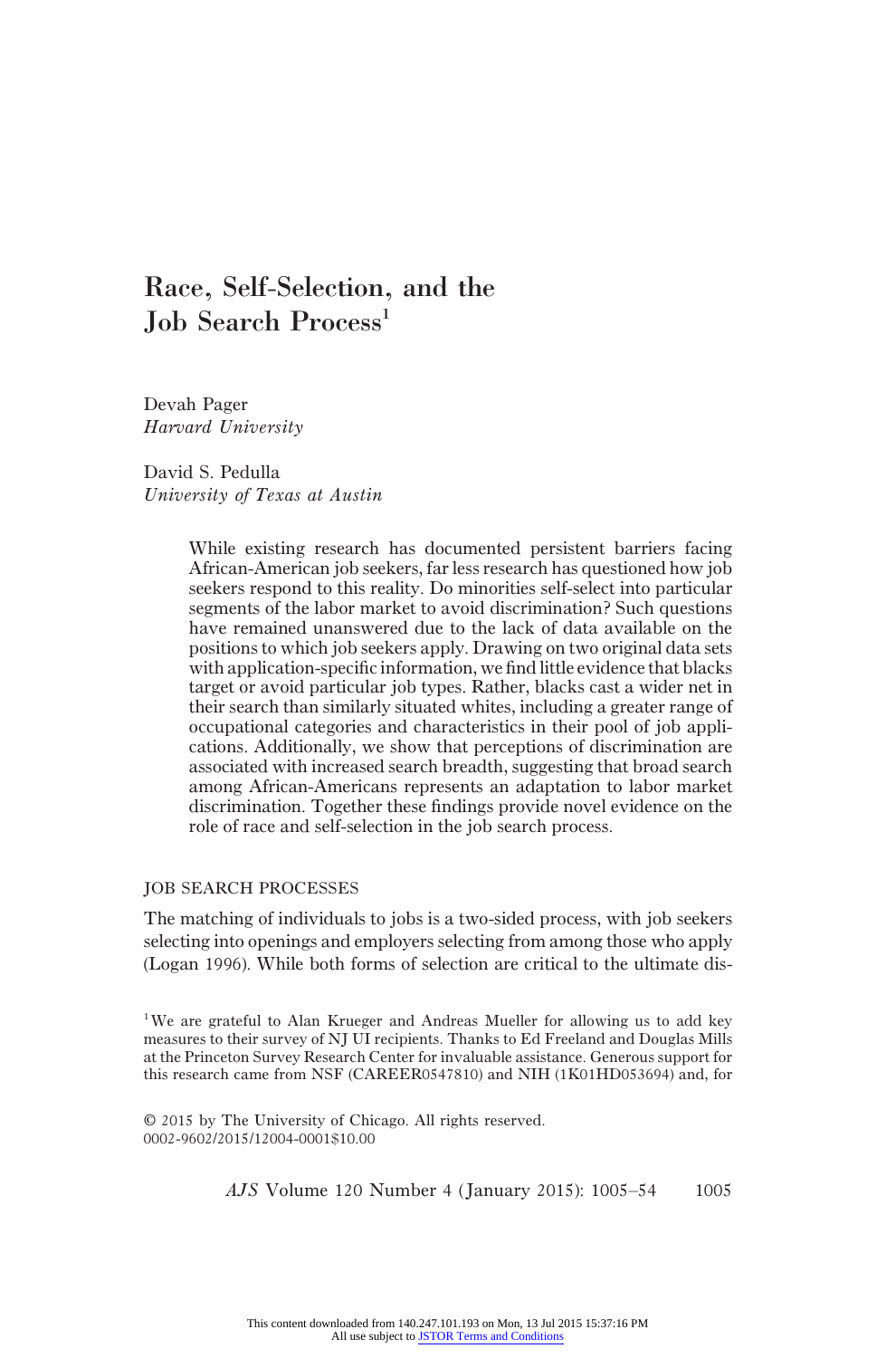tribution of labor market outcomes, we know relatively little about how job seekers decide where to search for work. This striking asymmetry in our knowledge about the job-matching process becomes particularly relevant in considering how race affects labor market placement. The majority of recent social scientific research has focused on the demand side of the labor market, investigating the degree to which employer preferences shape the distribution of opportunities available to minority workers (Kirschenman and Neckerman 1991; Moss and Tilly 2001; Bertrand and Mullainathan 2004; Pager et al. 2009). Where existing research has documented persistent barriers facing African-American job seekers, far less research has questioned how job seekers respond to this reality. Do minority job seekers self-select into particular segments of the labor market in ways that allow them to avoid discrimination? Do minorities tailor their job search strategies in response to perceived discrimination? Unfortunately existing labor force surveys are poorly suited to answer these questions because they lack information on the pool of jobs to which job seekers apply before finding and accepting a position. Existing patterns of labor market placement may reflect supply-side differences in search strategy, demand-side influences on selection, or some combination of the two. The ability to distinguish between these two sides of the matching process, and to identify patterns of self-selection at work, represents an important and much-overlooked aspect of the employment process.

In this study we employ original data from a statewide panel survey of unemployment insurance recipients in New Jersey to investigate job search patterns by race. Respondents were followed for up to 12 weeks, with weekly questions about their job search activity. Each week respondents were asked to list up to three job titles for which they had submitted an application, allowing us to examine racial differences in the targeting or breadth of their job search. In addition, we supplement the New Jersey data with a nationally representative cross-sectional data set that enables us to replicate our key findings in a national context and to better identify the mechanisms driving racial differences in search behavior. To our knowledge, these represent the first surveys to ask job seekers about the pool of jobs applied to in the course of searching for work. The results of this investigation hold important implications for theories of job search and the supply-side processes that contribute to labor market inequality.

the second author, from NICHD (5 R24 HD042849). We received helpful comments and suggestions from Shelley Correll, Cristobal Young, Ted Mouw, Roberto Fernandez, Matt Salganik, Steve Morgan, Hank Farber, Olivier Godechot, and participants in workshops at Johns Hopkins University, Stanford University, Harvard University, Yale University, and Sciences Po. Direct correspondence to Devah Pager, Department of Sociology, Harvard University, Cambridge, Massachusetts 01238. E-mail: devah \_pager@harvard.edu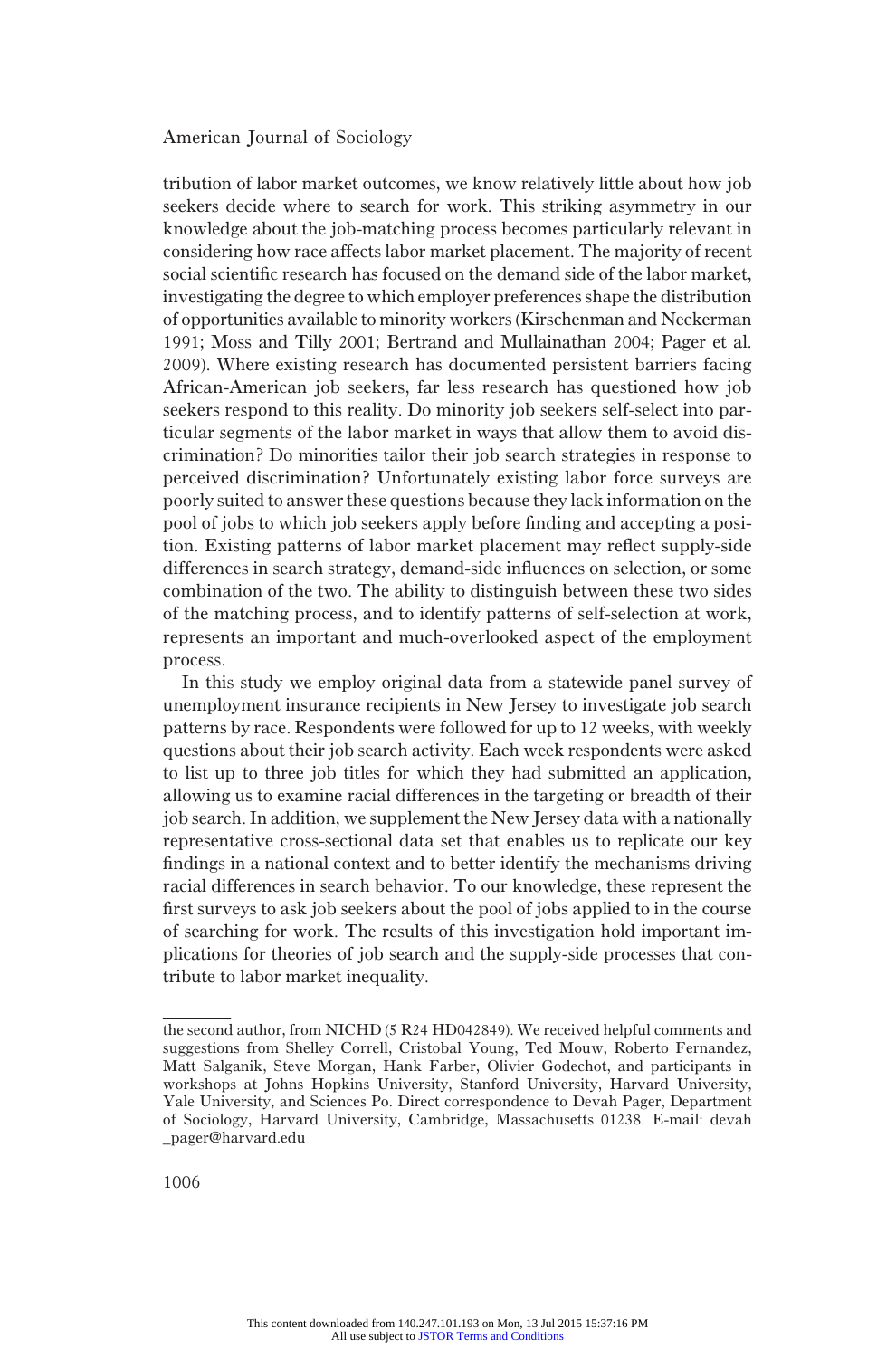## Theories of Job Search

There are extensive literatures on job search in both economics and sociology. The economics literature on job search focuses almost exclusively on wages as the key outcome of interest. Reservation wages are thought to guide behavior as job seekers evaluate opportunities among a "random draw" of wage offers (Lippman and McCall 1976). And yet the emphasis on wage offers in job search ignores the large fraction of search activity that does not result in a job offer.<sup>2</sup> Decisions by job seekers about where to search—based on some combination of preferences and perceived opportunity—represent an important constraint on the subsequent distribution of offers and, ultimately, an individual's placement in the labor market.

The sociological literature has also contributed to the study of job search, with its major contribution centered around search methods. The relevance of networks versus formal methods of job search has been well documented in the research literature (Granovetter 1974), with important implications for the distribution of opportunity. Half or more of all jobs are found based on leads from friends or family (Corcoran, Datcher, and Duncan 1980; Green, Tigges, and Browne 1995; Green, Tigges, and Diaz 1999; Falcon and Melendez 2001). Search methods have been shown to affect both the likelihood of employment and the quality of match between employee and job, with personal networks appearing to better direct job seekers to openings that suit their skills and preferences (Lin, Ensel, and Vaughn 1981; Fernandez and Weinberg 1997; Royster 2003; but see Mouw 2003). While research on search methods does attend to the strategies of job seekers that precede finding a job, we know little about the actual pool of jobs under consideration. Equally important to how people find out about job opportunities is which opportunities they consider. This aspect of the sorting process has largely been overlooked by scholarly investigation.

#### Race and Job Search

Questions about job search are particularly relevant to understanding the processes that generate racial inequality in the labor market. Where a large body of research documents employers' racial preferences and decision making (e.g., Kirschenman and Neckerman 1991; Bertrand and Mullainathan 2004; Pager et al. 2009) and the consequences of job placement for racial disparities in wages (e.g., Tomaskovic-Devey 1993; Huffman and

<sup>2</sup>Lippman and McCall's (1976) theoretical model allows for the possibility that some search results in no offer by allowing some employers to generate a wage offer of zero. Empirical research studying wage offers as the outcome of job search, by contrast, captures only that search activity that results in positive wage offers (Wolpin 1992). This truncated distribution provides a skewed perspective on job search, allowing us to observe only those select applications that result in offers (see Heckman 1979).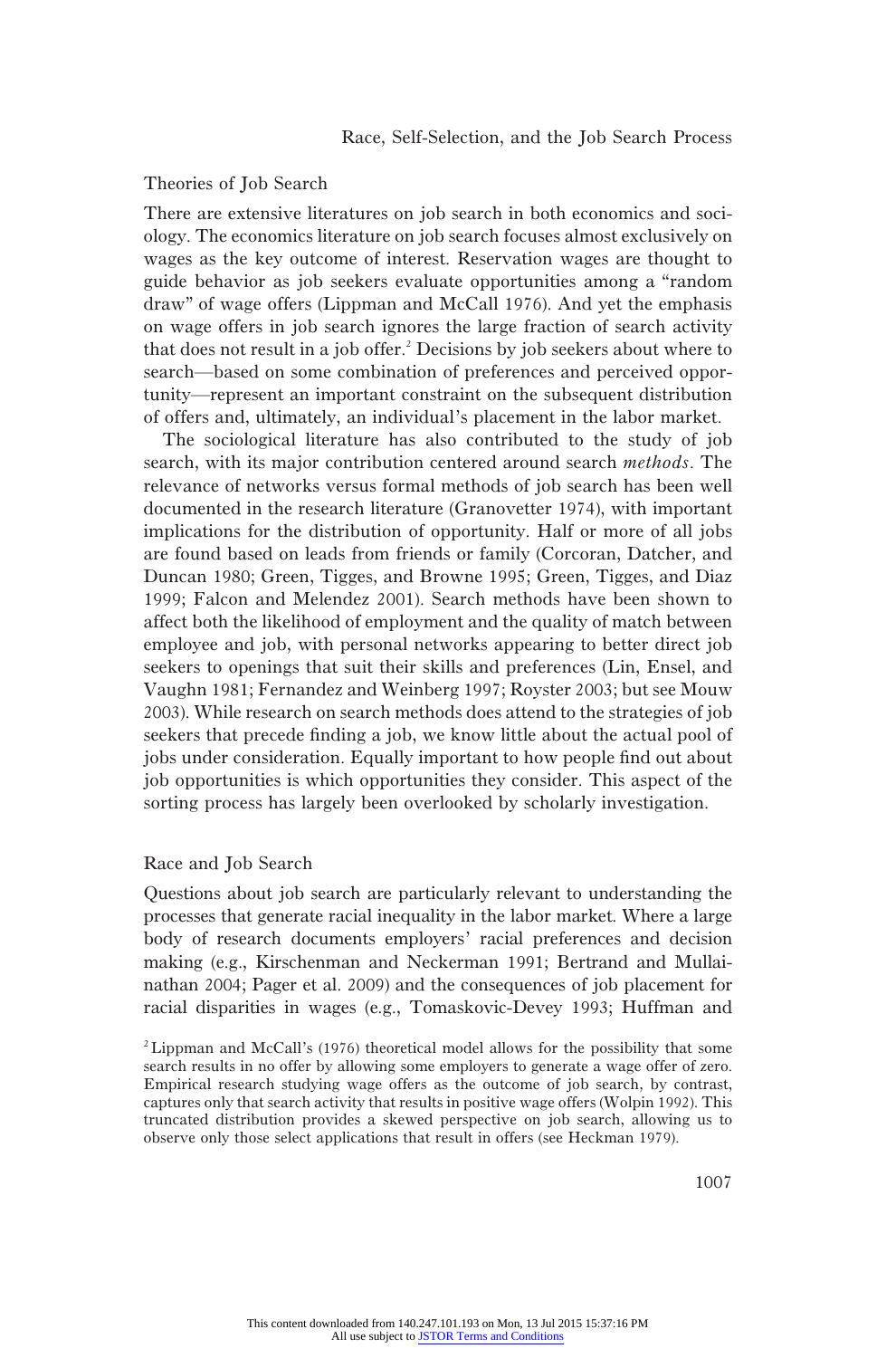Cohen 2004), we know far less about the decisions and strategies of job seekers that may influence patterns of racial inequality. The limited information that does exist on racial differences in job search strategies primarily relates to search intensity, geographic scope, and search methods. For example, black and white job seekers in the Multi-City Study of Urban Inequality (MCSUI) reported having contacted a similar number of employers in the previous 30 days of job search (9.3 vs. 9.4, respectively), though blacks reported spending slightly more hours per month on job search (28.01 vs.  $25.8$  hours for blacks vs. whites, respectively).<sup>3</sup> There is also some evidence that low-skilled blacks engage in job search that is more constrained geographically, although this constraint is mainly the result of lack of access to transportation as opposed to preferences or perceived constraints (Stoll 2005). Less than 2% of black respondents in the MCSUI data report that they avoided job search in particular neighborhoods for "racial reasons."<sup>4</sup> Finally, though some research argues that blacks are substantially disadvantaged by a lack of access to job networks (e.g., Royster 2003; Smith 2007), recent empirical investigations suggest that blacks and whites are equally likely to rely on friends and relatives in their job search (BLS 2010) and that the use of networks has few consequences for racial differences in reemployment (Mouw 2002; Fernandez and Fernandez-Mateo 2006). The existing literature thus points to some important components of job search that may affect patterns of racial inequality; but this literature also leaves much unanswered as to whether or how these various processes affect the ultimate distribution of jobs to which black and white job seekers apply.

Where empirical work on how race affects job search remains limited, the theoretical work on this question offers some clear predictions. Specifically, one branch of economic theory predicts that job seekers facing discrimination will tailor their searches in ways that minimize encounters with discriminatory employers. Information about the sectors, firms, or job types

<sup>&</sup>lt;sup>3</sup> Based on the authors' calculations. The MCSUI respondents were asked, "How many employers did you contact in (the last 30 days/the last month) of your job search?" and "In total, about how many hours did you spend looking for work in (the last 30 days/the last month) of your job search?" These tabulations are weighted averages for those respondents who indicated that they had looked for work during the past 30 days.

<sup>4</sup>Based on the authors' calculations. MCSUI respondents were asked whether or not they had ever looked for work in one of seven areas in their city. If they had not, they were asked the primary reason they had not looked for work in that area. Among coded responses was the category "racial reasons." The percentage reported above sums the percentage of respondents citing this explanation for each of the seven areas. The most common explanation for not having looked for work in an area was problems related to travel distance or transportation. Note that while conscious search strategies do not appear driven by racial concerns, perceived encounters with discrimination are nevertheless common. Among MCSUI respondents 46% of blacks report having faced racial discrimination during job search, and 16% report having experienced discrimination at work (Goldsmith et al. 2004).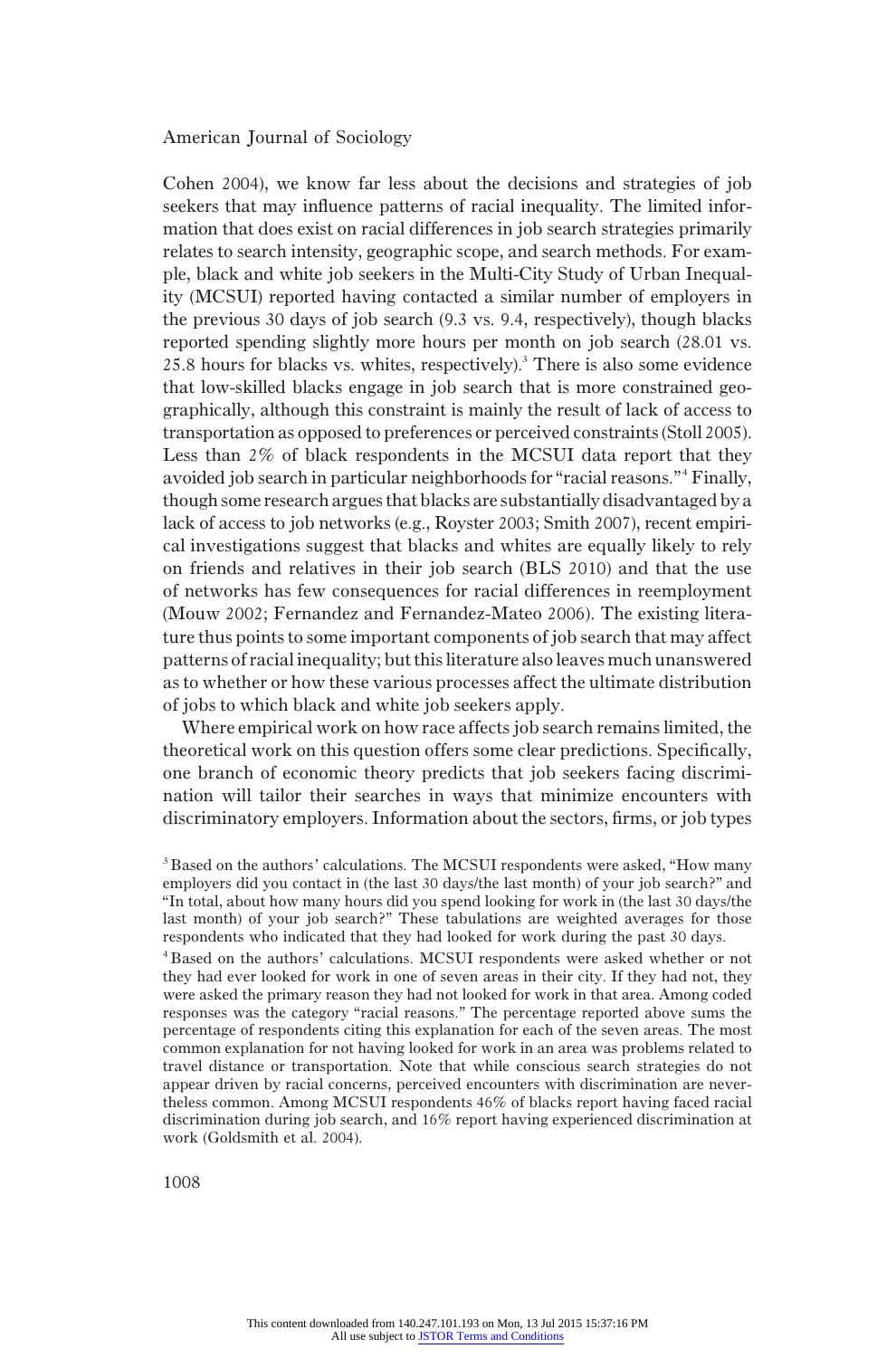in which discrimination is likely to occur—derived from news reports, family and friends, or personal experience—can help to guide search strategies in ways that concentrate search time among employers most likely to hire individuals of a given group. In a critique of audit studies of discrimination, for example, James Heckman (1998) argues that the extent of discrimination encountered by real job seekers is reduced by targeted searches that match racial minorities to the kinds of employers willing to hire them:<sup>5 "The impact</sup> of market discrimination is not determined by the most discriminatory practices in the market, or even by the average level of discrimination among firms, but rather by the level of discrimination at the firms where ethnic minorities or women actually end up buying, working and borrowing. It is at the margin that economic values are set. . . . Purposive sorting within markets eliminates the worst forms of discrimination" (Heckman 1998, pp. 102–3). Self-selection into labor market opportunities is thus proposed as an important strategy for avoiding discrimination.6 The key assumption in this literature is that blacks can identify and avoid discrimination by self-selecting into the firms or jobs that are least likely to discriminate against members of their group.

Lundberg and Startz (2007) also emphasize the role of self-selection as a strategy for preempting discrimination: "In a two-sided search model, segregation can arise not only because members of a minority group are excluded by uninformed agents, but also through self-segregation of the minority in response to the adverse selection that may result from discrimination" (p. 460). The supply-side decisions of job seekers are thus viewed as a critical motor of the labor market sorting process. These perspectives argue for the importance of job seekers' decisions about how and where to search for work as key factors in determining the extent of discrimination and segregation experienced by labor market actors. Narrowed or targeted search strategies by racial minorities are viewed as an adaptation to discrimination that ultimately reinforces segmented labor market placement.7

 $5$  Field experiments rely on a random sample of employers to generate their estimates; job seekers, by contrast, do not apply to a random sample of job openings but rather, according to Heckman, self-select into sectors of the labor market where their characteristics will be better rewarded.

<sup>6</sup>This perspective does not address the possible secondary consequences of self-selection: occupational crowding by race increases competition among minority job seekers for a narrower range of positions. Further, to the extent that jobs open to African-Americans are likely to be of lower skill, compensation, or other desirable characteristics, any strategic sorting to avoid discrimination may have the consequence of reducing the occupational returns for minority workers (Collins 1983; Parcel and Mueller 1983; Tomaskovic-Devey 1993).

<sup>7</sup>For similar arguments about self-selection and discrimination in other contexts, see Borjas and Bronars (1989) (self-employment) and Longhofer and Peters (2005) (credit markets).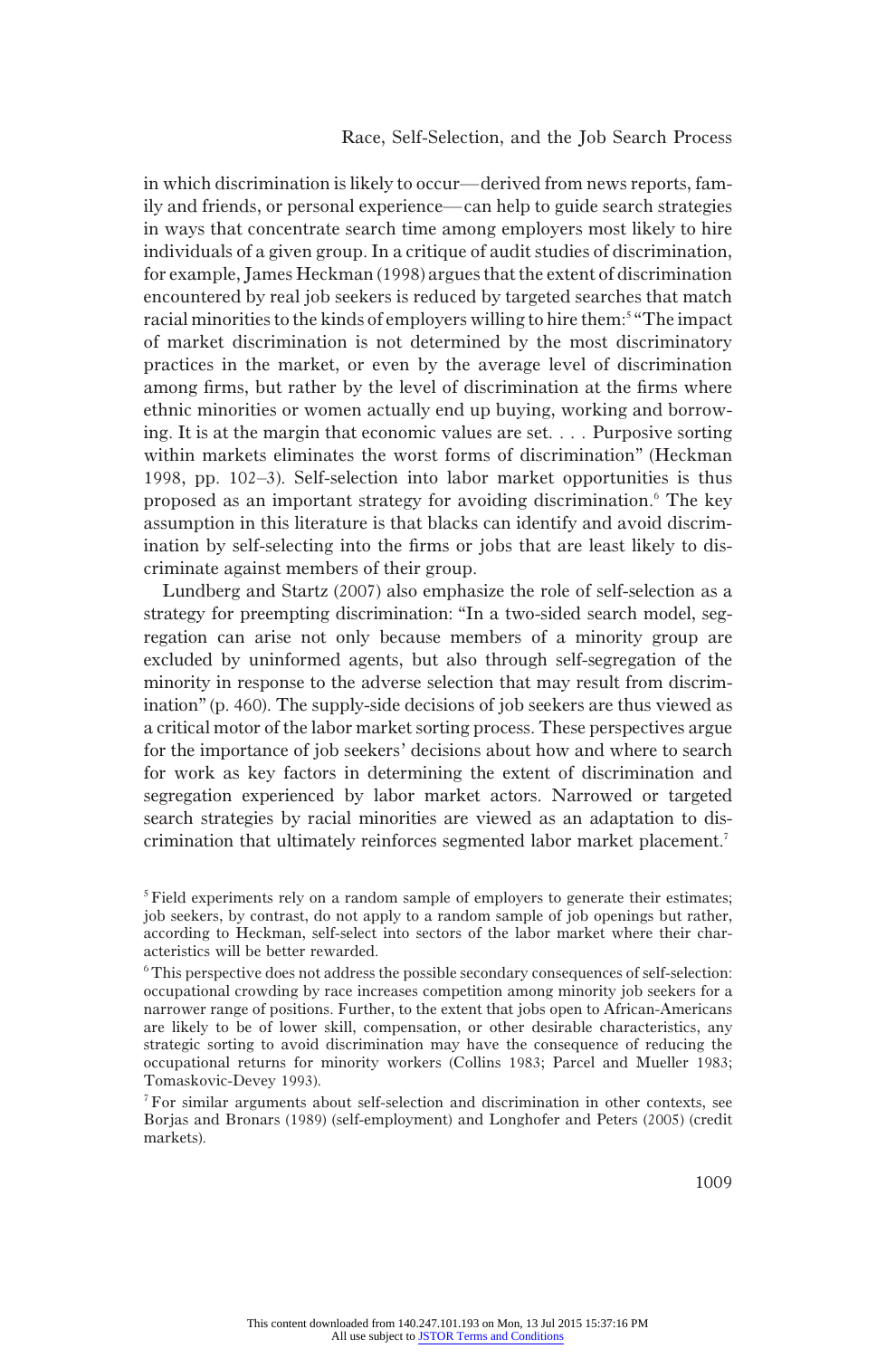Theories of self-selection assume that minority job seekers can identify when and where discrimination will take place, thus informing a more tailored search strategy. We might refer to this model as "adaptation to discrimination with full information." In actual labor markets, however, discrimination is often difficult to identify or anticipate. In the absence of reliable information about the occurrence of discrimination, we might expect a very different adaptation process to emerge. Indeed, Goldsmith et al. (2004) conceptualize a more diffuse response to discrimination, with minority job seekers adapting to a generalized reality rather than localized knowledge about discrimination among specific firms or job types. In this model, rather than attempting to identify where discrimination will or will not take place, minorities instead experience a generalized detachment from specific occupational targets. "How does a job searcher facing discrimination attain harmony of their search related cognitions? . . . This person would discard their primary goal of obtaining a 'good job' and replace it with a less ambitious target of acquiring the 'best job available' under the circumstances" (Goldsmith et al. 2004, p. 22).<sup>8</sup> The authors here conceive of a "good job" primarily according to its wages. One might also conceive of a good job as one that is consistent with an individual's skills, prior experiences, or desired line of work. In this framework, targeting the "best job available under the circumstances" may imply making oneself available for any realistic opening rather than constraining one's search to a more narrowly defined preferred occupation. In this case the anticipation of discrimination would distort search in ways not reflected in a narrowing or targeting of job search, but rather through a broadening of search and consideration of a wider range of possible opportunities. Awareness of discrimination without specific information of its whereabouts (what we might call "adaptation to discrimination under conditions of asymmetric information") may lead job seekers to cast a wider net in their search with the goal of reaching at least some fraction of nondiscriminatory employers.<sup>9</sup>

The theoretical literature on job search thus offers competing predictions about possible racial differences in search strategy. One branch of economic theory anticipates a narrowing of job search among racial mi-

<sup>8</sup>Goldsmith et al. (2004) find that blacks who perceive having experienced discrimination in job search or at work do not differ in labor supply (measured as hours worked) from those who have not. Their empirical analysis does not consider potential effects on job search behavior.

<sup>&</sup>lt;sup>9</sup>An alternate adaptation to the perception of diffuse discrimination is retreat. Indeed, a great deal of scholarly attention has focused on the growing numbers of young African-American men who have exited the formal labor market altogether ("discouraged workers") (Wilson 1996; Holzer and Offner 2005). While the proportion of young, noncollege men not in the labor force has been increasing, this group represents only a small fraction of African Americans overall. It is the strategy of those job seekers who choose to continue active search with which this investigation concerns itself.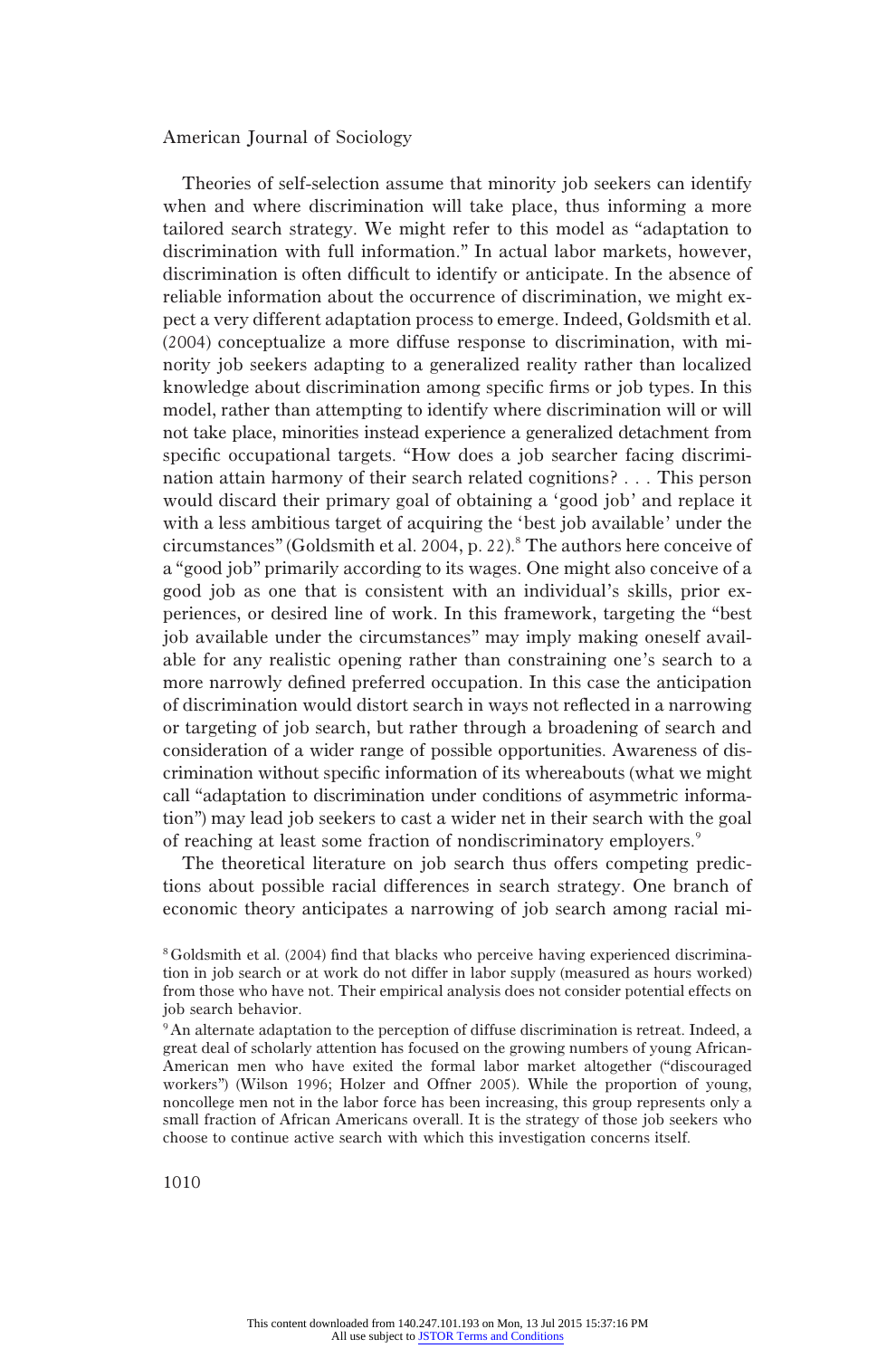norities as a strategy for avoiding discrimination. Other perspectives, by contrast, predict less targeted search among blacks due to uncertainty about when and where discrimination is likely to occur. A third possibility, of course, is that blacks and whites share similar search strategies, applying to a comparable range of jobs given an equivalent set of qualifications and work histories.

Unfortunately, the empirical research testing theories of self-selection by race remains extremely limited.<sup>10</sup> In one of the few studies to consider racial differences among applicant pools, Holzer and Reaser (2000) analyze data from a study of employers in four metropolitan areas, comparing the racial composition of the applicant pool to the racial composition of new hires across firms. The authors find evidence that blacks are better represented in the applicant pools for jobs in unionized firms and large establishments (which pay relatively higher wages to African-Americans) and for jobs located near public transportation, near black populations, and in jobs where the fraction of black customers is high. The authors conclude that "black applicants apply for work where their chances of being hired are greater, indicating rationality in the self-selection process" (Holzer and Reaser 2000, p. 377). On the other hand, blacks were less represented among the applicant pools for jobs in suburban areas and also showed evidence of "crowding" in lower paying jobs. Holzer and Reaser's work provides an important window into the sorting of applicants across different job sectors. At the same time, a perspective based on employer selfreports remains somewhat limited in its ability to identify the processes leading to an observed distribution of applicants. Applicant pools differ by education and work experience, among other characteristics, which themselves may account for much of the differential sorting by racial groups. Likewise, employers receptive to hiring blacks may be more likely to notice and report large numbers of blacks among their applicant pool. At the aggregate level, this study does point to some evidence of self-selection: blacks appear to be better represented in the applicant pools for jobs that are more likely to hire blacks. But beyond that, we know little about how this association comes about.

While very little empirical literature has studied patterns of self-selection on the basis of race, there does exist a small literature considering selfselection on the basis of gender. In this research we find evidence that women

<sup>&</sup>lt;sup>10</sup>A large number of empirical studies in economics address the topics of "self-selection" and "job search." This literature, however, tends to observe the placement of workers across sectors or occupations and assume that their relative positions are the result of worker preferences (which are empirically differentiated from random sorting). The relative influences of worker self-selection and employer-driven selection tend not to be discussed or empirically differentiated (e.g., Roy 1951; Heckman and Sedlacek 1985; Demiralp 2007).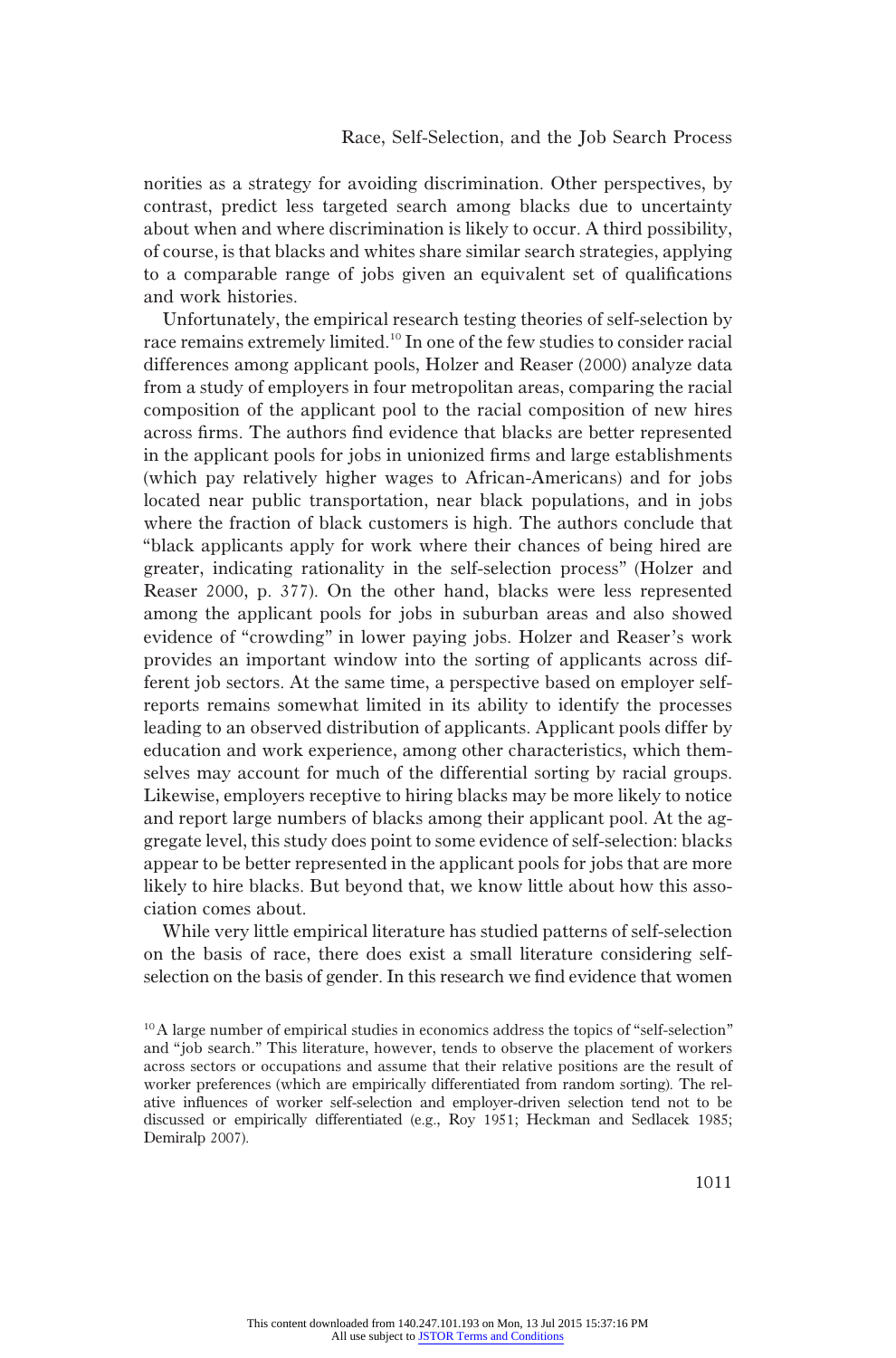self-select into college majors and occupational tracks based on gendered considerations (including discrimination) and that processes of self-selection explain a large fraction of occupational segregation (Jacobs 1995; Correll 2001) and in turn the gender gap in pay (England 1989; Kilbourne et al. 1994). Recent work by Fernandez and Friedrich (2011) directly measures the decision making of job seekers by studying selection into two gender-typed jobs (receptionist and computer programmer) within a single call-center firm. The authors find clear evidence of gender sorting—net of measured skill differences, urgency of search, and other relevant controls—with women applicants more often opting in to the stereotypically female job type and vice versa for men. The authors find no differences in patterns of gender sorting by race. Despite clear evidence of gendered preferences on the part of applicants, the authors conclude that the degree of self-selection observed at this stage is not sufficient to explain patterns of occupational segregation within the local labor market. Ultimately these results suggest that applicants do self-select into occupations on the basis of gender, but that employer sorting also plays an important role in maintaining a gendered division of labor. This work significantly contributes to our understanding of the job sorting process by explicitly taking the supply-sidedecisionmakingof applicantsinto account.At the same time, the focus on two highly gendered job types provides little opportunity to examine to what extent sorting on the basis of race guides search behavior in these or other occupational domains.

Our analysis builds on this small body of existing research to further investigate patterns of self-selection into job types on the basis of race. It may be the case that, similar to women, blacks exhibit high degrees of selfselection into job types that are perceived to be race appropriate, such as jobs with less customer interaction or those requiring more manual skill (e.g., Kirschenman and Neckerman 1991; Moss and Tilly 2001). On the other hand, unlike the case for gender, for which an extensive array of job types can be reliably coded as "male" or "female," the degree of occupational segregation by race is not nearly as pronounced (Alonso-Villar, Rio, and Gradin 2012). This difference has implications both for the development of preferences for gendered or racialized job types as well as for the ability to reliably identify those jobs for which a member of one's group is more or less likely to encounter barriers to entry. The existing literature on self-selection by gender thus represents a useful starting point for this analysis, but it remains an open question as to whether search patterns by race will mirror those by gender. Our empirical analysis contributes to this question by directly comparing patterns of job search behavior by both race and gender.

In our empirical analysis, discussed in depth below, we draw on original high-frequency longitudinal survey data that enable us to explore detailed information about the actual application pools of job seekers. With unique prospective information on the pool of jobs respondents apply to during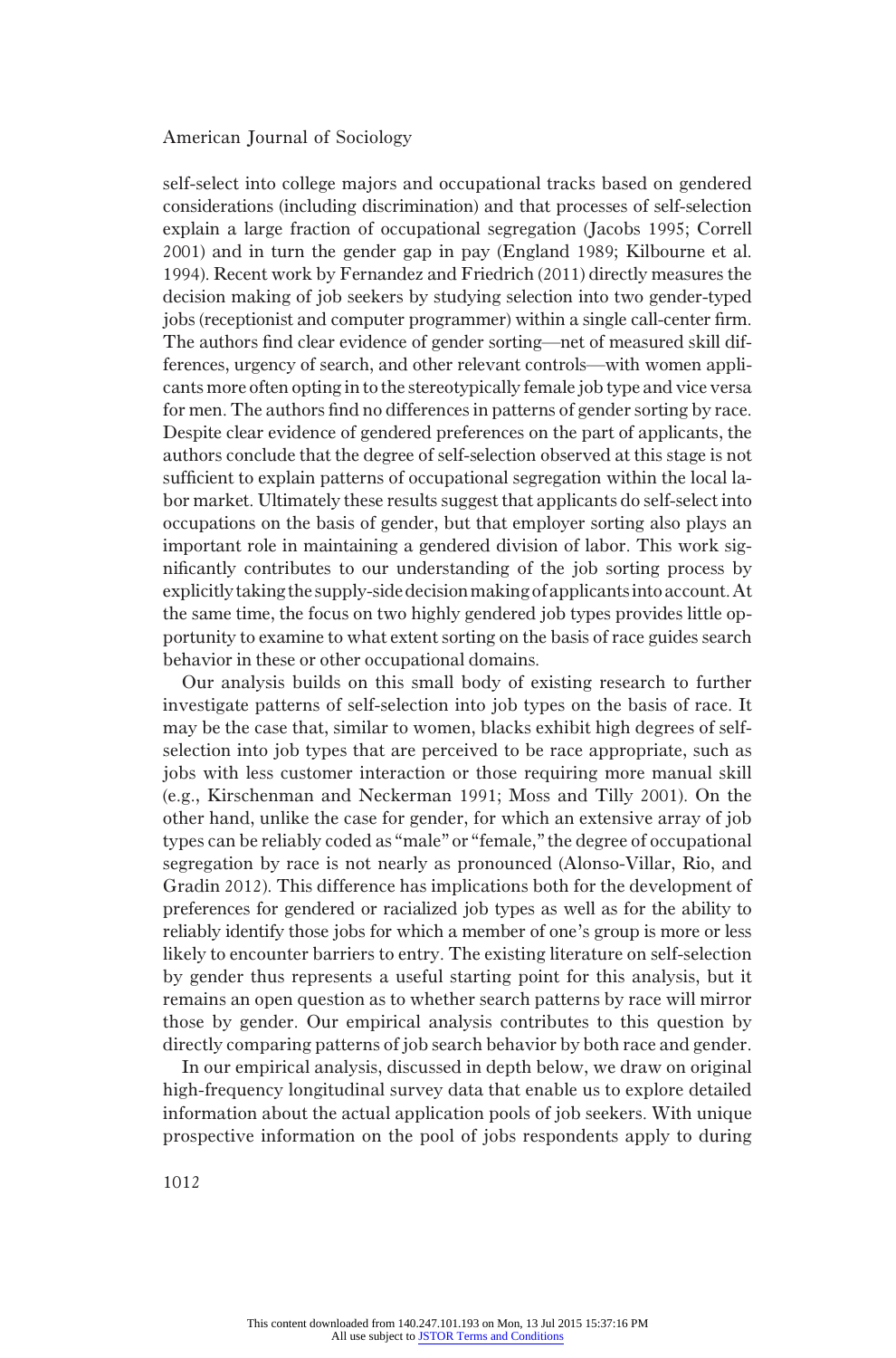the course of job search, this study allows us to assess the extent to which self-selection by race influences the pattern of labor market entry.

#### DATA AND METHODS

Our primary analyses draw on data from the New Jersey Unemployment Insurance (NJUI) survey, which followed a random sample of New Jersey Unemployment Insurance recipients over a 12-week period at the end of 2009 and beginning of 2010 using a series of online surveys (Krueger and Mueller 2011).<sup>11</sup> Typical of online panels, response rates were low  $(10\%)$ and attrition further reduced participation over the course of the study. Since response rates and sample attrition have important implications for the representativeness and generalizability of any survey data, we devote considerable attention to this issue before proceeding to our analysis.

Response rates are often used as an indirect proxy for sample selectivity, but they are in and of themselves a relatively crude measure of representativeness. In a recent review of the literature, Groves (2006) suggests that the "nonresponse rate alone is a weak predictor of nonresponse bias" (p. 662; see also Massey and Tourangeau 2013).<sup>12</sup> In our case, the unusual nature of our data allows for explicit tests of the extent of bias introduced by selective response. Indeed, Krueger and Mueller (2011) were granted access to the administrative data for the full universe of unemployment insurance (UI) recipients in New Jersey, allowing them to conduct a thorough examination of differences between the present sample and the full population  $(N =$ 362,292). Their analyses indicate that the NJUI sample is more likely to have a college degree, to be female, and to have had high earnings in the year prior to becoming unemployed relative to the larger population, factors they correct for using survey weights (see Krueger and Mueller 2011). We conducted further comparisons between the full UI population and the current sample, focusing particularly on possible racial differences in sample selection. In these analyses we find some evidence that black men are less likely to participate than their white counterparts, though there is little evidence that this relationship differs by educational attainment (an important proxy for skill). As we discuss below, we pay special attention to the balance of gender,

 $11$ <sup>11</sup> The job search module, from which the data for this study were drawn, was administered in 11 of the 12 weeks of this survey.

 $12$  Leading social science journals show increasing recognition of the distinction between response rates and response bias, as reflected in recent publications that carefully assess processes of sample selection in the face of low response rates. See, e.g., Shiao and Tuan (2008) with a response rate of 16.3%; Rosenfeld and Thomas (2012) with a composite overall response rate of 13%; Marx (2011) 20.6%; Allgood et al. (2004) 9%; Bode et al. (2011) 11.5%; Goren et al. (2009) 18.2%.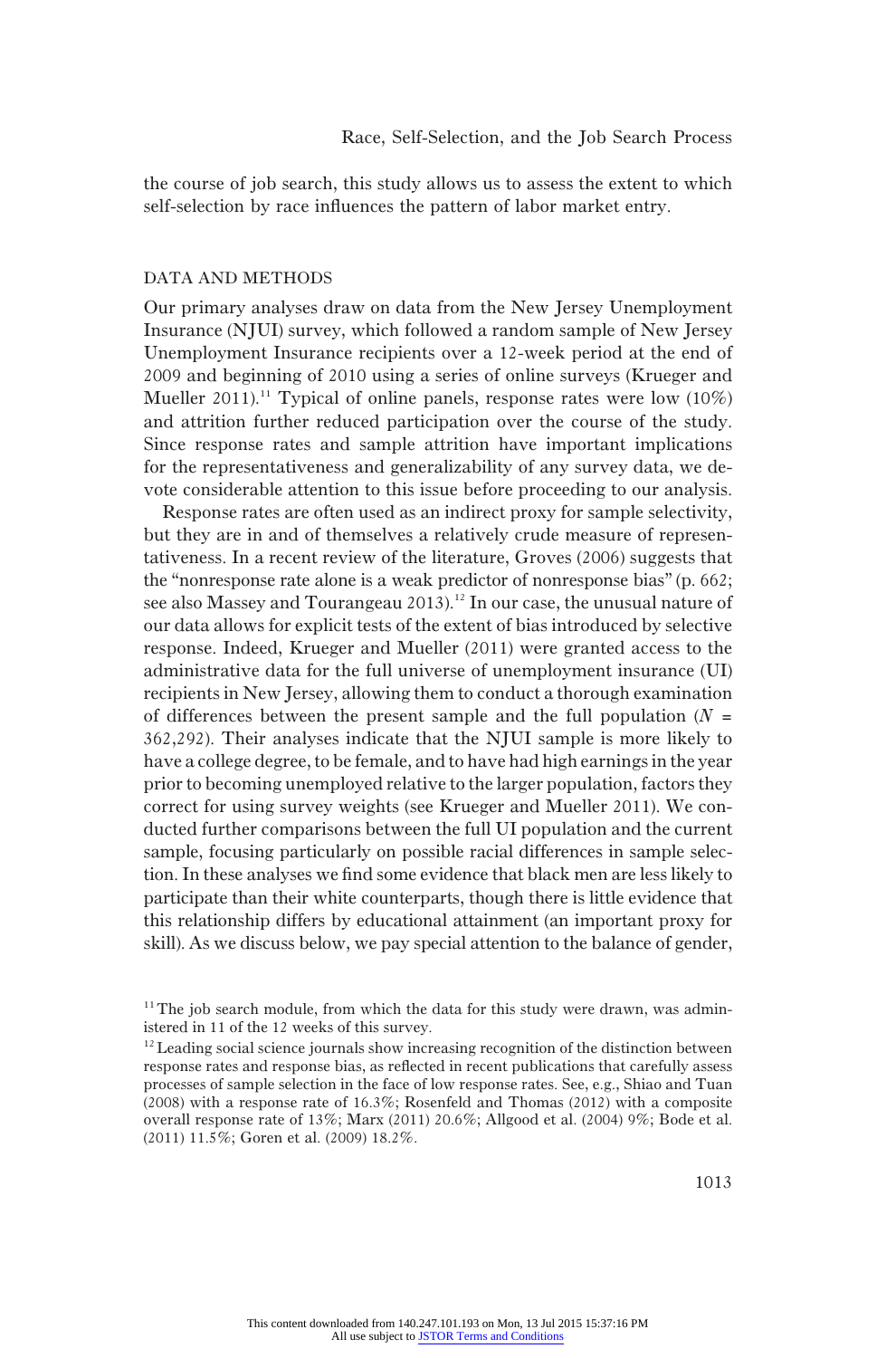age, and education between the white and black respondents in our sample in all analyses through the use of matching techniques.

Corrections for sample selectivity on the basis of observable characteristics are relatively straightforward and well understood. Of course the real concern of sample bias relates to the role of possible unobserved differences between the sample and the relevant population from which it is drawn. Fortunately, here again access to the administrative database with the full universe of UI recipients allows us to explore some key possible unobserved differences between our sample and the larger population. In particular, we compare the trajectories of UI recipients who participated in the survey with the overall UI universe according to rates of exit from UI benefits. Exit rates from UI are primarily determined by reemployment or the expiration of benefits. After matching individuals on duration of benefit receipt, remaining differences in exit rates should be primarily driven by rates of job acquisition. Following this approach, Krueger and Mueller (2011) report Kaplan-Meier estimates of the UI exit rate indicating a weekly exit rate for survey respondents that closely tracks that of nonrespondents and is within the 95% confidence interval at almost all durations. We replicate this analysis with models run separately by race and find that the pattern for blacks closely matches that of the overall sample. Given that a key selection concern in any study of job search is that the sample represents an unusually motivated group, the fact that exit rates for the sample appear similar to exit rates for those who did not opt into the study is reassuring. Whatever selection pressures may affect sample inclusion, they do not appear closely related to the success of job search.

As a final check on the selectivity of our sample, we replicate our key findings using a national probability sample of job seekers with a significantly higher response rate (see details below). Our results appear highly consistent across the two samples, suggesting that the underlying association between race and search breadth is both robust and generalizable.

Overall, then, while response rates in the NJUI survey are low, we have unusually good information about the nature of selection into this sample, allowing us to adjust for existing differences in our analysis and to test for sensitivity along key dimensions of differentiation. Fortunately, apart from the observed differences noted above, we have little reason to believe that our sample systematically differs from the broader population—in New Jersey or nationally—on key indicators of job search success.

## Data Description

The NJUI data are drawn from three sources. First, administrative data are drawn from New Jersey's Department of Labor and Workforce De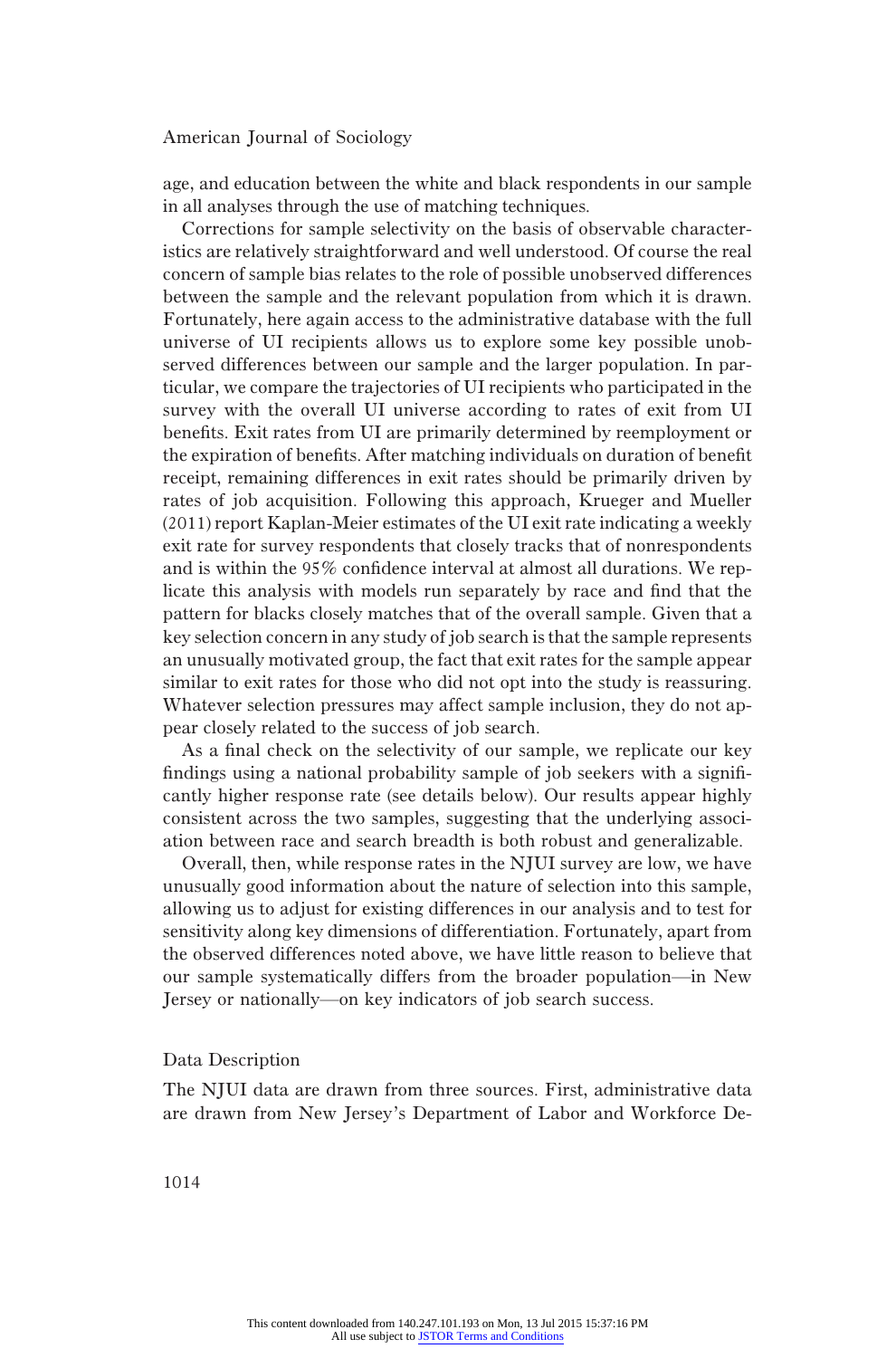velopment (NJDLWD), which runs the state's unemployment insurance program. The administrative data fields include respondents' gender, race, ethnicity, age, education, previous occupation, previous industry, and earnings and weeks worked in the year prior to unemployment. Second, each respondent completed an entry survey during the first week that collected information about the respondents' previous work experience, including job tenure and duration of unemployment at the start of the survey period. Finally, respondents completed a survey each week containing questions about their job search activities and their employment status.<sup>13</sup>

The NJUI job search module was administered to a sample of 4,792 respondents. We limit our sample to white and black respondents of prime working age—between the ages of 18 and 64 ( $n = 3,447$ ).<sup>14</sup> Because we are interested in the search strategies of those actively looking for work, in the primary analyses below we exclude individuals not engaged in positive search (i.e., those who did not list any job titles) during the full period of observation (16%). After this exclusion, our final analytic sample  $(n = 2,910)$ is 18% black, 46% male, and has a mean age of 45.7. Of the respondents, 18% have no more than a high school degree, 30% have some college, 38% are college graduates, and  $14\%$  have graduate degrees.<sup>15</sup> Because these sample members qualify for unemployment insurance benefits, they have generally more stable work histories than the average unemployed individual, with tenure in their last job averaging over five years.<sup>16</sup> Mean unemployment duration for this sample at the start of the survey period was 12.6 months. Additionally, because our sample is drawn from UI recipients, it is by definition focused on the unemployed. We leave for future research the task of investigating whether the patterns identified here obtain for

 $13$  In a letter inviting their participation as well as on a consent screen at the start of the survey, respondents were assured that their participation was voluntary and would not affect their eligibility for UI benefits. They were also assured that their survey responses would remain confidential and would not be shared with NJDLWD.

<sup>&</sup>lt;sup>14</sup>To accommodate the use of matching techniques, discussed below, we limit our sample to non-Hispanic black and white respondents. Analyses with the full sample indicate that racial differences in job search, and particularly job search breadth, are most pronounced between blacks and whites.

<sup>&</sup>lt;sup>15</sup> Less than 2% of respondents in our sample are high school dropouts; given their small numbers we combine them here with high school graduates. Results are not substantively affected by this categorization.

<sup>&</sup>lt;sup>16</sup> In order to qualify for UI benefits in New Jersey a worker must demonstrate 20 weeks of work in the past year, earning a minimum of \$143 in each week, or must demonstrate total annual earnings of at least 1,000 times the state minimum hourly wage (\$7.25 per hour as of July 2009). At the time of this survey N.J. workers were eligible for up to 99 weeks of coverage, including regular UI and extended coverage (see Krueger and Mueller [2011] for additional details).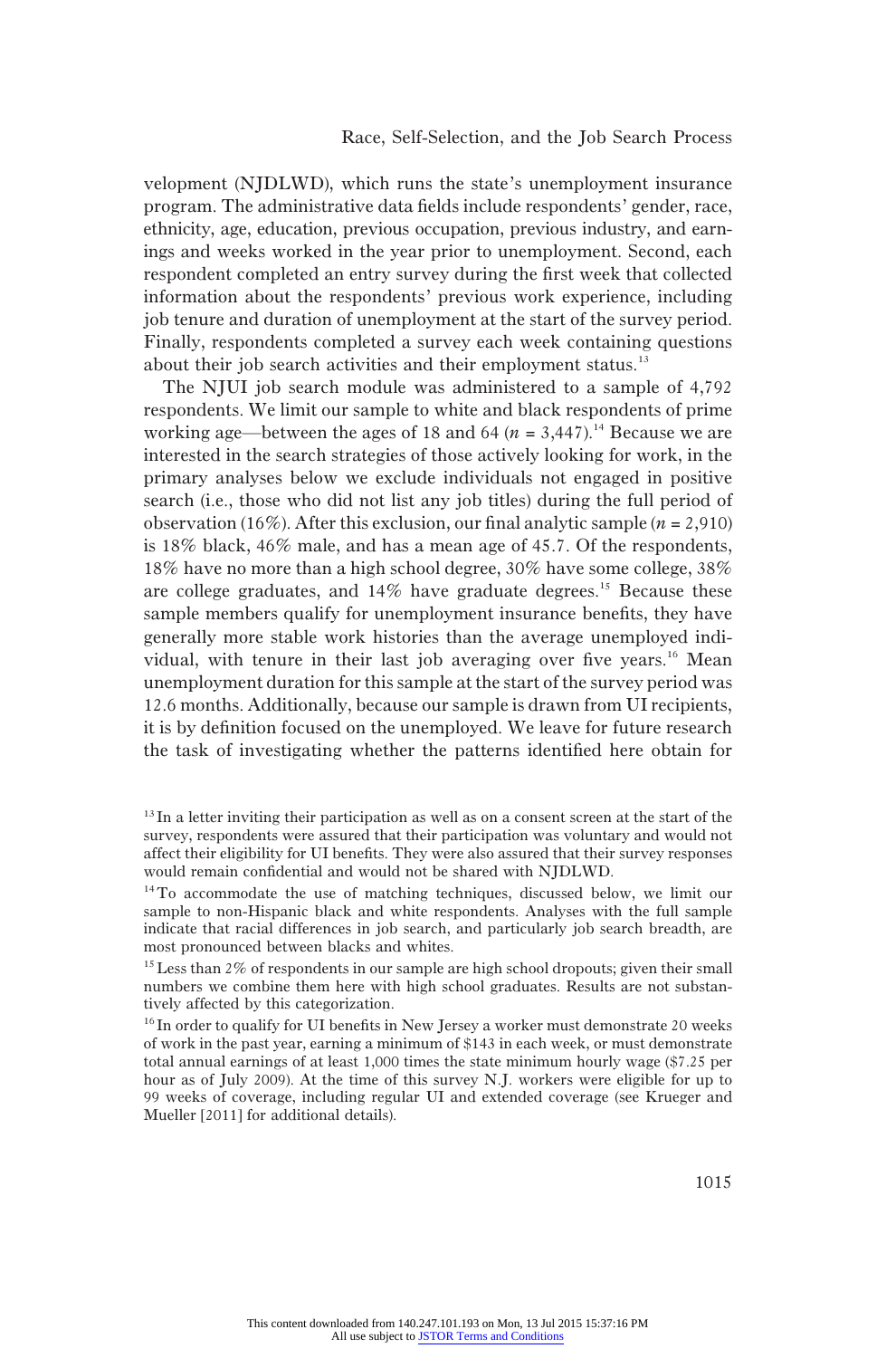those employed full-time while searching for work (see app. A for additional details about the NJUI sample).

Each week, respondents were asked to report the number of jobs they had applied to in the past seven days and then to list the job titles for the three most recent jobs they had applied to during that time.<sup>17</sup> Over the course of the study, the full sample of respondents listed a total of 35,106 job titles. These open-text job titles were then coded into Standard Occupational Classification (SOC) codes, a system generated by the Bureau of Labor Statistics for classifying workers into uniform occupational categories. The 2000 SOC is organized as a four-tiered classification system, with each tier reflecting a different level of aggregation. The first tier includes 23 major occupational groups, which are then further subdivided into 96 "minor groups" (tier 2). The third and fourth tiers further subdivide occupations into 449 and 821 categories, respectively. In the following analysis, we rely on the first two tiers, representing the 23-category and 96-category coding schemes. Differences among categories according to more detailed coding schemes are small and subtle and may lead to an overstatement of the degree of diversity in job search. For example, the category "sales and related occupations"from the 23-category scheme can be further disaggregated into the more specific positions of "supervisors of sales workers," "retail sales workers," "sales representatives, services," "sales representatives, wholesale," and "other sales and related workers," which are each separately identified in the 96-category scheme. Further differentiation according to more detailed classification schemes goes beyond our goal of identifying heterogeneity in job search (see app. B for the full list of 23- and 96-category SOC titles).<sup>18</sup>

<sup>18</sup> For example, the "sales representatives, services" category can be further disaggregated into advertising sales, insurance sales, financial services sales, and so on at the 441 aggregation scheme. We are not convinced that this level of detail will better capture the

<sup>&</sup>lt;sup>17</sup>An important feature underlying our argument is that job seekers bear some cost when applying for jobs. If there were no costs associated with submitting an application, we would expect job seekers to apply for all existing openings. By contrast, we believe there are at least two primary costs faced by job seekers. First, despite the ease of online job applications, widespread advice to job seekers emphasizes the importance of customizing application materials for each opening (see, e.g., Greene and Martel 2015). Likewise, both online and in-person applications require the completion of forms specific to each employer. Thus, there is a clear cost of time for submitting a high-quality application. Second, and particularly important in the context of understanding racial differences in job search behavior, the job search process can impose significant psychic costs. Research suggests that job search can be a tiring and demoralizing experience that can be made even more challenging when an applicant faces discrimination (see Pager 2007, p. 148). For these reasons, we do not expect job seekers to apply to every available job opening, but rather to select a subset of jobs that they hope will maximize their chances of success. Indeed, roughly one-third of both black and white respondents in the NJUI study reported having not applied for at least one job for which they were qualified over the past week (see also n. 33 below).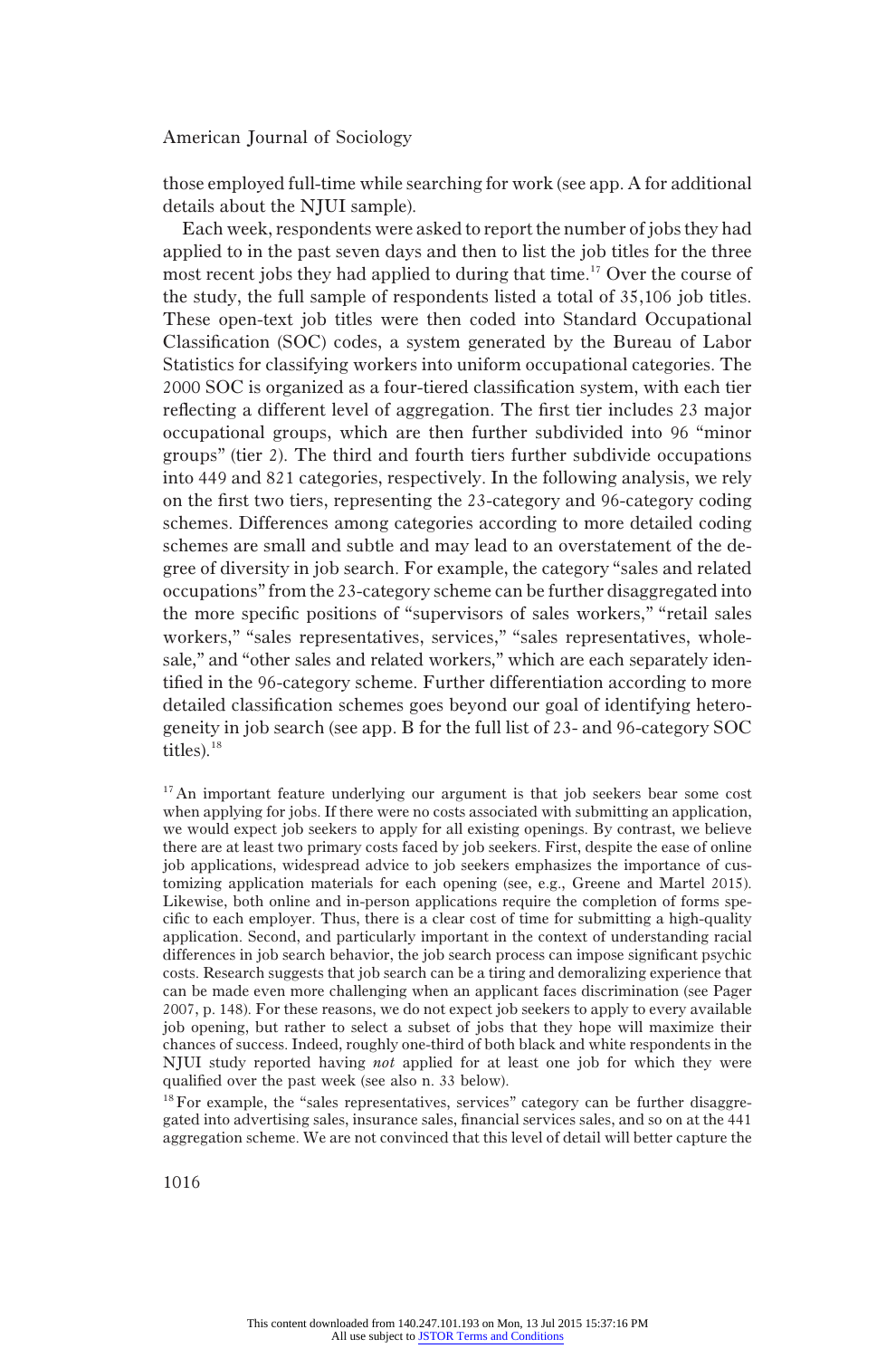Classifying job titles into corresponding SOC codes requires extensive training and expertise. The job titles for this project were coded by trained coders at the University of Wisconsin Survey Center, which has longstanding expertise in this area. More than 97% of the job titles provided by respondents were successfully matched to three-digit SOC codes. We then performed a series of reliability checks on the codes using contextual information from prior and subsequent reporting weeks and by comparing similarly worded open-text responses to assigned SOC codes. The final codes used in this study thus represent the combined efforts of multiple rounds of review.

We use information about the specific pool of jobs a given respondent applied to over the course of the entire survey period to construct measures of targeting and breadth of search. One set of analyses uses occupations as discrete variables, examining the selection into specific occupational categories. A second set of analyses investigates targeting and breadth of search along more continuous dimensions. For these analyses, we match our occupational codes for the jobs to which respondents applied with information about those occupations from the American Community Survey (ACS) and data from O\*NET (a classification of occupational skills created by the Bureau of Labor Statistics). From the ACS, we include measures of occupational racial composition (the proportion of workers in an occupation who are black), socioeconomic status, and occupational earnings scores.<sup>19</sup> Using the O\*NET data, we consider the importance of a range of skills, including service orientation, critical thinking, and physical abilities (see app. C). These variables capture important dimensions of work that have been featured in discussions of racial disparities in employment; for example, service orientation can be considered a proxy for soft skills, critical thinking is a proxy for cognitive skills, and physical activities is a proxy for manual skills.

In studying racial differences in job search, it is important to control for a wide range of personal and human capital characteristics that may be correlated with race and the outcome of interest. Fortunately, the NJUI data contain a rich set of information about respondents from administrative records and survey responses, allowing us to better isolate the effects of race on job search. All models include controls for age, gender,

substantive process of interest, but instead may reflect subdivisions that are not meaningful to the respondents themselves. At the same time, we find substantively similar results for analyses relying on both the 449 and 821 levels of aggregation.

<sup>&</sup>lt;sup>19</sup>The occupational earnings score from the ACS represents a standardized percentile rank of median earnings. Scores on this variable represent the percentage of persons in occupations with lower standardized median earnings than the respondent's occupation. Scores are based on the earnings levels of the employed civilian labor force age 16 and above, excluding persons who did not work in the past year.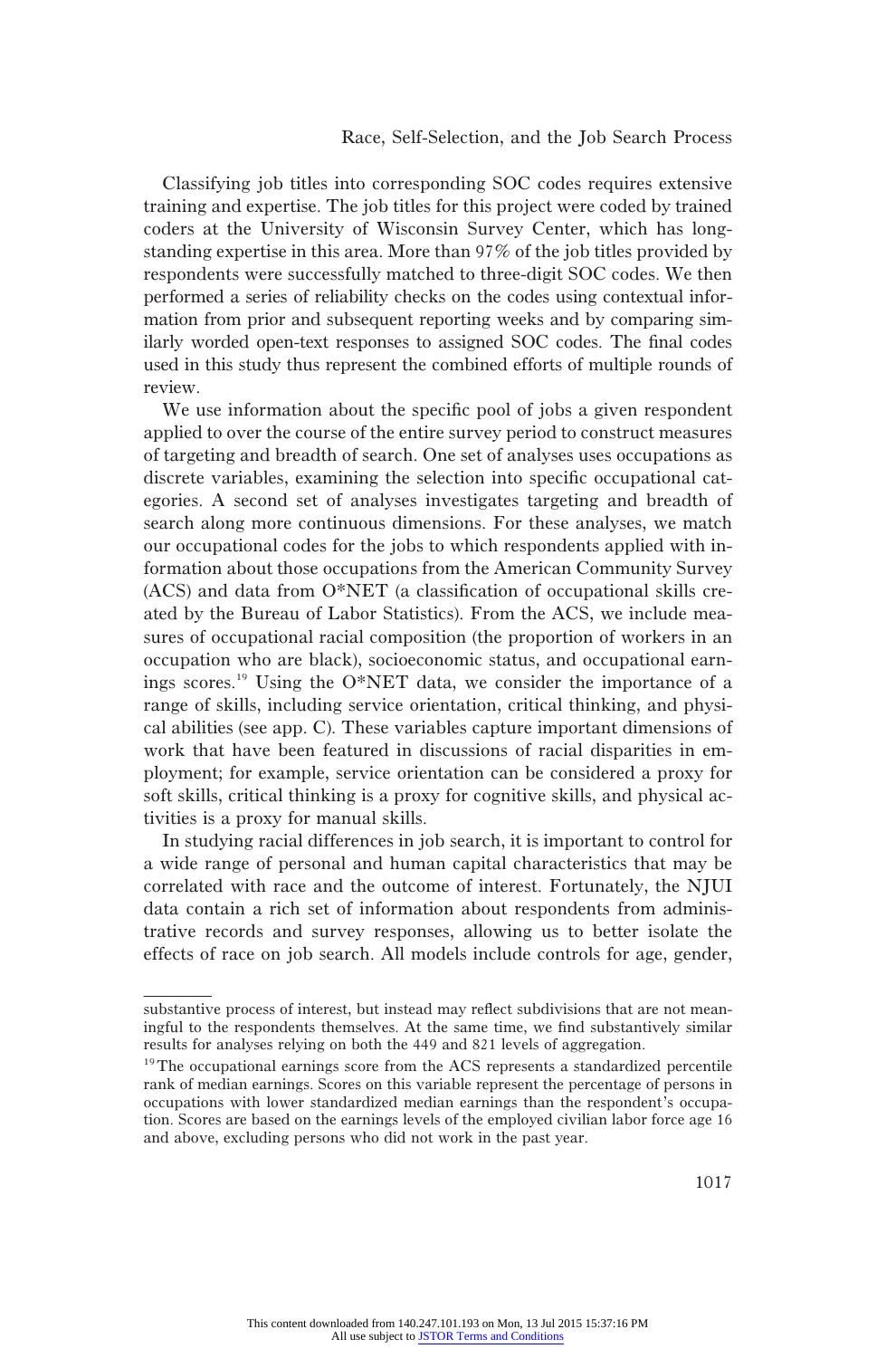education, marital status, number of children, and home ownership. In addition, we have a rich array of information about respondents' work histories. We control for the respondent's prior occupation and industry, allowing us to take into account the fact that some occupations and industries may be contracting while others are expanding, which themselves may influence search strategy and search breadth. We control for a respondent's earnings in the year prior to unemployment, which is often used as a proxy for the value of a worker's skill and experience up to that point (e.g., Fryer et al. 2011).<sup>20</sup> Together, earnings and weeks worked in the year prior to unemployment are the primary basis for determining a worker's UI benefit level and duration, which provides some sense of the buffer individuals can rely on while searching. We include controls for tenure in prior job and duration of unemployment. And finally, we include controls for the geographic scope of search, and, given the emphasis on search methods in existing studies of job search, for whether or not a respondent relied on referrals from friends or family.<sup>21</sup> Together this extensive range of control variables gives us confidence that we can identify racial differences in search strategy among otherwise very similar applicant profiles.

# Matching for Sample Balance

Beyond standard covariate adjustment using multiple regression techniques, we pay particular attention to sample balance by race, the primary independent variable in our analyses. While multiple regression techniques introduce "controls" into the model to adjust for observable differences between groups, this approach may not be adequate if there is insufficient overlap, or balance, in the distribution of characteristics (i.e., education, gender, age, etc.) between key comparison groups. In order to address the problems that arise from sample imbalance across key variables of interest, researchers have turned to "matching" techniques (Harding 2003; Gangl 2010; Pais 2011). As Iacus, King, and Porro (2011) argue, "The key goal of matching is to prune observations from the data so that the remaining data have a better balance between the treated and control groups, meaning that the empirical distributions of the covariates  $(X)$  in the groups are more  $similar''(p. 2)$ .

<sup>&</sup>lt;sup>20</sup> In fact, this variable is likely to represent a conservative estimate for African-Americans, given that it also reflects prior influences of discrimination.

 $21$  In other models we have controlled for the full array of search methods, including referrals from friends/family, employment agencies, direct contact with employers, and other means for finding out about job openings. These additions have little impact on our substantive findings. In addition, we find few significant racial differences in search methods: black job seekers do appear more likely to use formal job search methods than white job seekers, but use of other search methods (friends/family, direct contact, etc.) appear similar by race.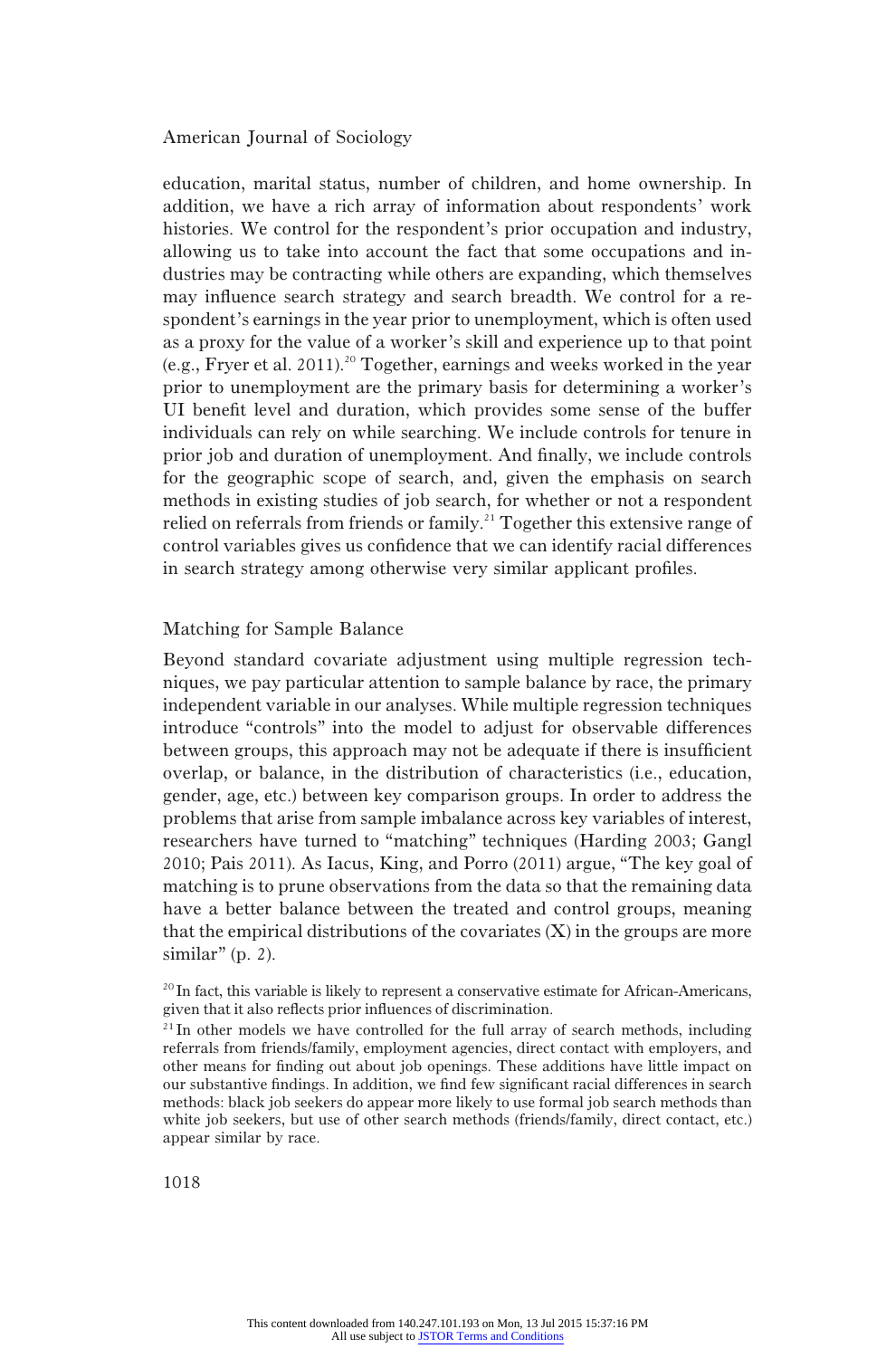For this analysis we use coarsened exact matching (CEM). In contrast to propensity score matching, which reduces multiple indicators to a single dimension, CEM allows researchers to independently and exactly match groups across multiple characteristics of interest. To execute this technique, the researcher first temporarily "coarsens" the matching variables into broader groups (e.g., continuous variables such as age can be "coarsened" into age categories); respondents from the treatment and control groups are then matched exactly within these coarsened groups. Once the matched samples have been generated, subsequent data analysis resumes use of the original (uncoarsened) values of all covariates (Blackwell et al. 2009).<sup>22</sup>

There are multiple advantages to using CEM. First, CEM is part of the monotonic imbalance class of matching methods, which means that reductions in imbalance on one variable do not impact balance on the other variables. Second, with CEM, the degree of model dependence is bounded ex ante by the researcher, leaving less vulnerability to misspecification of functional form. Third, CEM balances the nonlinearities and interactions between variables that exist in the data. Fourth, CEM restricts the matched data to areas of common empirical support, helping to ensure that the researchers are not extrapolating beyond the data. And, finally, comparisons with other matching methods, including optimized propensity score models, indicate that models using CEM achieve better balance and have a lower root mean square error (Ho et al. 2007; Blackwell et al. 2009; Iacus, King, and Porro 2011, 2012).

In our analysis we use the CEM routine in Stata to match white and black respondents on sex (2 groups), education (5 groups), age (5 groups), and the number of weeks they participated in the survey  $(11 \text{ groups})^{23}$  We were able to successfully match 495 of the 525 black respondents in our sample, meaning that only 30 black respondents were not matched. $24$ Additionally, the multivariate imbalance statistic was reduced from 0.6651 to 0.4377 using the CEM matching procedure, indicating a substantial

 $^{22}$  Note, however, that covariates in matched models do not allow for the same interpretation as those in standard regression analyses because the sample has been selected in such a way as to minimize the influence of these variables on the key relationship of interest.

<sup>&</sup>lt;sup>23</sup> We coarsen the education variable into five groups: less than high school, high school degree, some college, college degree, and graduate degree. The age variable is coarsened into five groups: 18 to 25.5, 25.5 to 35.5, 35.5 to 45.5, 45.5 to 55.5, and 55.5 to 64 years old.

 $\rm ^{24}Overall,$   $\rm 73\%$  of the sample was successfully matched in the CEM procedure. Of the 30 black respondents who did not match, 27% were male, 20% had a graduate school education, 24% were married, and their average base year earnings were \$28,292. Of the white respondents who did not match, 59% were male, 27% had a graduate school education, 29% were married, and their average base year earnings were \$54,786.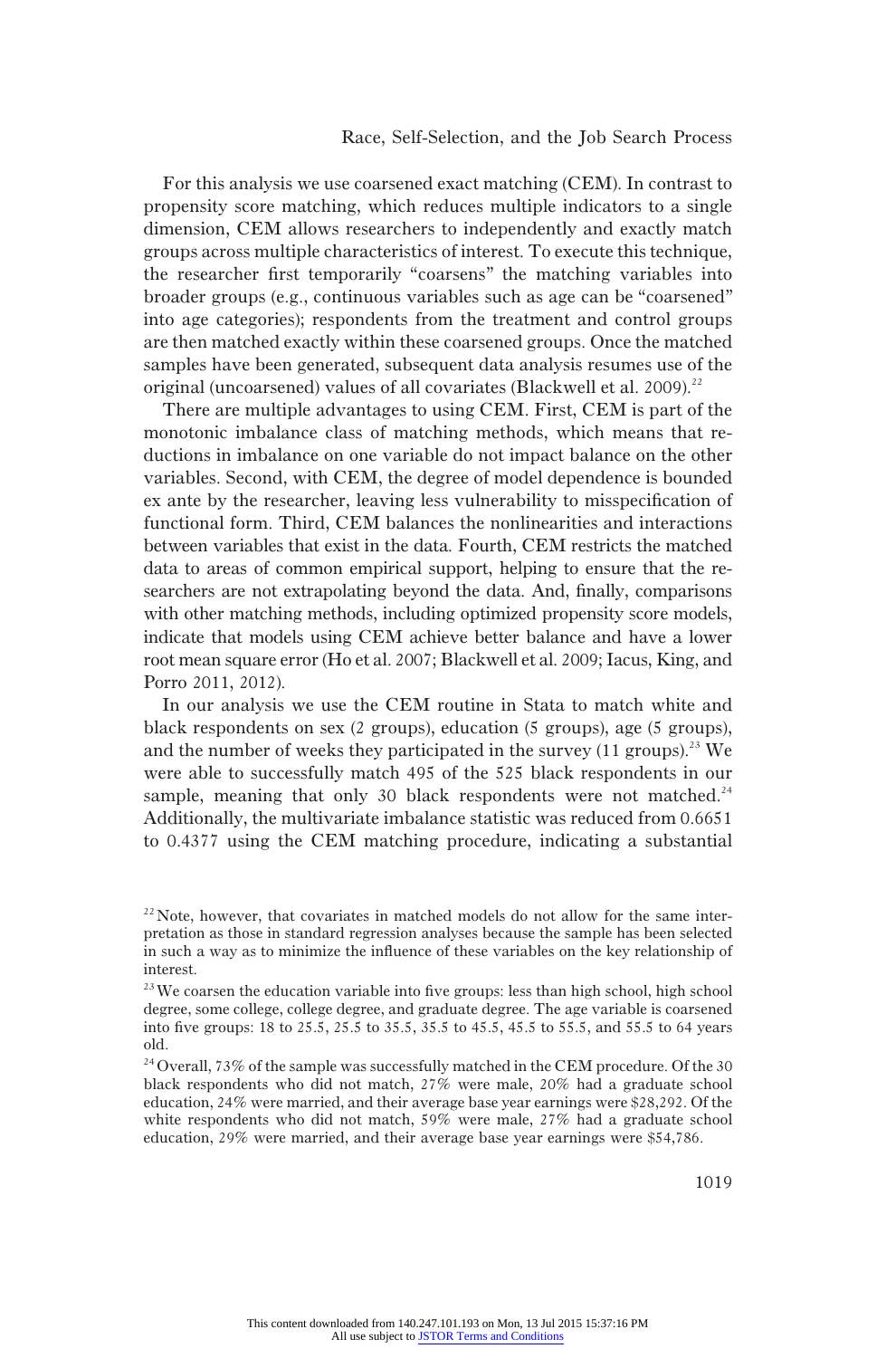improvement in the overall balance of the sample. We utilize the CEM matched sample for the analyses throughout the article.<sup>25</sup>

In order to test for possible biases introduced by our selection criteria and matching techniques, we conducted several sensitivity checks. First, we assess the sensitivity of our results to the exclusion of respondents not engaged in active search (e.g., those who listed no job titles over the course of the survey). Importantly, we find no significant racial differences in active search, suggesting that this condition of inclusion is not driving our finding of racial differences in job search.<sup>26</sup> Further, we test the sensitivity of our models to this exclusion criterion by including nonsearchers as "zeroes" in our models of search breadth. Our main findings remained unchanged (results are presented in app. D). In addition, we ran several checks on the sensitivity of our modeling approach. First, we ran the same models without the CEM matching. Second, we ran the same models using propensity score matching, which allows for the inclusion a large set of theoretically relevant variables in the matching algorithm, rather than CEM. Again, our findings are robust to these sensitivity checks.

## RESULTS

The main goal of this investigation is to identify whether and to what extent job search strategies differ by race. One branch of economic theory predicts that minority job seekers will self-select into sectors of the labor market where their chances of encountering discrimination will be reduced. Other perspectives, by contrast, suggest that discrimination is difficult to identify and avoid, and therefore job seekers facing barriers to employment will cast a wider net in hopes of finding a match.

In the following analyses, we investigate these claims along a number of dimensions. The first set of analyses focus on occupational targeting or

 $^{25}$  In the instances where gender is the primary explanatory variable, we use a sample that is matched on gender. In this case, we match the sample on race, education, age, and number of weeks the respondent participated in the survey. To limit our analysis to the CEM-matched sample, we include the CEM weight generated by the matching process in the estimation of our models.

<sup>&</sup>lt;sup>26</sup>There are also no significant differences in active search by gender, age, education, unemployment duration, previous job tenure, home ownership status, marital status, or having children. By contrast, nonsearchers are more likely to have lower base earnings, are less likely to be searching through personal networks, demonstrate smaller search distances, and remain in the survey for fewer weeks relative to those reporting active search. In our main analyses, we remove respondents who did not list any job titles, rather than including them as zeroes, to provide sample consistency across our analyses of search targeting and search breadth (i.e., values of targeting and breath are not identified for those who did not search for a job). As we note in the text, our main results are not sensitive to the inclusion of zero searchers.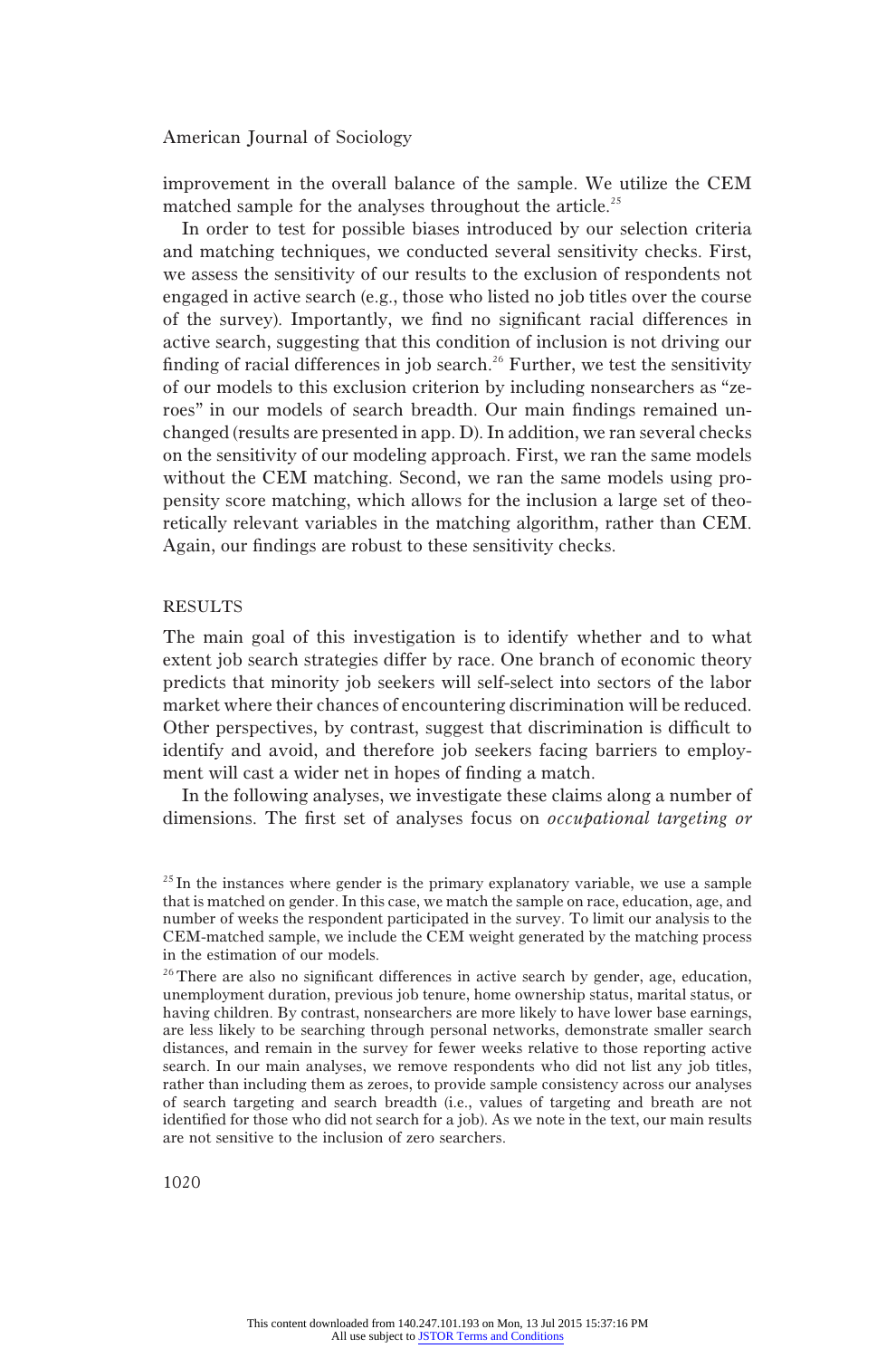avoidance, examining the extent to which blacks and whites differ in the types of occupations or occupational characteristics targeted in their search. The second set of analyses focus on search breadth, or the degree of variation in the pool of jobs or job characteristics to which a given respondent applies. The third section of the analyses explores a possible mechanism by which racial differences in search may arise. Finally, we consider alternative interpretations and implications of the current findings.

# Occupational Targeting or Avoidance

In assessing the degree to which black job seekers target or avoid particular occupational sectors in the course of their search, we begin with an analysis of the likelihood of applying to each major occupational category. Here we focus on the likelihood of "ever applying" for a particular category of occupation during the course of the survey. We run separate models for each of the 23 major occupational categories, $27$  with our dependent variable equal to one if a respondent applied for a job in that occupation at any time during the survey period. Because the process of selecting into each occupational category may not be independent, we use seemingly unrelated probit (SUP) models for each of six broad occupational clusters.<sup>28</sup> Each of the models is estimated on a balanced sample (using the CEM procedure), in addition to controls for an extensive set of background characteristics, including gender, age, education, family structure, home ownership, tenure in last job, search methods, duration of unemployment, prior occupation, prior industry, and earnings and weeks worked in the year prior to unemployment. Our key independent variable here is race ("black"), which indicates whether or not there are racial differences in the likelihood of applying for a particular occupation among otherwise similarly situated job seekers. As a way of calibrating the effects of race, we provide additional results by gender ("female"), indicating the difference between men and women in the likelihood of applying for a given occupation.

 $27$  While we use the 23 major occupational category classification scheme for these analysis, in practice we examine only 21 occupational groups. We remove "Farming, Fishing, and Forestry Occupations" and "Military Specific Occupations" given the limited number of applications submitted for these job types.

 $^{28}$  For the SUP analyses, we clustered the 21 occupations into 6 groups: (1) management, business, computers, architecture, science; (2) social services, legal, education, entertainment, health practitioners; (3) health support, protective services, food preparation, cleaning, personal services; (4) sales, office/clerical; (5) construction, repair; (6) production, transportation. In fact, the empirical correlation among these equations is not all that strong, and the results from the SUP models are very close to those run without this correction.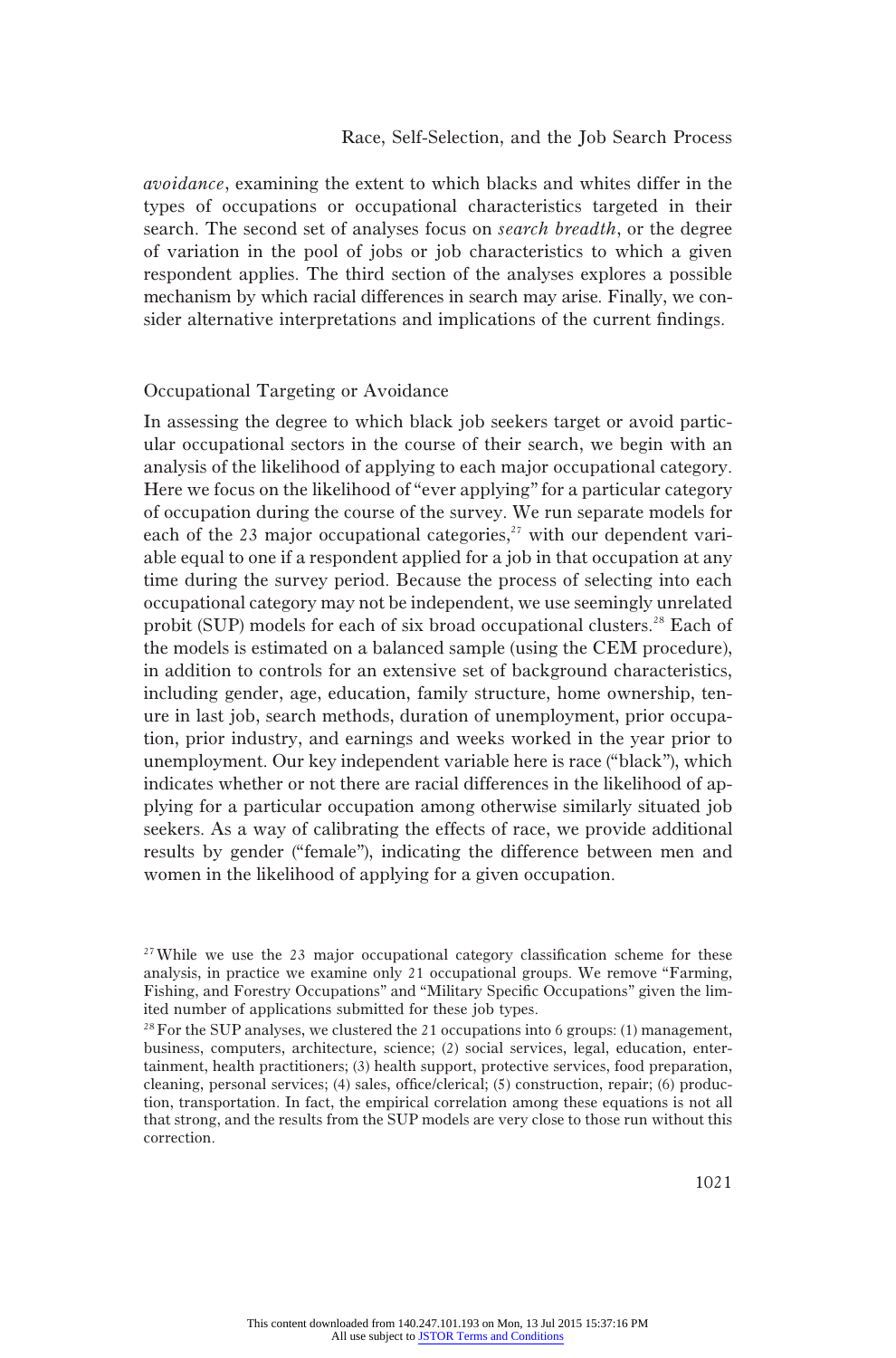The left panel of figure 1 presents racial differences in the likelihood of applying for each occupational category, with black shaded dots representing a statistically significant difference. Across the range of 21 major occupational categories that we analyze, we see six categories that show significant differentiation by race: blacks are more likely to apply for jobs in community and social services, health care support, protective services, sales, and office support occupations. They are less likely to apply for construction occupations. These findings are broadly consistent with existing patterns of occupational segregation by race and reflect particular occupational sectors in which blacks have historically been accepted or excluded from entry (e.g., Royster 2003). And yet, overall we see only a handful of occupations showing significant racial differentiation. Further, even where significant, the effect sizes for many of these contrasts are small.

To put these results in context, we compare the degree of racial targeting to that on the basis of gender, shown on the right panel of figure 1. Here we see that fully 17 of the 21 occupations under investigation show significant gender differences in the likelihood of "ever applying" over the course of the survey. Likewise, the degree of spread across coefficients appears substantially broader, suggesting considerable differentiation in the selection or avoidance of occupational categories by men and women. Self-selection therefore appears quite strong on the basis of gender, whereas far fewer occupational categories appear to be uniquely appealing or off-putting to African-American job seekers.<sup>29</sup>

An additional way of examining self-selection in job search moves from an analysis of categorical concentrations to consider the qualitative characteristics that describe job openings selected by black and white job seekers. For example, there has been significant attention to the growing importance of "soft skills" in the new service economy, and the fact that black men are considered poorly suited to jobs requiring extensive customer contact (Kirschenman and Neckerman 1991; Wilson 1996). Evidence from field experiments has shown more discrimination against African-Americans in jobs requiring extensive client interaction and the channeling of black

<sup>29</sup>We included a separate item on the survey asking respondents more explicitly about occupational avoidance. This question asked: "What about jobs you did not apply for? Did you find or hear about any jobs in the last 7 days for which you are qualified but did not apply for?" Respondents answering yes were presented with the follow-up question, "Why not? Please check all that apply." Responses included (a) did not know how to apply; (b) transportation problem/too far away; (c) don't want to work there; (d) pay is too low; (e) would not be hired because of my race; (f) would not be hired because of my sex; (g) would not be hired because of my age; or (g) other (please specify). Blacks and whites were fairly similar in their likelihood of *not* applying for a job opening over the survey period (31.6% vs 32.7%, respectively). Racial reasons for not applying were more common among blacks than whites (5.4% vs 1.8%, respectively); but for both groups the predominant reasons for not applying for a given position were low pay (38.6% and 46.6%, respectively) and transportation issues (48.2% and 50.6%, respectively).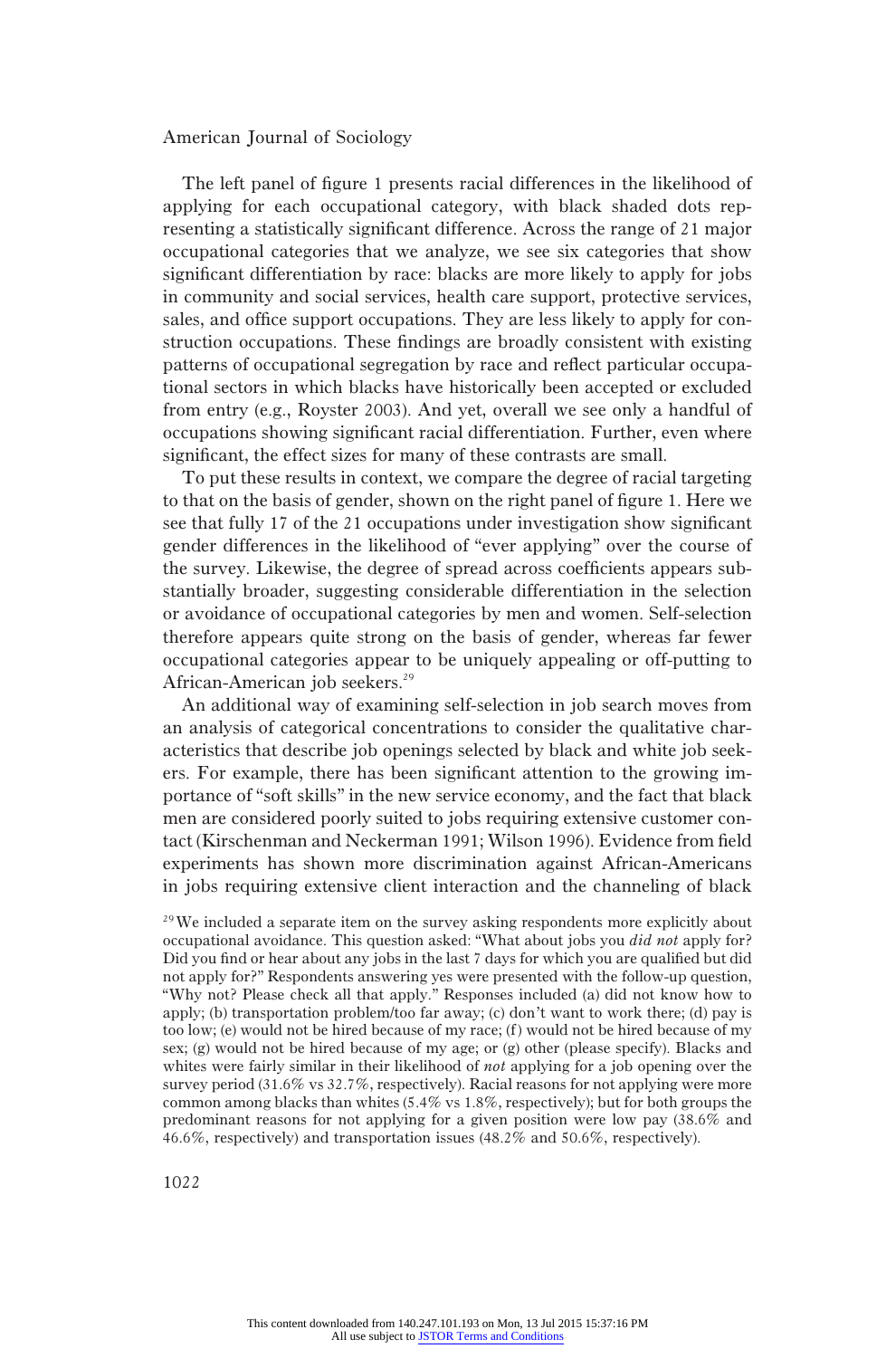

FIG. 1.—Differences in the likelihood of "ever applying" for each occupational type. A respondent is coded as "ever applying" for a particular job type if she or he submitted an application for that job type at some point over the survey period. The coefficients reported above are net of all personal and human capital control variables and derived using CEM to preprocess the data (see text). Black "dots" represent statistically significant differences at the .05 level. The ranges are for 95% confidence intervals. The sample sizes for each of the race and gender models are 1,963 and 2,493, respectively. Farming, fishing, and forestry occupations and military specific occupations are not included in the above analyses due to the limited number of applications submitted to these two occupational categories. Data come from the New Jersey Unemployment Insurance Survey.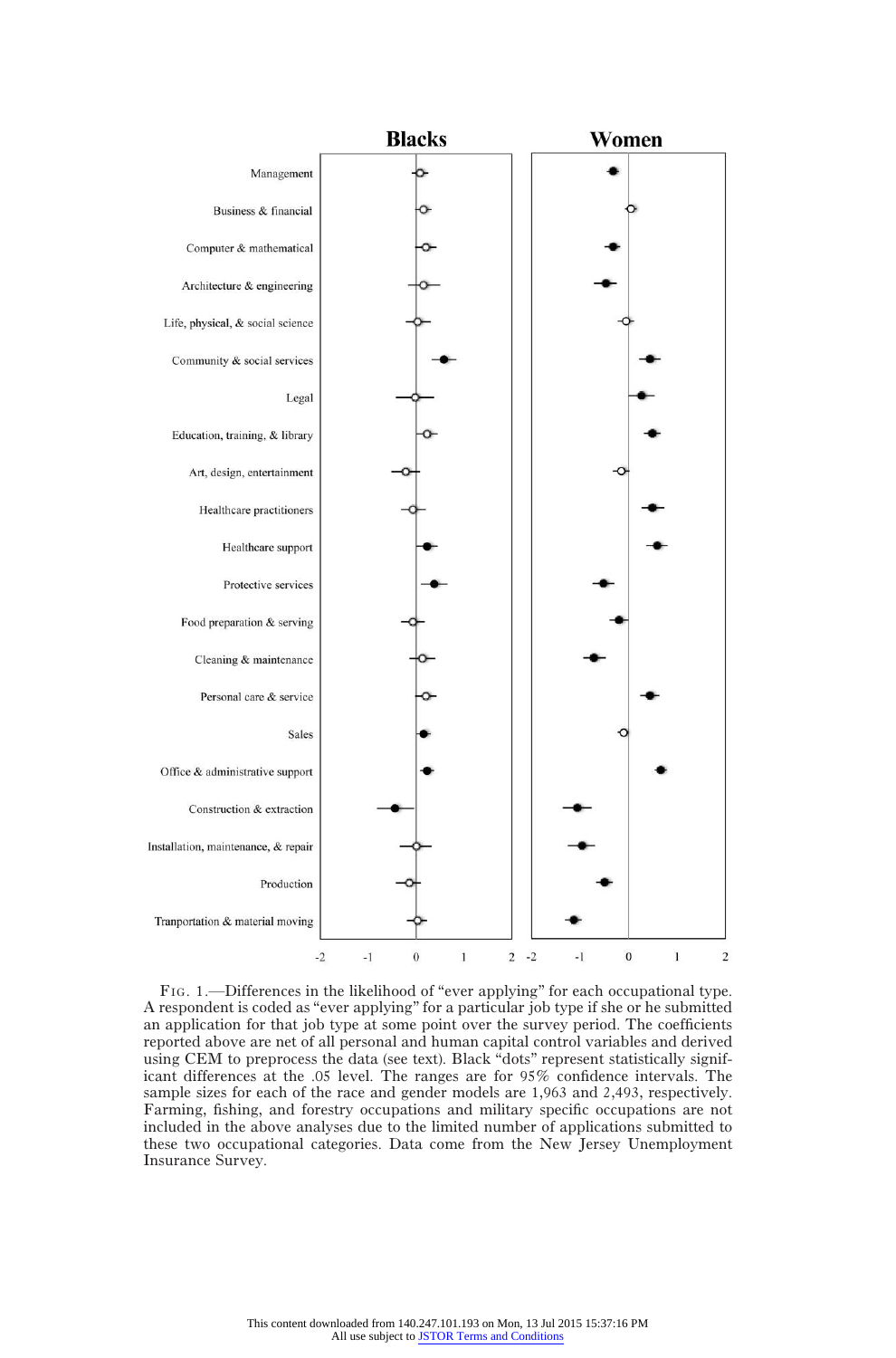applicants away from such positions and into jobs at the "back of the house" (Pager et al. 2009). It may be the case, then, that black job seekers aiming to avoid discrimination will steer clear of positions requiring extensive customer contact. The following analysis considers the extent to which various attributes or skill characteristics of jobs affect the likelihood of drawing applications from white and black job seekers. For this analysis we turn to continuous measures of occupations, including racial composition, socioeconomic status, occupational earnings, service orientation, critical thinking, and physical activity.

We examine racial differences across each of these dimensions with respect to the pool of jobs our respondents applied to over the course of the survey. We consider occupational characteristics coded at both the 23- and 96-category levels, allowing us to capture possible variation within broad occupational categories. Our analyses focus on the mean of each occupational dimension for the pool of jobs a respondent applied to, controlling for the full host of background characteristics listed above.We find that the only dimension on which blacks and whites consistently differ is in the average racial composition of jobs to which they apply. Not surprisingly, blacks are more likely to apply for occupations that have a higher percentage of black workers (see fig. 2). Additionally, at the detailed occupational level (96 categories), we see a small negative relationship between race and mean socioeconomic status in the pool of jobs to which respondents applied. We see no differences in the characteristics of application pools by race in terms of occupational earnings, service orientation, critical thinking, or the importance of physical activity. For comparison, the application pools of men and women significantly differ with respect to every occupational dimension across both the 23- and 96-category schemes.<sup>30</sup>

Overall, then, we see limited racial differentiation in terms of the targeting of particular occupational categories or characteristics. The applicant pools of blacks and whites appear quite similar; in comparison to the degree of gendered self-selection, the degree of racial differentiation in occupational targeting or avoidance is small.

## Breadth of Search

The first part of this analysis sought to identify possible racial targeting or avoidance in the application patterns of job seekers, for which we find little evidence. In the next set of analyses, we move beyond the likelihood of applying for jobs in particular categories to consider the range of jobs

<sup>30</sup>Race by gender interactions are generally not significant in these models. None of the interactions are significant at the 23-category level of aggregation. At the 96-category level of aggregation, the interaction between being black and female is significant and positive in the models predicting critical thinking and occupational earnings scores.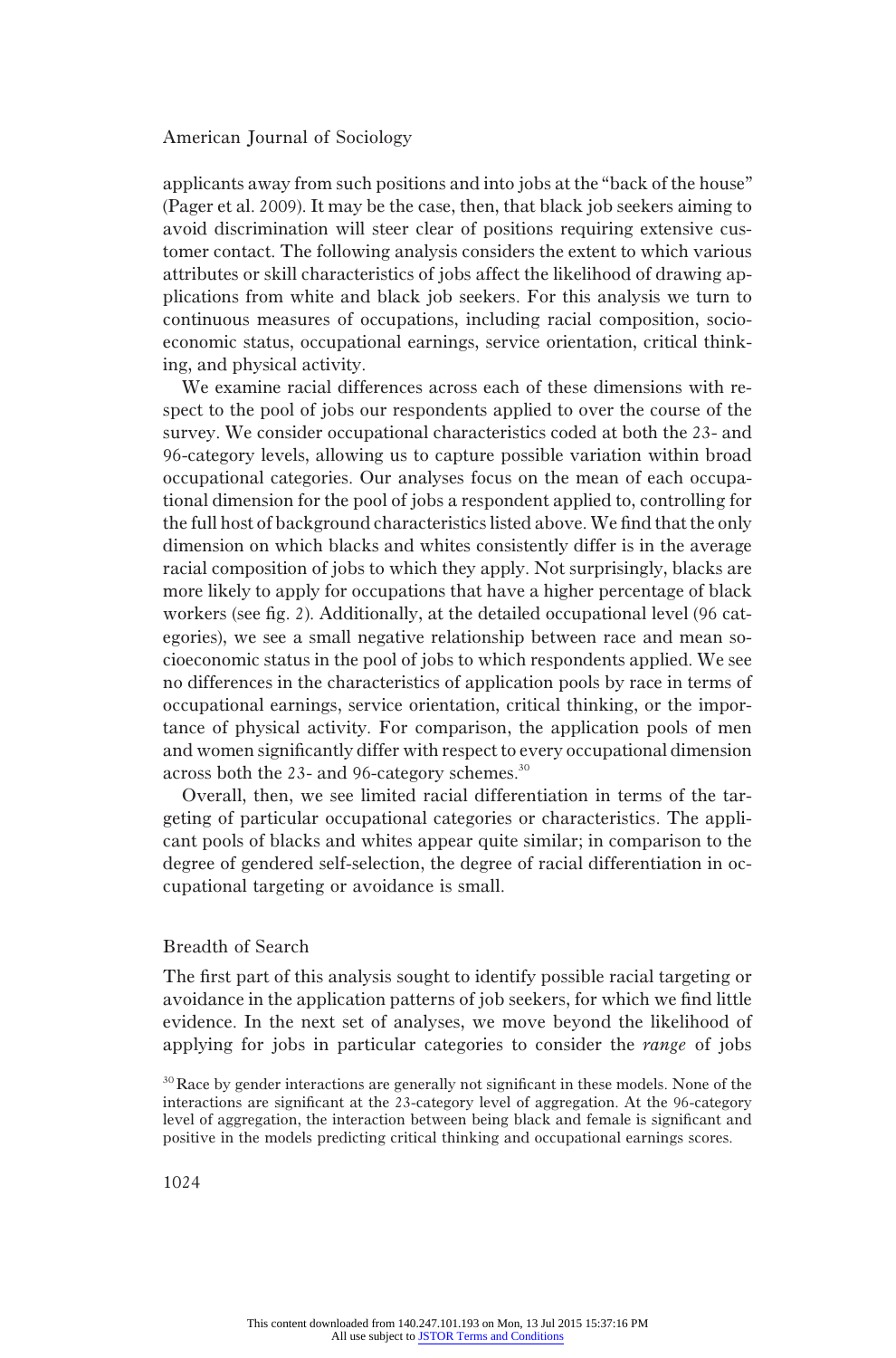

FIG. 2.—Differences in the mean characteristics of application pools, by race and gender. The coefficients reported above are net of all personal and human capital control variables and derived using CEM to preprocess the data (see text). Black "dots" represent statistically significant differences at the .05 level. The ranges are for 95% confidence intervals. The sample sizes for the race and gender models are 1,964 and 2,495, respectively. Data come from the New Jersey Unemployment Insurance Survey.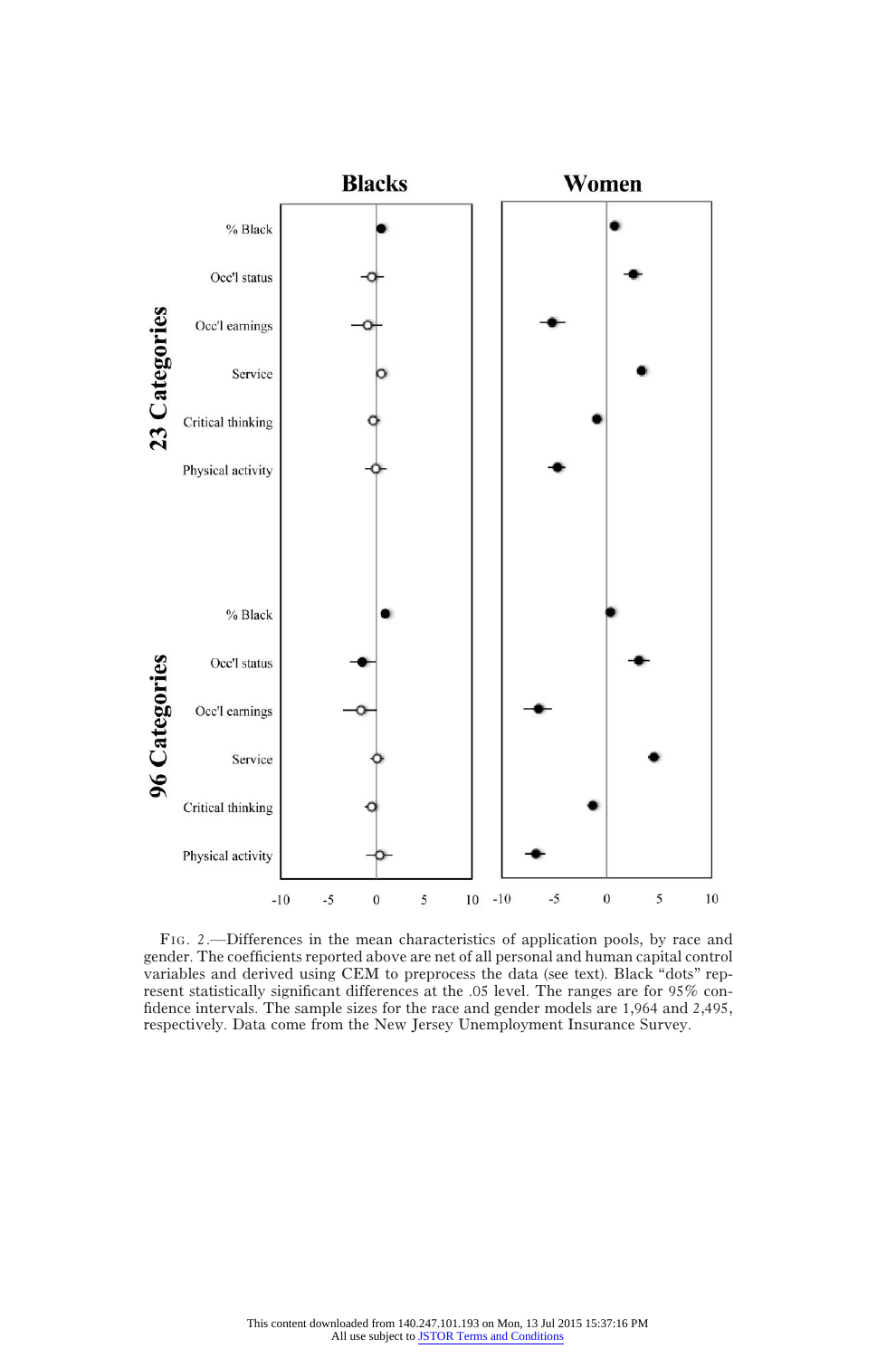applied to over the course of the search process. To the extent that black job seekers actively tailor their job search to avoid discrimination, we may see individual black applicants clustering in a narrower range of occupations. Indeed, given difficulties in identifying when or where discrimination will take place, familiarity with an occupational sector (and the relevant employers within that sector) may represent an important part of the strategy for avoiding the time-consuming exercise of applying for jobs that offer little chance of success. On the other hand, barriers to employment (including discrimination) may drive job seekers to broaden their search, moving beyond preferred occupations to consider a wider range of options. In the following analyses, we measure the breadth of search across occupational groupings to assess the extent to which black job seekers may be narrowing or broadening their search relative to otherwise similar whites.

To illustrate the patterns of search breadth in our data, we can look at the detailed profiles of individual respondents. Respondent 325175 (R1), for example, is a 38-year-old black man with some college-level education who at the start of our survey had been unemployed for 10 months. His last job was as a "material moving worker." Over the course of the survey, this respondent applied for jobs consistent with his prior work experience, such as "material handler" and "warehouse worker." In addition, the respondent also reports applying for jobs in retail sales, as an IT technician, a delivery driver, a security guard, a mailroom clerk, and a short-order cook. Altogether this respondent is coded as having applied to jobs in a total of seven different occupation types over the course of the survey, reflecting a fairly broad approach to job search.

By contrast, respondent 178793 (R2), a white 51-year-old high school graduate, stays within a very narrow range in his pattern of applications. Consistent with his last job as a bus driver, he applies for positions as "bus driver," "truck driver," "charter bus driver," and "delivery driver." This respondent applied to 11 jobs over the course of the survey period but is coded as having applied to only one distinct occupation type for the duration of the survey ("motor vehicle operators"). $31$ 

These respondent profiles demonstrate substantial heterogeneity in job search strategies, with some respondents limiting their search to a narrow range of occupations while others cast a wider net over the course of their search. Investigating to what extent these strategies differ systematically by race represents a central focus of this analysis.

<sup>&</sup>lt;sup>31</sup>Note that while higher levels of education and professional training undoubtedly reduced the breadth of search, it is not the case that this is an exclusively "blue-collar" phenomenon. For example, respondent 147797 is a 38-year-old white male whose last position was as a lawyer. While this individual continues to search for attorney positions during the course of the survey, he also lists applications for positions as mortgage loan analyst, claims examiner, contract associate, and personal banker.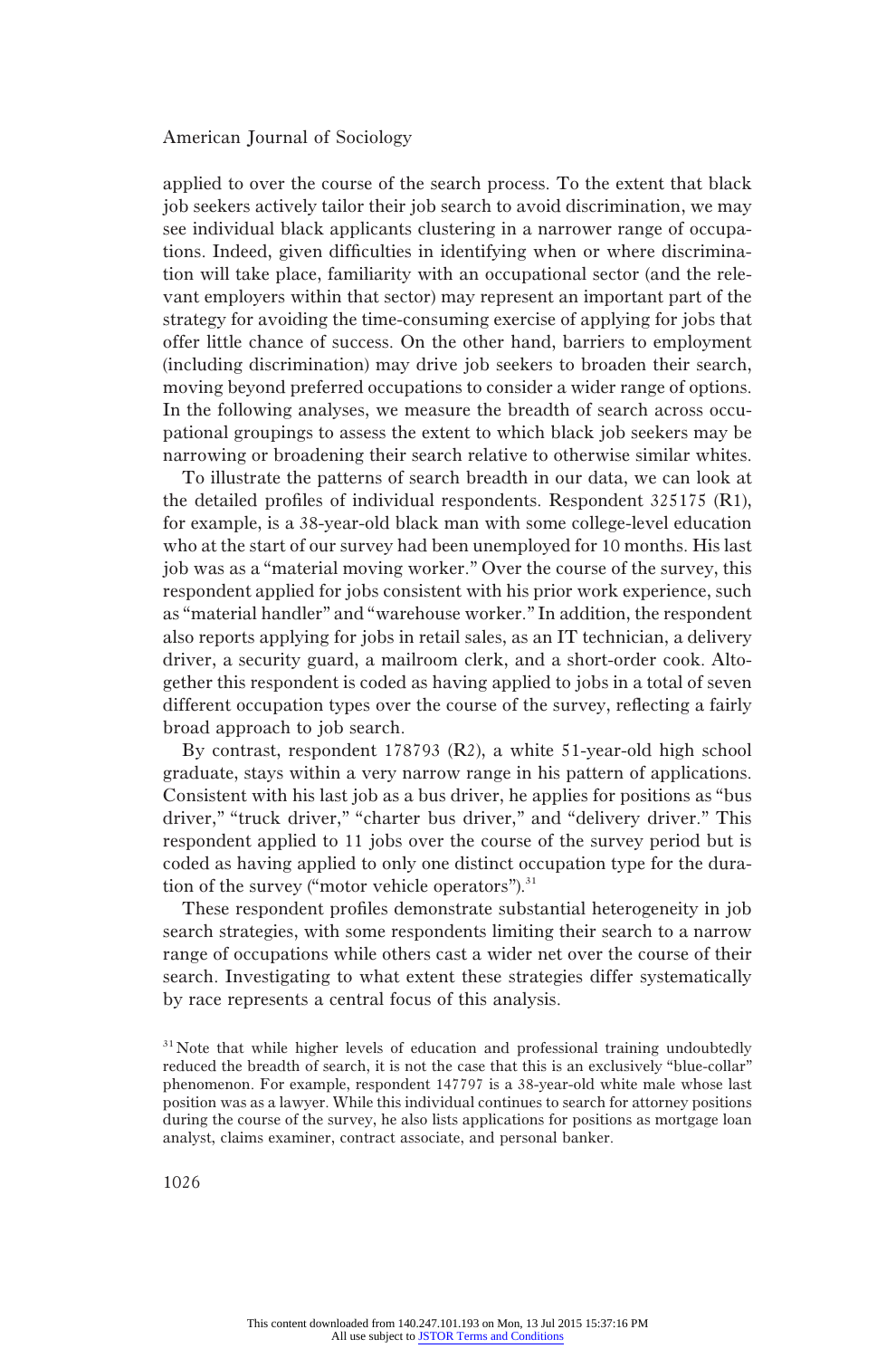To examine patterns of search breadth among the larger sample, we conduct a series of analyses investigating variation in the range of job openings applied to by black and white job applicants. We operationalize search breadth according to several metrics. The first measure of search breadth is captured by the number of distinct job titles a respondent listed, relative to the total number of job titles listed.<sup>32</sup> By standardizing search breadth relative to search intensity, we can control for the fact that those applying to more jobs are at greater risk of applying to more distinct job titles.<sup>33</sup>

One limitation of this approach, however, is that it does not allow us to examine the dimensions by which search breadth may differ by race. For example, in this first approach, a construction worker is just as distinct from an installation worker as he is from a physician (each representing different 23-category occupations). An additional way of examining selfselection in job search considers the range of characteristics that describe job openings selected by black and white job seekers. For this analysis, we look again to our continuous measures of occupational standing and skill. In the analyses above we reported racial differences in the means of these dimensions, with the finding that the pool of jobs to which whites and blacks apply are largely similar in their average characteristics. Here we extend this analysis by looking at the degree of variation around these central tendencies. It may be the case that while blacks and whites share similar mean characteristics of the occupations to which they apply, blacks may apply for jobs with a broader or narrower *range* along one or more dimensions. In this analysis, the standard deviation of an occupational

 $32$  The use of ratios as dependent variables has a long history in the social sciences (cf. Firebaugh and Gibbs 1985). We choose this specification—rather than a simple count of unique jobs listed—for its compatibility with our other indicators of search breadth, all continuous variables modeled in a seemingly unrelated regression (SUR) framework. At the same time, to ensure that our estimates of racial differences captured by this ratio measure are not simply an artifact of variable creation, we also estimated a negative binomial model for count data in which the "distinct number of jobs a respondent applied to"served as the dependent variable, with the "total numbers of jobs listed"included as a covariate. Our key finding—that blacks apply for a greater number of distinct job titles relative to whites—remains unchanged in this specification (results available upon request).

<sup>&</sup>lt;sup>33</sup> Our data contain two measures of search intensity: the number of jobs applied to (not top coded) and the number of job titles listed (limited to 33 over the survey period, or 3 job titles each week). Despite top coding, these two measures are highly correlated  $(r = .74)$ . In the current analyses, we standardize the *distinct* number of job titles a respondent listed by the *total* number of job titles that he or she listed. The models also control for the total number of jobs that the respondent applied to (logged), though our results are not sensitive to the inclusion of this variable. Additionally, while blacks reported a higher number of applications submitted overall (as a simple bivariate association), we find no racial differences in search intensity after matching and covariate adjustment (see app. D).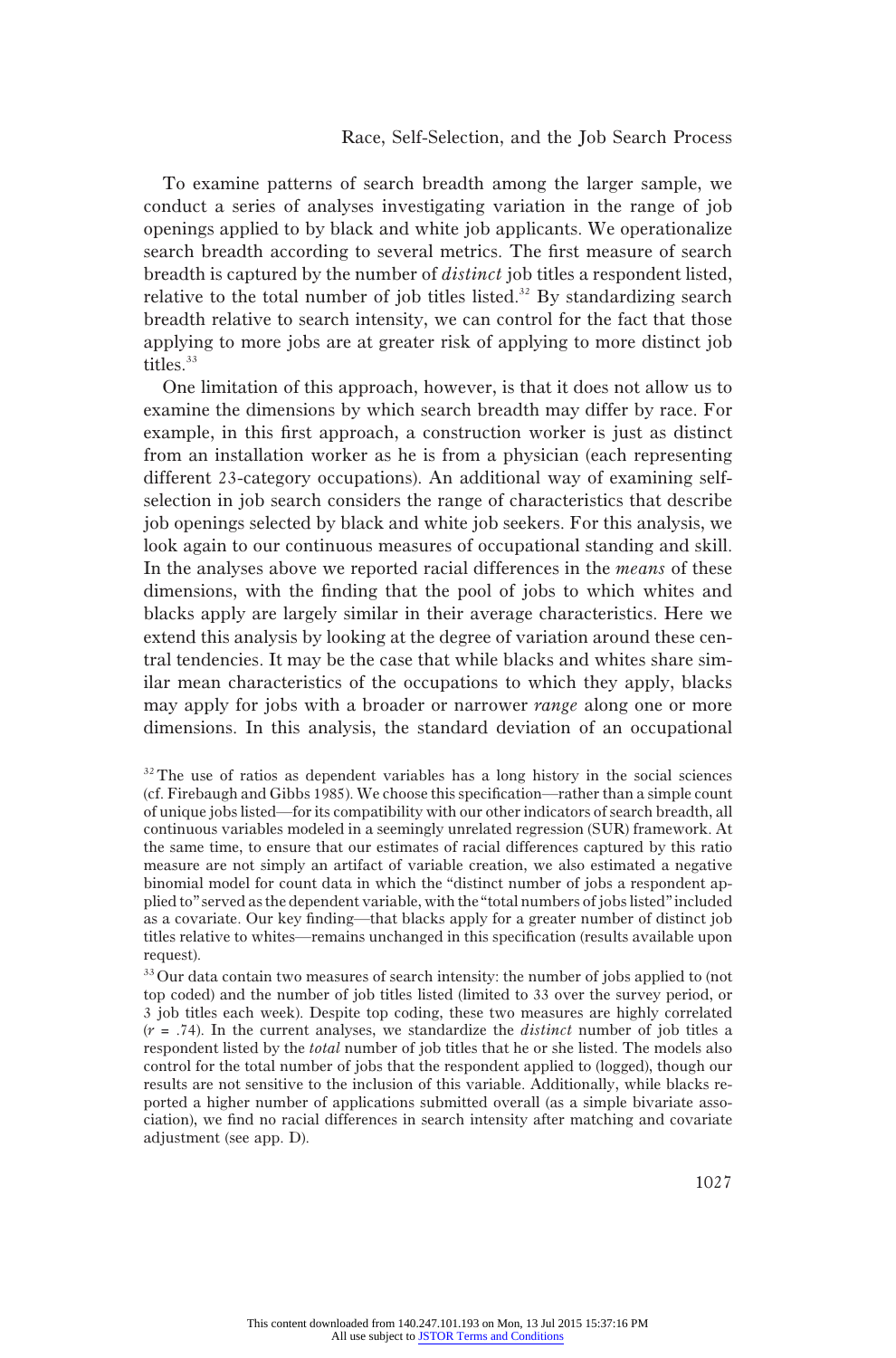characteristic serves as our dependent variable. For each respondent, we calculate the standard deviation of a given occupational characteristic (e.g., service orientation) for the pool of jobs the respondent applied to over the survey period.<sup>34</sup>

Each indicator of search breadth is then modeled as a function of race ("black") and the full range of demographic and human capital controls. We again use the CEM matched sample to ensure greater balance between black and white job seekers. To account for correlated error terms among our different measures of search breadth, we run the seven models using the SUR (sureg) command in Stata, with models run separately at the 23 and 96-category level of occupational aggregation.

As shown in the left panel of figure 3, we find that blacks apply to a significantly broader range of jobs than similarly situated whites. This holds true for each of our seven indicators at both the 23- and 96-category classification of occupations. Looking to the first measure of search breadth, representing the total number of distinct occupation types a respondent applied to relative to the total number of jobs listed, the results suggest that at the median, black job seekers would be expected to apply to approximately 15% more distinct jobs than observationally similar whites.<sup>35</sup> Contrary to theories of self-selection that predict blacks will channel their effort within a narrow set of occupations, these results suggest that blacks span a wider, more heterogeneous range of job types in the course of their job search than similar whites.

Similar to the first indicator (the ratio of distinct jobs to total jobs listed), the findings also reveal that blacks apply to a wider range of positions according to their racial composition, occupational status, occupational earnings, and their levels of service, critical thinking, and physical activities required. We do not find evidence that blacks are applying for a narrower range of job types than whites along any of the dimensions in our analysis. Rather, these findings suggest that blacks apply to a more diverse pool of jobs than whites across a wide range of dimensions.

<sup>34</sup>Sociologists tend to emphasize mean differences as opposed to differences in distributions, though the latter also have important implications for our understanding of inequality (cf. Western and Bloome 2009). There are numerous options for measuring dispersion (Cowell 2011). We choose the standard deviation relative to alternate approaches—e.g., the range or the relative mean deviation—because it has a number of desirable properties for our purposes. In particular, the standard deviation incorporates all data points in its estimates of dispersion (as opposed to only high and low values), and its values are not affected by their relative position in the larger distribution.

<sup>&</sup>lt;sup>35</sup>The median ratio of unique jobs titles to total job titles listed at the 23-category of aggregation was 0.333. Our model of this dependent variable suggests that if the ratio for a white respondent was 0.333 then the ratio for a similar black respondent would be 0.384:  $(0.384 - 0.333)/0.333 = 0.153$ , or  $15\%$  larger).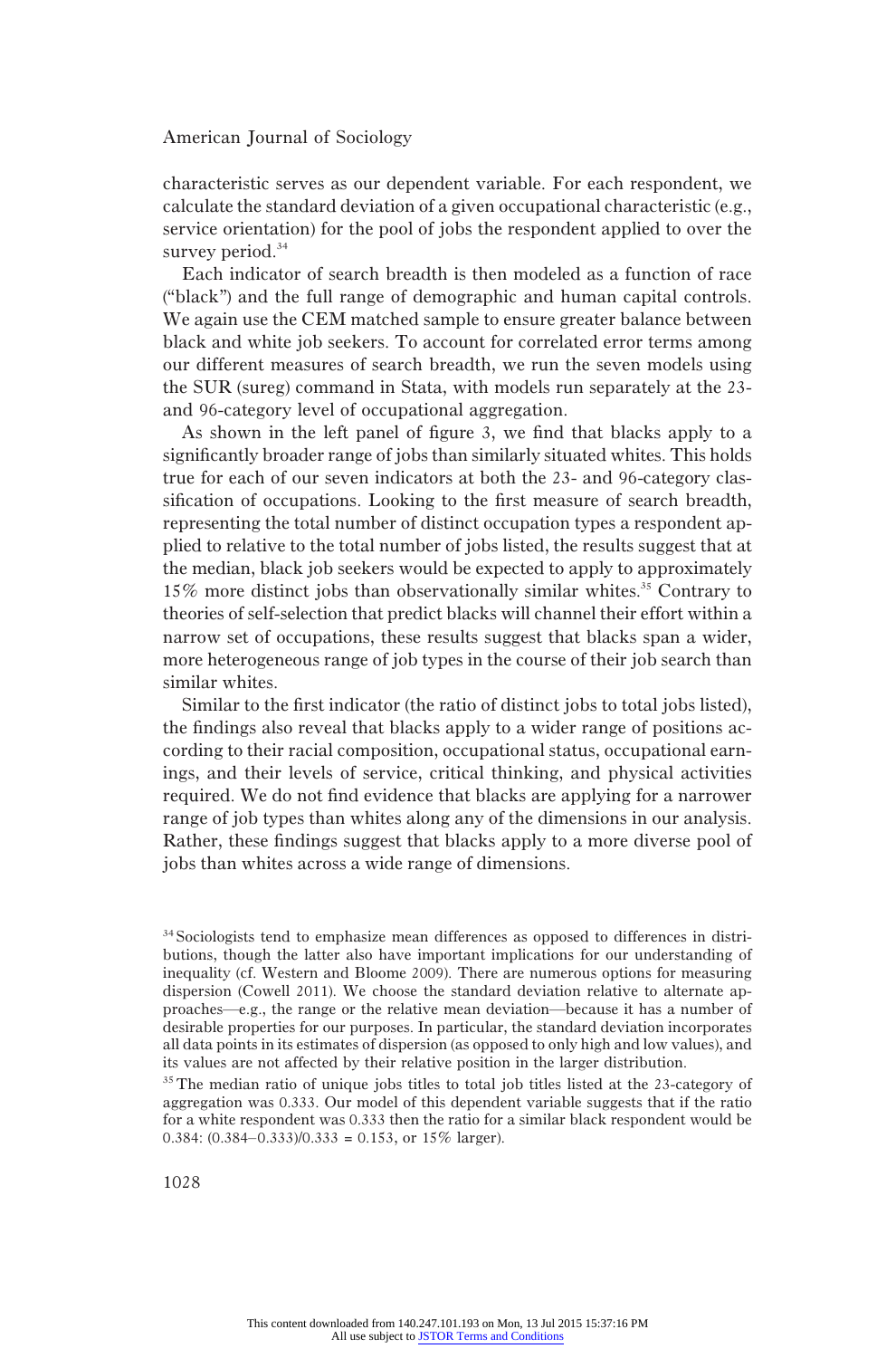

#### Race, Self-Selection, and the Job Search Process

FIG. 3.—Differences in search breadth of application pools, by race and gender. The coefficients and SEs for the "# of Distinct Occupations" have been multiplied by 10 for display purposes. The coefficients reported above are net of all personal and human capital control variables and derived using CEM to preprocess the data (see text). Black "dots" represent statistically significant differences at the .05 level. The ranges are for 95% confidence intervals. The sample sizes for the race and gender models are 1,964 and 2,495, respectively. Data come from the New Jersey Unemployment Insurance Survey.

For comparison, we also report gender differences in the degree of variation among the jobs to which men and women apply. Here we also see significant differences in the number and range of characteristics represented by the job pools considered by men and women. But unlike the case for blacks, we see here clear evidence of narrowed search among female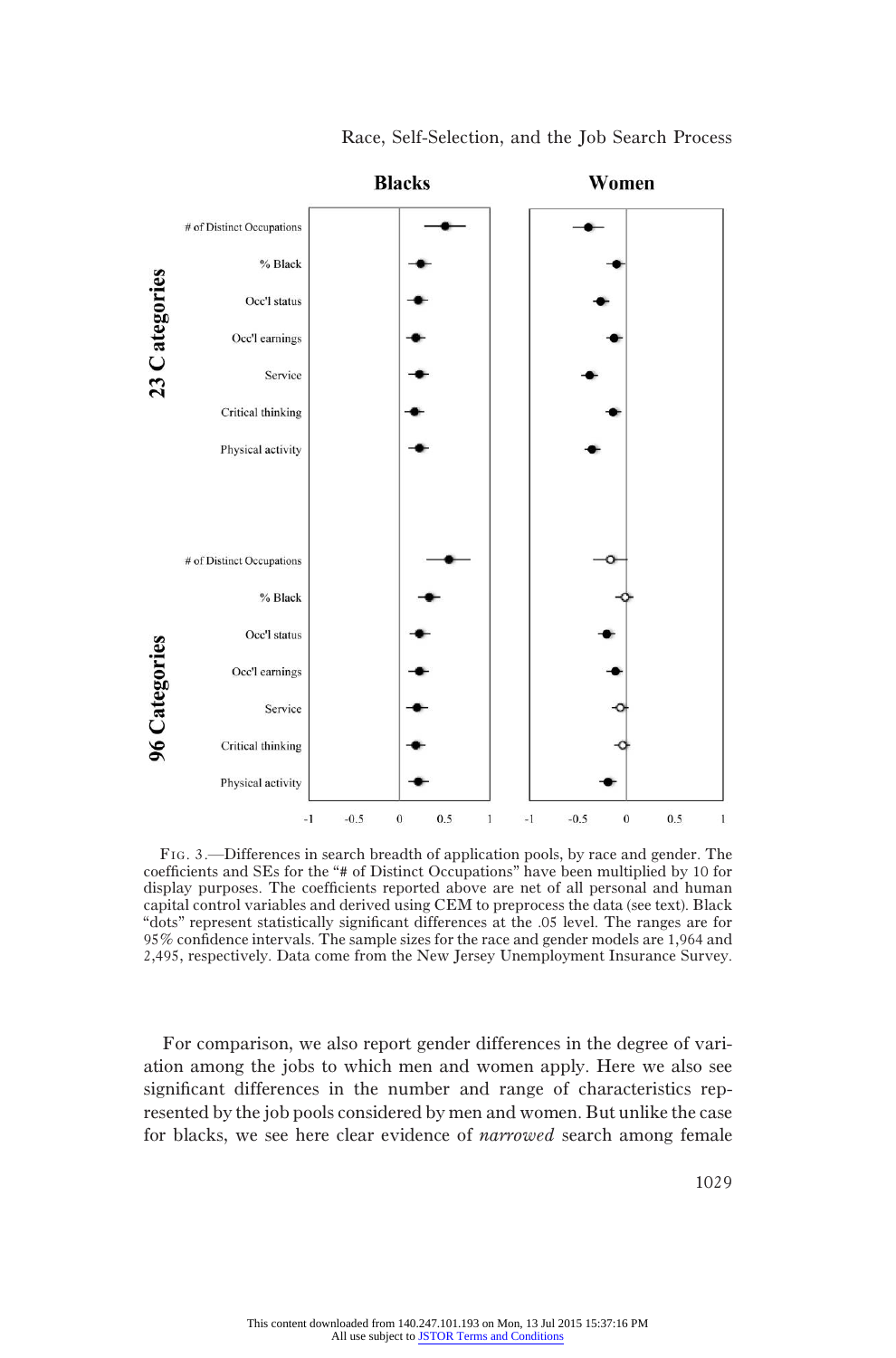job seekers. The first indicator on the right panel of figure 3 shows that women apply to significantly fewer distinct occupation types than men over the course of their search, at least across broad (23-category) occupational boundaries. This is consistent with prior research pointing to greater occupational crowding among "female jobs" (England et al. 1988; Lewis 1996), and the fact that self-selection into those gendered occupations represents at least part of the processes by which occupational segregation is maintained. Likewise, the application pools of women are characterized by significantly smaller standard deviations across all the characteristics reported for the 23 category distribution. At the 96-category level of aggregation, we see narrowed search for women compared to men in terms of occupational status, occupational earnings, and level of physical activity. It appears, then, that women self-select into distinctive occupational categories and consider a narrower range of occupational characteristics over the course of their search relative to similarly situated men. In terms of race, by contrast, we see the opposite pattern at work, with black job seekers casting a wider net and applying to a more heterogeneous pool of jobs than whites with similar qualifications.<sup>36</sup>

Together, the results reported thus far point to three general conclusions about patterns of self-selection and job search: (1) blacks overall demonstrate little evidence of self-selection in their search strategy, applying to similar kinds of occupations as do their white counterparts; (2) black applicants cast a wider net in their search than similarly situated whites, including a greater range of occupation types and occupational characteristics in their search pool; (3) the search strategy of blacks appears very different from that of women, with the latter characterized by a narrowed pool of job types and characteristics.

These findings offer novel evidence on the role of self-selection in the job search process. To the extent that race affects the strategies of job seekers, black workers appear to broaden their search and to consider more, rather than fewer, occupational opportunities. In the next section we consider the mechanisms underlying racial differences in search breath and, in particular, how perceived discrimination may shape job seekers' strategies.

# EXPLAINING RACIAL DIFFERENCES IN SEARCH BREADTH

Throughout this investigation we have conceptualized racial differences in search breadth in terms of an implicit mechanism. The initial framework introduced by Heckman suggests that minority job seekers respond to dis-

<sup>&</sup>lt;sup>36</sup>We also tested for interactions between race and gender across the full set of models. The interaction between being black and female is rarely significant (results available upon request).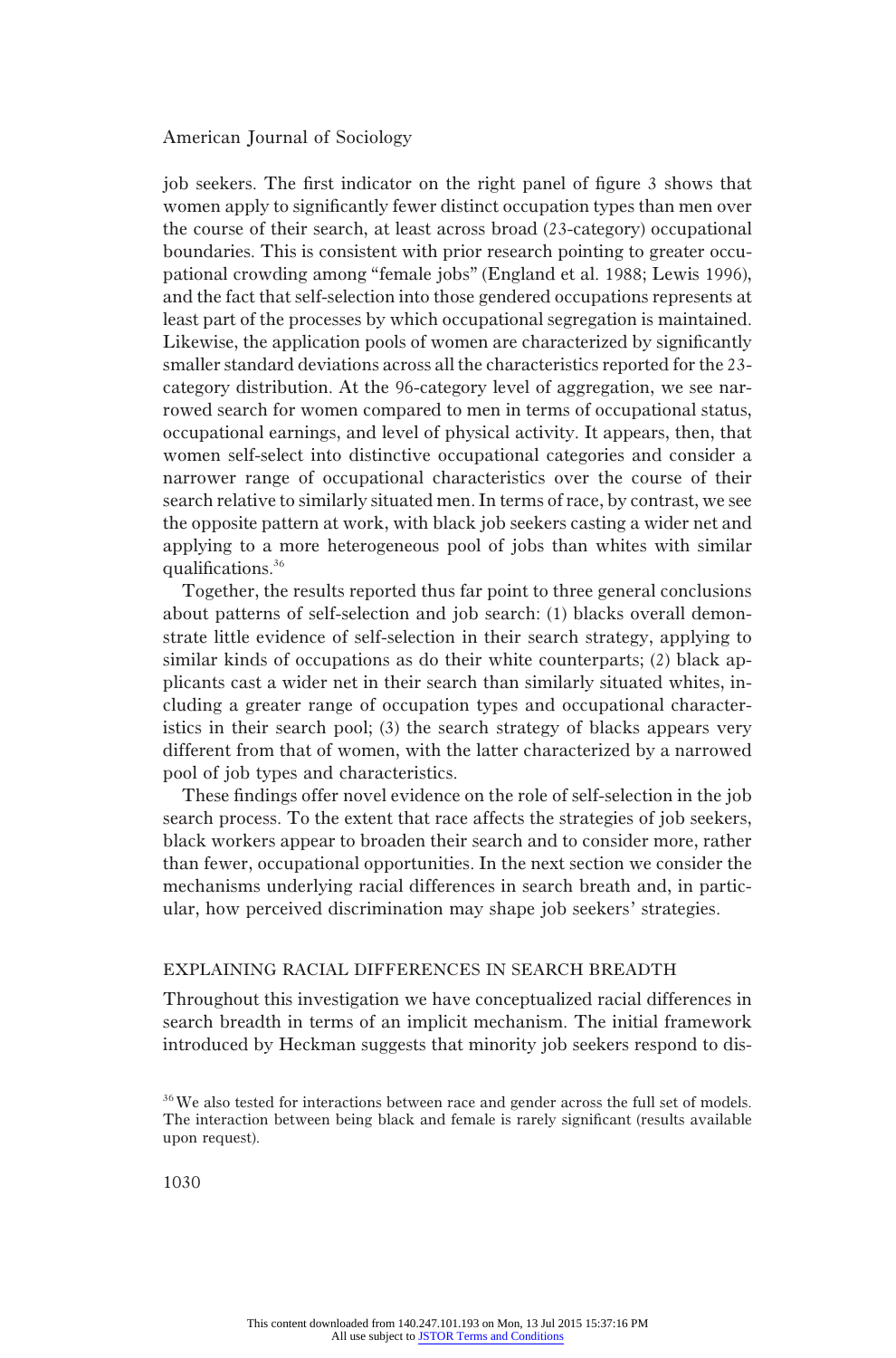crimination by narrowing or targeting their search.We find, by contrast, that blacks actually cast a wider net in their job search. But, can we say this empirical pattern has anything to do with discrimination? Because the NJUI data do not contain explicit measures of labor market discrimination or respondents' perceptions thereof, we can only infer possible mechanisms from the behavioral patterns we observe.

Fortunately, we were able to collect an additional source of data that allows us to more directly assess the role of discrimination in shaping job search strategies. The National Study of Job Search (NSJS) represents a national probability sample of 2,060 job seekers interviewed in February 2013 (for a more detailed discussion of the NSJS data, see app. E). The NSJS sample targeted those individuals who had looked for a job in the previous four weeks, including those who were looking for new work while employed. In the following analysis, we exclude individuals in the NSJS sample who were employed full-time  $(n = 655)$  to make the NSJS sample conform more closely to the NJUI sample. In addition to questions about job search behaviors and experiences over the previous four weeks, respondents were asked a series of questions about discrimination in the workplace. Thus, these data allow us to replicate the key results from above and, further, to directly investigate the role of labor market discrimination as a possible mechanism shaping search breadth.<sup>37</sup>

In the first stage of our analysis, we generated a series of variables that match those used in the NJUI analyses. As our key dependent variable, we created a measure that captures the ratio of distinct job titles that a respondent applied to relative to the total number of job titles that he or she listed on the survey, identical to our measure of search breadth from the NJUI data. We then created a series of variables to replicate the controls included in the NJUI analysis above (i.e., gender, age, previous job tenure, previous occupation and industry, etc.). Finally, we employed the same CEM technique used for the NJUI analysis, matching black and white respondents exactly on gender, age, and education.<sup>38</sup> The CEM process reduced the multivariate imbalance statistic from 0.3665 to 0.2199, significantly improving the balance of the analytic sample.

The first two columns in table 1 present the findings from our regression analysis using the NSJS data. As with the NJUI data, we find that black job seekers apply to a statistically significant higher proportion of discrete job titles than comparable whites, net of the covariates in the model. Additionally, the point estimates of the coefficients for the black respondents in the NSJS sample (0.056 at the 23-category level and 0.061 at the 96-category

<sup>&</sup>lt;sup>37</sup> Because the NSJS includes information on a more limited window of job search, we prefer the NJUI data for our primary analyses.

<sup>38</sup>The matching algorithms across data sets are identical with the exception of "number of weeks in survey," which does not apply for the cross-sectional NSJS data.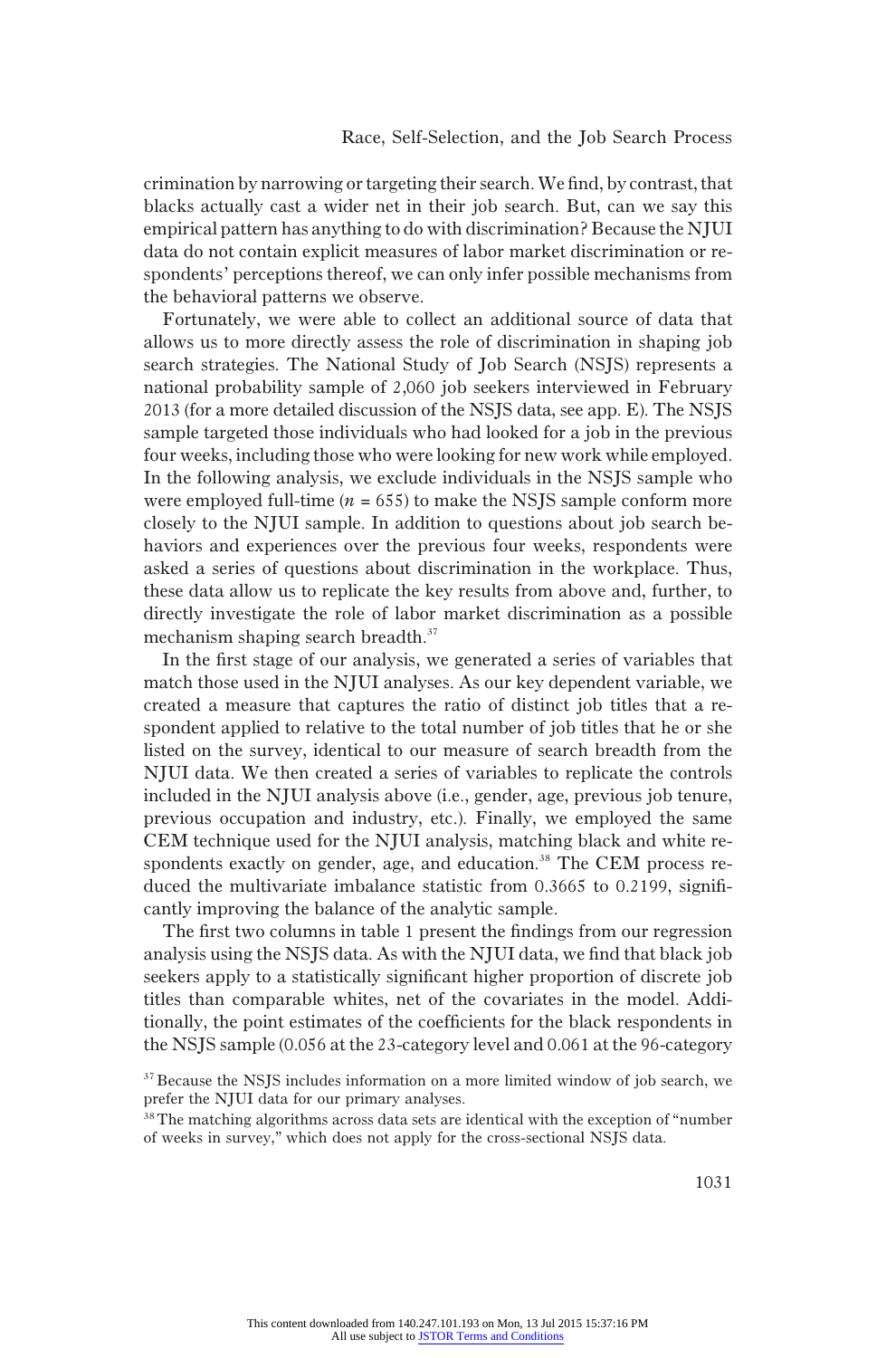|                                                             |          |          | Search Breadth |          |
|-------------------------------------------------------------|----------|----------|----------------|----------|
|                                                             | Model 1  | Model 2  | Model 3        | Model 4  |
| Race/ethnicity:                                             |          |          |                |          |
| $Blacks^a, \ldots, \ldots, \ldots, \ldots, \ldots, \ldots,$ | $.056**$ | $.061**$ | $.048*$        | $.055*$  |
|                                                             | (.020)   | (.022)   | (.020)         | (.022)   |
| Experience with discrimination $\ldots$ , $\ldots$          |          |          | $.051*$        | $.043 +$ |
|                                                             |          |          | (.020)         | (.022)   |
| Adjusted $R^2$                                              | .4390    | .3162    | .4433          | .3189    |

TABLE 1 Race, Experience with Discrimination, and Search Breadth

NOTE.—All models include the full set of controls. Estimates derived from Coarsened Exact Matching process where white and black respondents were matched exactly on gender, age, and education. Models 1 and 3 use 23-category coding; models 2 and 4, 96 category coding.  $N =$ 

757; numbers in parentheses are SEs. <br> a The omitted category is "white." <br>  $^+P<$  .10 (two-tailed tests).  $*$   $P < .05$ . \*\*  $P < 0.01$ . \*\*\*  $P < .001$ .

level) are nearly identical to the point estimates obtained when analyzing the NJUI sample (0.051 at the 23-category level and 0.055 at the 96-category level). Replicating this key finding with a high level of precision and using two distinct samples provides compelling evidence that the finding of broader search among African-Americans generalizes well beyond one specific data source or sample.

Having replicated the key findings from the NJUI data, we next explore the degree to which racially distinct patterns of search breadth may be driven by perceptions of or experiences with discrimination. The NSJS survey includes two key items about racial discrimination in the labor market: (1)"During the last year you worked, did you witness any discriminatory comments or actions at your workplace related to race or ethnicity?" and (2) "Have you felt at any time in the past that your work opportunities have been limited by your race or ethnicity?" We combine these two items in to a single measure of respondents' experiences with racial discrimination, equal to 1 if the respondent answered yes to either question and equal to 0 otherwise.<sup>39</sup> Note that these two indicators capture only a fraction of the possible ways individuals may perceive discrimination in the labor market by focusing primarily on recent and personal experience. Nevertheless, we view

<sup>&</sup>lt;sup>39</sup>This indicator is robust to alternative specifications, with similar substantive results obtained from an additive coding scheme or with each item entered separately, though levels of significance vary.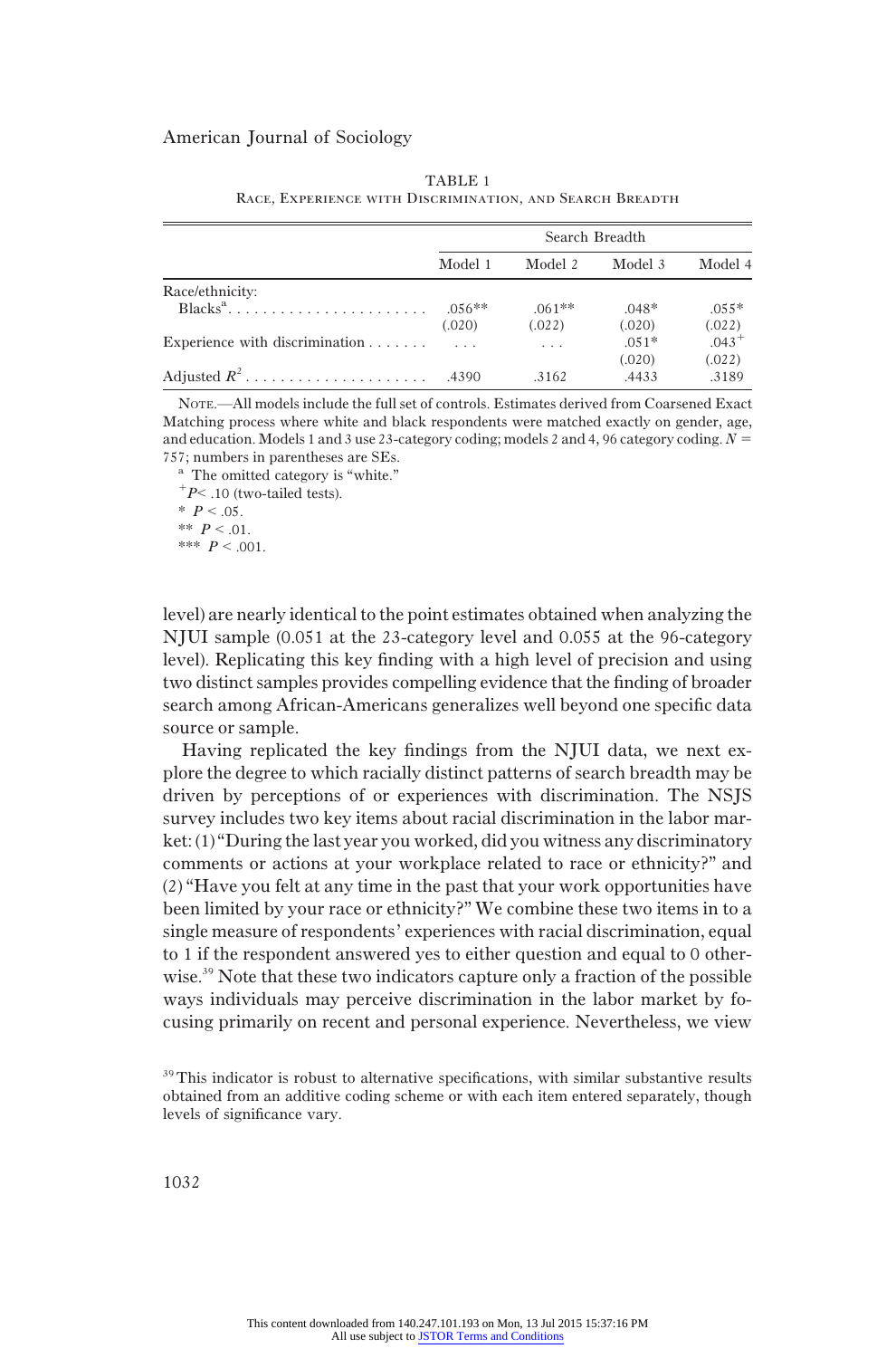these items as a useful first step in assessing the relationship between perceptions of discrimination and search strategy.

As expected, African-American respondents are far more likely than white respondents to indicate experience with racial discrimination in the workplace (36.6% for blacks vs. 18.1% for whites;  $|z| = 5.21$ ,  $P < .001$ ). More specifically 20.9% of African-Americans report having witnessed discriminatory comments or actions in their last year of work and 33.0% report the view that their opportunities have been limited by race (relative to 12.3% and 11.1% for white respondents, respectively).

Next, we examine whether there is a significant association between perceived discrimination and search breadth. Indeed, those who report having experienced or witnessed racial discrimination in the workplace are more likely to cast a broad net in their job search process (see table 1, models 3 and 4). This finding is statistically significant at conventional levels for the 23-category search breadth measure and marginally significant at the 96-category level ( $P = .052$ ). The magnitude of the association between perceived discrimination and search breath is quite similar to the difference in search breadth between blacks and whites. Finally, we explore the degree to which perceived discrimination helps to explain the relationship between race and search breadth. Models 3 and 4 in table 1 indicate that, when the perceived discrimination variable is included in the search breadth model, the coefficients for race ("black") are indeed reduced (from .056 to .048 for the 23-category occupational level and from .061 to .055 for the 96-category level, respectively). We can more effectively test this relationship by conducting a formal mediation analysis. Using the simulation-based approach proposed by Imai, Keele, and Tingley (2010), we find an average causal mediation effect (ACME) at the 23-category level of aggregation of .008; the 95% confidence interval does not include zero (.002, .016). These results suggest that respondents' experiences with discrimination mediate 14.0% of the total relationship between race and search breadth. At the 96-category level of aggregation, the ACME is .007 (95% confidence interval is .000, .015) and experiences with discrimination mediate 10.8% of the association between race and search breadth. Of course, with observational data it is difficult to make strong claims about processes of causal mediation. Likewise, as noted above, our indicators of discrimination capture only part of the myriad ways individuals may perceive discrimination in the labor market. Nevertheless, we take these results as highly suggestive that perceptions of racial discrimination play an important role in explaining the greater search breadth exhibited by African-American job seekers. Moreover, contrary to the predictions of Heckman (1998) and others, the presence of discrimination in the labor market leads job seekers to cast a broader net rather than to narrow their search.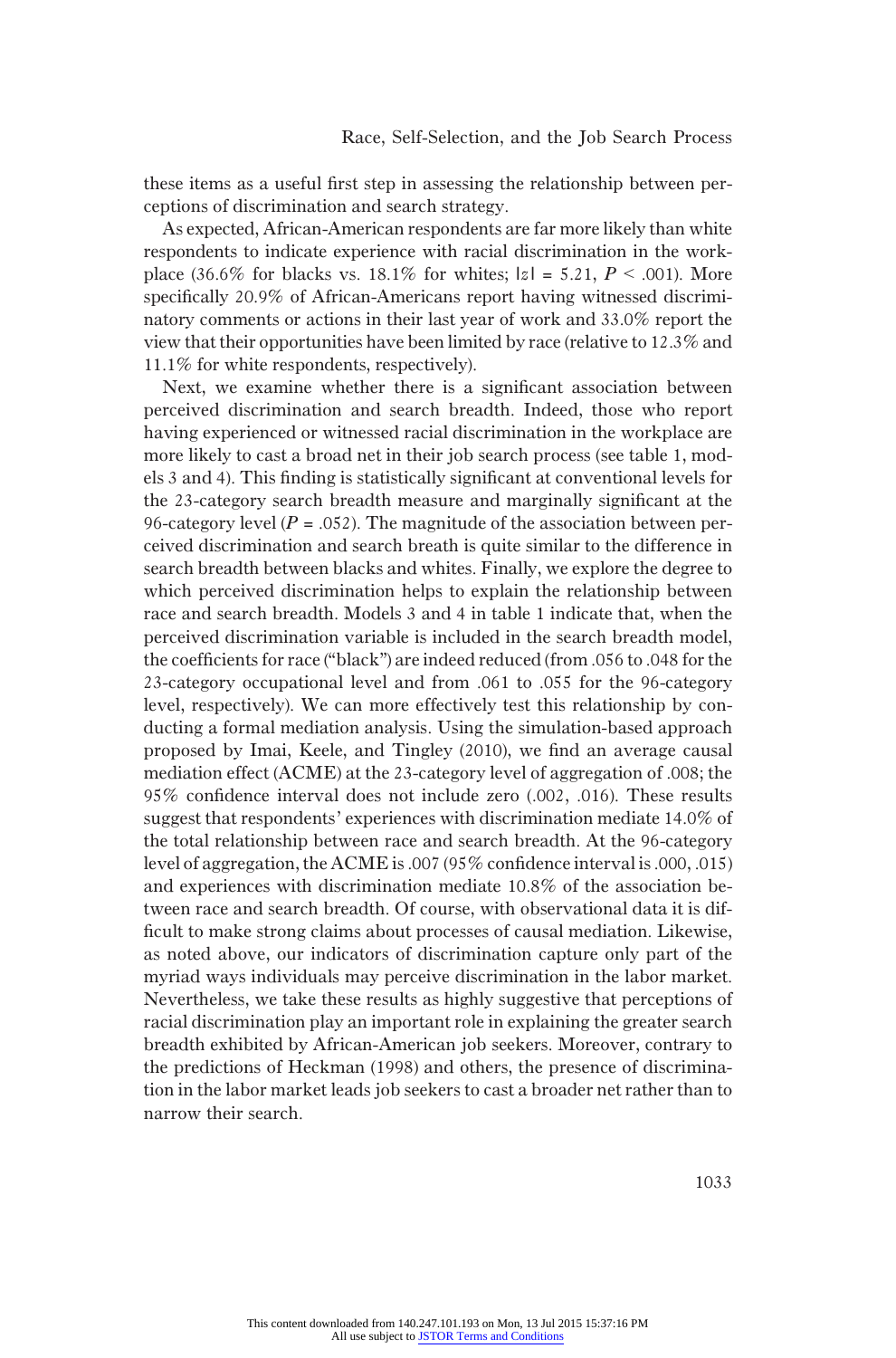# ADDITIONAL CONSIDERATIONS

The finding of broader search among African-American job seekers appears robust and systematic. And yet, as with any analysis of observational data, certain alternative explanations of the results remain possible. In this section we consider three key issues that may complicate our interpretation of racial differences in search behavior: (1) sorting by firm or occupation, (2) sorting by education/skill, and (3) searching broadly versus searching down.

### Sorting by Firm or Job?

The first key consideration relates to the unit of analysis used in this study. For our measures of search breadth, we have focused on occupations as the unit of analysis. It may be the case, however, that sorting primarily occurs across firms rather than jobs, in which case we may be missing key aspects of the sorting process.<sup>40</sup> For example, research from the 1970s suggested that African-Americans flocked to the public sector in part due to that sector's more formalized hiring practices and the institutionalization of affirmative action policies (Freeman 1976; Collins 1983; Hout 1984). In this context, job seekers appeared to be sorting on the basis of employer/sector rather than job. At the same time, more generalized sorting by firm is likely to be harder to achieve. Apart from extreme and well-known cases (either of employers friendly to blacks or those widely known for their discriminatory practices), information shortages for effective sorting across firms quickly become a problem. How does one obtain accurate information about which firms are likely to discriminate and which are not? For those conducting highly targeted searches or relying on direction from close network ties, applicants may have fairly good information about internal firm dynamics. But in longer-term job searches that span a wider number of openings, it is difficult to acquire sufficient firm-level information (particularly about sensitive topics like discrimination) to effectively guide search behavior. $41$ 

41Purdie-Vaughns et al. (2008) present an experimental setting in which subjects are exposed to information about workplace culture through corporate brochures depicting more or less employee diversity and stating a corporate philosophy that emphasized either color blindness or the value of diversity. Both employee composition and diversity

<sup>40</sup>Sorting by neighborhood is also a possibility, though this process has been addressed more extensively in the spatial mismatch literature (for a review, see Ihlanfeldt and Sjoquist [1998]). In addition to controlling for search distance in all our models, we tested for the possibility of spatial segregation as a factor driving the association between race and search breadth by including fixed effects for respondents' county of residence, thus focusing on the contrast between individuals with access to the same local labor markets. In these models we continue to see a substantial positive relationship between being black and search breadth.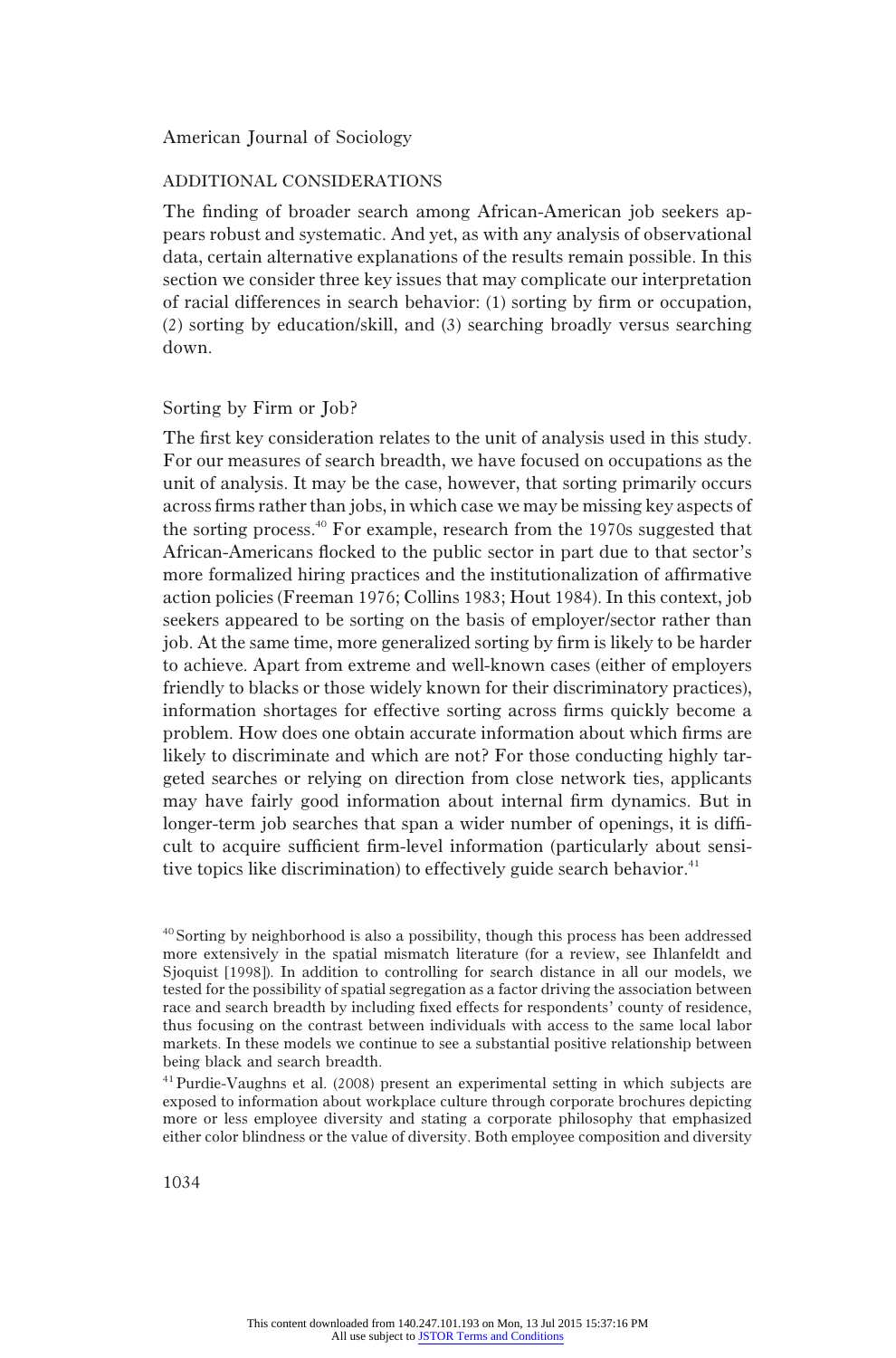# Race, Self-Selection, and the Job Search Process

The racial composition of occupations, by contrast, is easier to observe than the racial dynamics of firms. We have a sense of what kinds of people tend to perform what kinds of jobs, whether based on gender or race, and occupations often develop reputations for their openness to workers on the basis of demographic characteristics. For example, employers routinely comment on the perceived mismatch between black men and service oriented jobs (Kirschenman and Neckerman 1991; Moss and Tilly 2001), and evidence from field experiments shows more discrimination against African-Americans in jobs requiring extensive client interaction and the channeling of black applicants away from such positions and into jobs at the "back of the house" (Pager et al. 2009). Further, Carrington and Troske (1998) find that "the interfirm distribution of black and white workers is close to what would be implied by random assignment" and that "the black/white wage gap is primarily a within-firm [or job-level] phenomenon"(p. 231). Likewise, in a study of workers from North Carolina, Tomaskovic-Devey (1993) concludes that "organizational segmentation is not a dominant source of gender and particularly racial wage inequality. This suggests clearly that most gender and racial inequality happens through social closure at the job level" (p. 12). There is good reason to believe, therefore, that specific features of the job, rather than characteristics of the firm, are often more relevant to the likelihood of discrimination and thereby what may shape job seekers' selection into openings.

It thus remains an open question as to what fraction of discrimination takes place within or between firms. It is also possible that sorting occurs at both levels simultaneously, with black applicants applying to a wider range of openings among a smaller pool of firms. This project represents a first step at investigating racial differences in search. Future research would be useful in extending the current research to other units of analysis.

### Sorting by Race or Skill?

A second consideration in this research is the question of whether racial differences in search strategy are in fact driven by race or whether this analysis is instead picking up search strategies characteristic of workers with different levels of education or skill. Noncollege jobs typically do not require specialized training, and thus there may be less of a penalty in moving across

philosophy affected subjects' levels of trust and comfort with the hypothetical workplace. This work suggests that African-Americans are conscious of and concerned about workplace characteristics that may affect their likelihood of encountering discrimination. Unfortunately, this experiment does not provide any indication of how subjects' evaluations of the workplace affect their likelihood of applying for an open position during the course of an ongoing job search.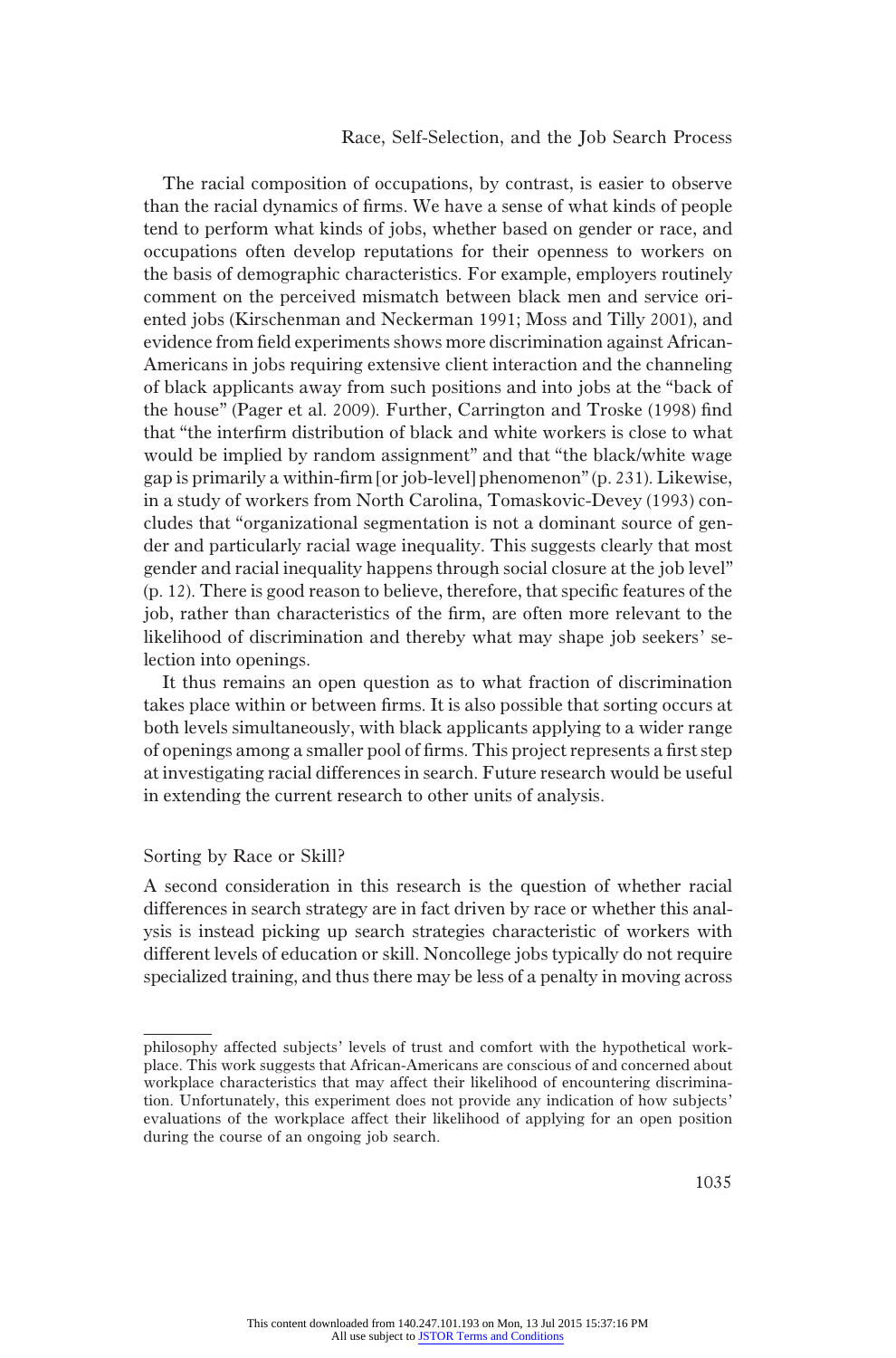occupational boundaries for lower-skill positions. Jobs that require advanced educational credentials, by contrast, require more occupation-specific investments that are likely to limit search in more distant occupational categories. We attempt to address this concern in several ways. First, as noted above, we closely match respondents by level of education (using CEM) and control for both education and prior occupation in all our analyses. In addition, we re-ran the analyses separately by education (college/noncollege) to assess whether racial differences were being driven by the less credentialed of the sample. While education does reduce the breadth of search on average, racial differences do not appear substantively different across these groups. It does not appear to be, then, simply a matter of skill or credentialing that differentiates black and white job seekers.

### Search Breadth or Searching Down?

A final consideration in this analysis is the question of whether "search breadth" is in fact simply a measure of downward search. Previous research has documented significant underemployment and overqualification among the workforce, with African-Americans generally more likely to experience underemployment than otherwise similar whites (for reviews of the literature on underemployment, overqualification, and race, see McGuinness 2006; Maynard and Feldman 2011; McKee-Ryan and Harvey 2011). It may be the case, then, that rather than searching more broadly, African-Americans respond to employment constraints by searching for jobs of lower quality relative to their prior occupation.<sup>42</sup> We tested for this by dividing job search into three categories:"downward search" represents positions applied to that are greater than one-quarter of a standard deviation lower in occupational earnings than a respondent's prior occupation; "lateral search" refers to positions that are within plus or minus one-quarter of a standard deviation of the respondent's prior occupational earnings; and "upward search" refers to applications submitted for jobs that are more than one-quarter of a standard deviation higher than the occupational earnings of the respondent's prior occupation. We find only small differences in directional search by race. For example, 29% of search efforts by white respondents was coded as downward search, relative to 32% by black respondents. The majority of search for both race groups was lateral (64% of whites and 63% for blacks).<sup>43</sup> When we

<sup>&</sup>lt;sup>42</sup> Likewise, if differential search breadth were simply a matter of greater urgency or desperation on the part of African-American job seekers, we would expect to see a disproportionate amount of search focused downward.

<sup>&</sup>lt;sup>43</sup> In supplementary analyses, we find that blacks apply for a greater proportion of distinct job titles than whites conditional on both upward and downward search.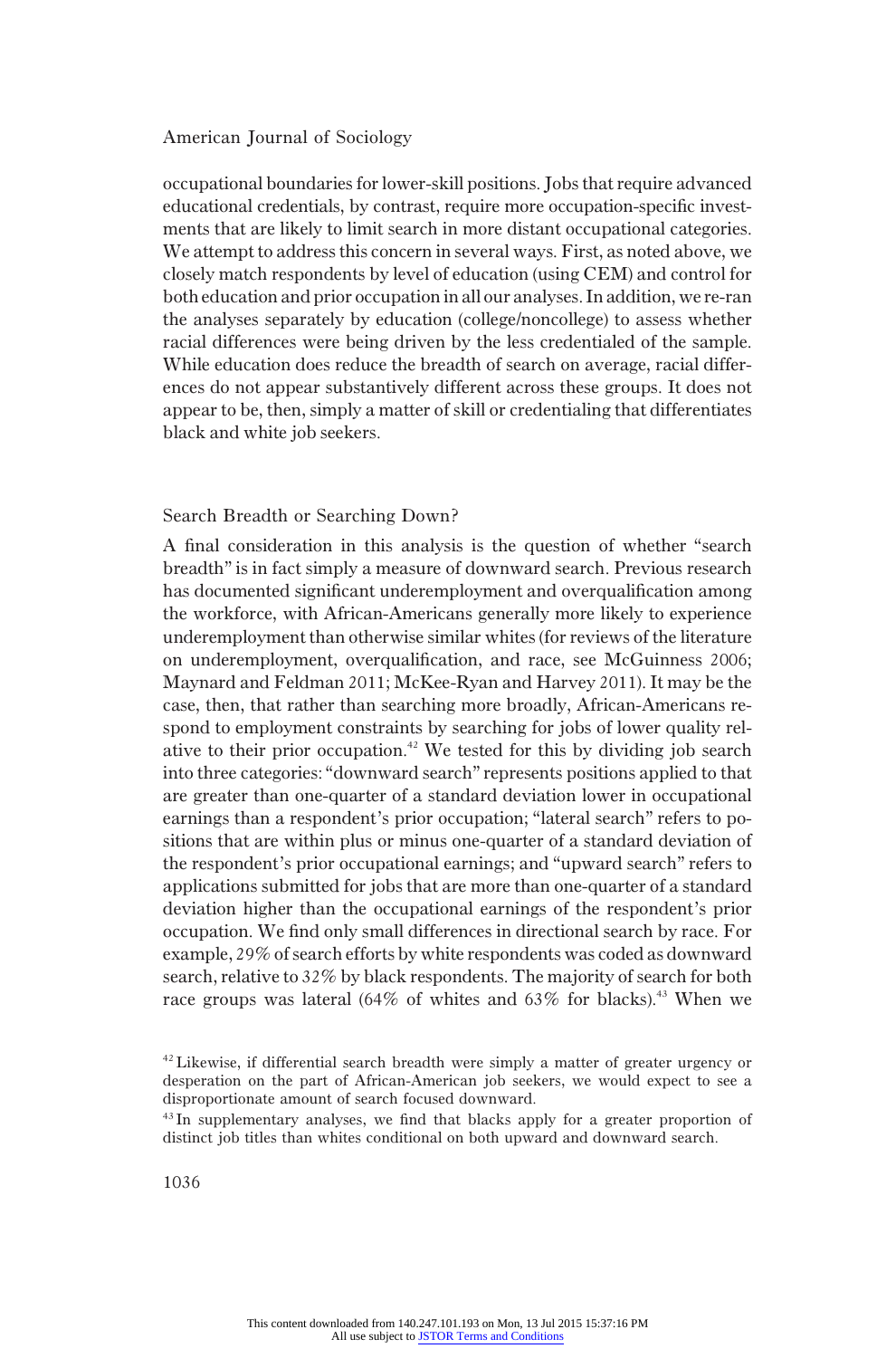remove search targeted at the same occupational category as the respondent's previous occupation, we find a higher incidence of downward search; but again racial differences are not large: 46% of search outside of a respondent's prior occupation was downward for whites relative to 48% for blacks. We also see limited differences for lateral (23 vs. 26%, respectively) and upward search (31 vs. 26%, respectively), but these differences are not statistically significant. Similar results are found when search direction is measured according to other occupational characteristics, such as the socioeconomic status or service orientation of the jobs to which respondents apply. Overall, then, only about one-third to one-half of search is directed at jobs of lower quality than an applicant's prior occupation, and we see minimal racial differences in these patterns. The finding of racial differences in search breadth appears not to be driven by this vertical dimension of occupations.

#### **CONCLUSION**

We began this investigation questioning whether and to what extent blacks adjust their search strategies in response to labor market discrimination. One branch of economic theory predicts that blacks will self-select into segments of the labor market where their characteristics will be better rewarded (e.g., Heckman 1998). This theory assumes that job seekers have access to accurate information about the likelihood of discrimination across possible job openings with which to guide their search efforts. By contrast, other perspectives emphasize the difficulties of identifying and avoiding discrimination, leading instead to a more diffuse search strategy (e.g., Goldsmith et al. 2004). In this framework, job seekers are generally aware of widespread racial discrimination, but do not have specific information as to where or when it may occur. Our research takes one step toward adjudicating among these predictions by offering the first empirical examination of the actual pool of job applications submitted by black and white job seekers.

Across a number of measures of occupational categories and characteristics as well as in multiple datasets, we see little evidence of self-selection among black job seekers. By contrast, these results suggest a strategy of net widening. Blacks apply to a broader range of job openings than otherwise similar whites. Contrary to Heckman's assumption that blacks avoid discrimination through self-selection, the results we see here are more consistent with a reality in which discrimination is pervasive, but difficult to pinpoint. Under these conditions, casting a broad net during the job search process may be the most effective strategy for responding to such diffuse constraints. While broad search may expose black job seekers to substantial discrimination in the job search process, this strategy also potentially maximizes encounters with less discriminatory opportunities.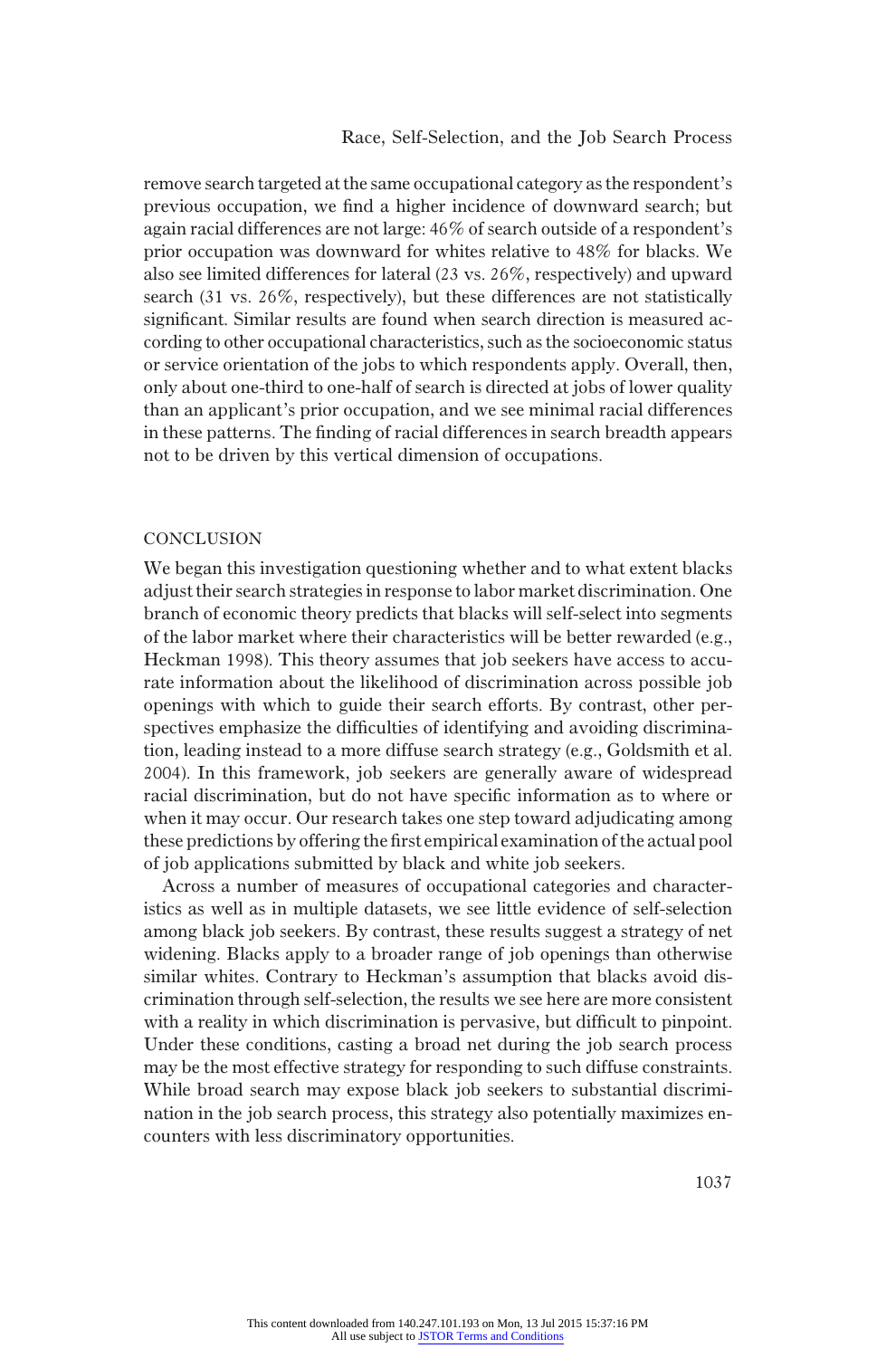If discrimination, in part, drives the search behavior of African-Americans, why do we not see similar adaptations by women, who also undoubtedly face varying forms of employment discrimination? (See, e.g., Neumark, Bank, and Van Nort 1996; Correll, Benard, and Paik 2007.) We suspect the answer is related to the more entrenched and explicit nature of gender inequality in the labor market relative to what is observed on the basis of race. Indeed, given the stark and persistent forms of occupational segregation by gender (Alonso-Villar et al. 2012; Gauchat, Kelly, and Wallace 2012), individuals from an early age can identify male- and female-associated jobs. This has implications both for the shaping of occupational aspirations (Correll 2001, 2004; Francis 2002) and the mapping of occupational barriers (see Altonji and Blank 1999). Whether motivated by preferences or perceived constraints, women's selfselection into narrowly defined gendered occupations allows them to avoid job types where they are more likely to experience discrimination while at the same time reproducing the existing uneven gender distribution across occupations (Moss 2004).

For African-Americans, by contrast, the landscape is not quite so settled. Far from there being readily identifiable "black" or "white" jobs, the barriers facing African-American job seekers can emerge across the occupational distribution. While certain job types or sectors—such as customer-facing jobs, jobs requiring manual skill, or jobs in the public sector—may be considered more or less open to African-Americans (Collins 1983; Moss and Tilly 2001; Waldinger and Lichter 2003), far more of the labor market represents contested terrain (Tomaskovic-Devey 1993). Under these conditions, the ability to reliably select into race-aligned positions becomes far more difficult. By contrast, a strategy of broad search allows black job seekers to reach otherwise difficult-to-identify job opportunities in which racial discrimination is less prevalent.

Where broad search may represent a strategy of compensation for discrimination, are there potential negative consequences of this approach? To the extent that broad search leads job seekers to occupations that are distant from their prior experience, this approach may have important implications for the coherence of career trajectories. While there are certainly legitimate reasons job seekers may wish to depart from their prior occupation (e.g., large-scale layoffs in particular occupational sectors, opportunities for mobility, etc.), the costs of moving into a new occupational sector may include a loss of occupation-specific human and social capital and disruption in the development of coherent career trajectories. Prior research suggests that changing occupational sectors has negative consequences for longer-term advancement and wage growth (Kambourov and Manovskii 2009a, 2009b). A broad application pool yields fewer opportunities to privilege one's chosen field, with corresponding consequences for career continuity and the ability to capitalize on occupation-specific experience. Indeed, the likelihood of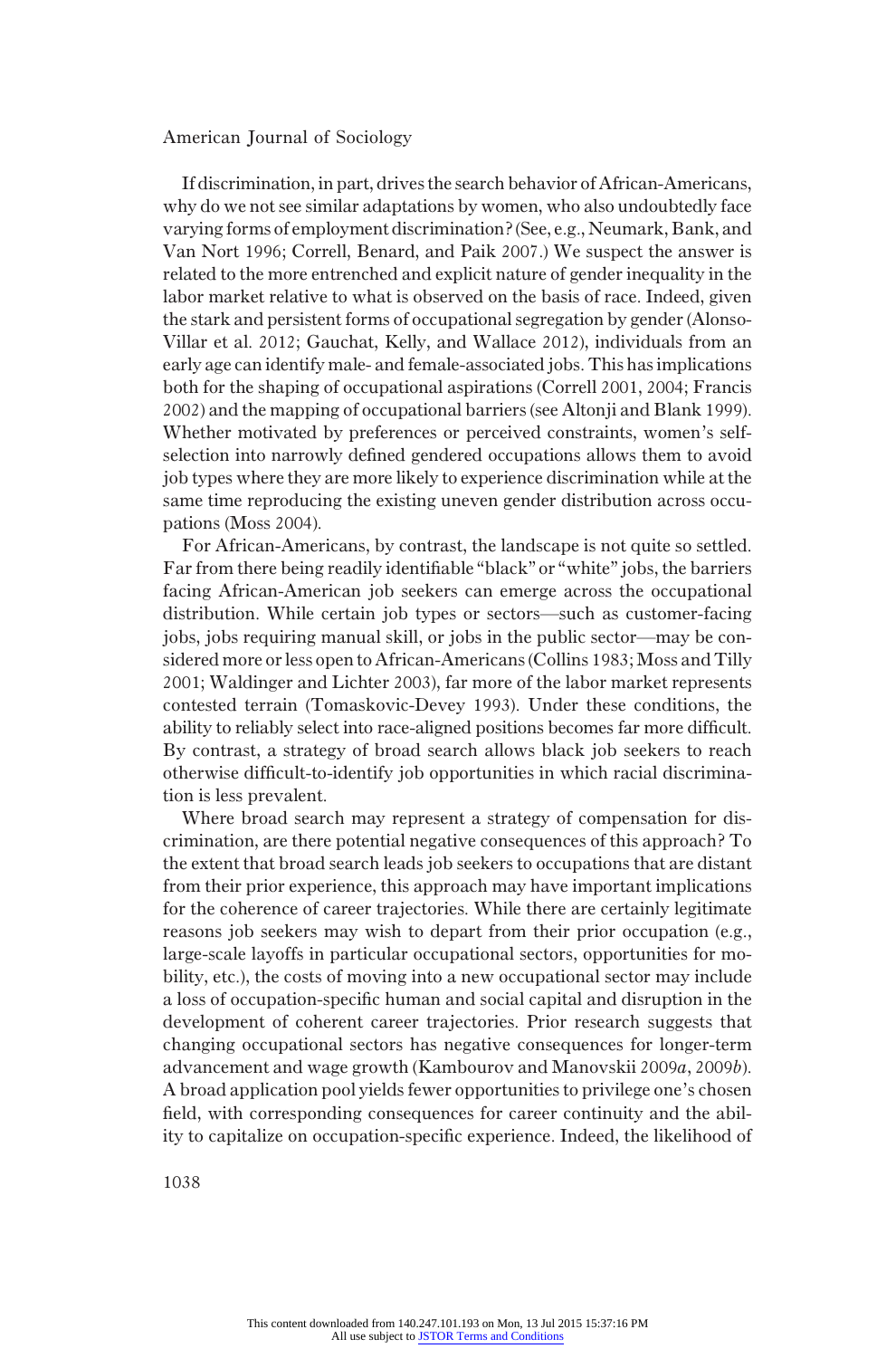applying for a job in the same category as one's prior occupation is mechanically and inversely related to breadth of search.<sup>44</sup> In supplementary analyses, we also examined the possible consequences of broad search for the likelihood of receiving a job offer and the quality of that offer (i.e., wages). We find that broader job search is related to a higher likelihood of receiving a job offer. Search breadth, however, is also associated with lower wage offers (see app. F). Thus, job seekers appear to face a trade-off between the goal of finding a job of some kind and the goal of securing the highest possible wage or building coherent career trajectories consistent with their experience and aspirations. Given significant racial differences in the breadth of search, these dynamics are likely to contribute to persistent racial disparities in labor market outcomes in important ways.

Together these findings suggest that supply-side decisions play an important role in shaping, reinforcing, and sometimes counteracting prevailing systems of inequality. At the same time, these supply-side patterns cannot be fully understood without taking into account the broader context of demandside constraints (Sunstein 1993; Bowles 1998). As the comparison of race and gender suggests, the adaptations of actors to labor market barriers can take different forms and have differing consequences. In the case of women, we see a contraction of search scope, reinforcing existing patterns of occupational segregation. By contrast, the broad search strategy of African-Americans resists processes of segregation, but with potentially negative implications for the wages and career coherence of this group. In each case, the group-specific nature of labor market inequality helps us to understand the subsequent adaptations we observe among individual actors.

We view these results as providing strong support for the notion that African-Americans search more broadly than similarly situated whites, in part as a response to labor market discrimination. At the same time, we must acknowledge that perceived discrimination, at least as measured here, explains only a part of the differential patterns we observe. Future research should explore other measures of discrimination, both perceived and observed, to better hone in on this key mechanism. Likewise, additional research is needed to explore additional or alternative explanations for the present results. It may be the case, for example, that blacks are less attached to particular career paths than similar whites, irrespective of discrimination.<sup>45</sup> or

<sup>44</sup>For example, at the 25th percentile of job search breadth, roughly 42% of job applications submitted by respondents were for jobs in the same occupational category as their previous occupation; that drops to 29% at the 75th percentile of job search breadth. 45Chung (2002) finds that black college students in a large southern university had higher scores on a Career Commitment Scale than similar whites. By contrast, Zweigenhaft and Domhoff (2003) describe a process of disengagement with initial career aspirations among several of their elite black respondents; though in these cases, diminished attachment was a direct response to racial barriers encountered on the path to a chosen occupation.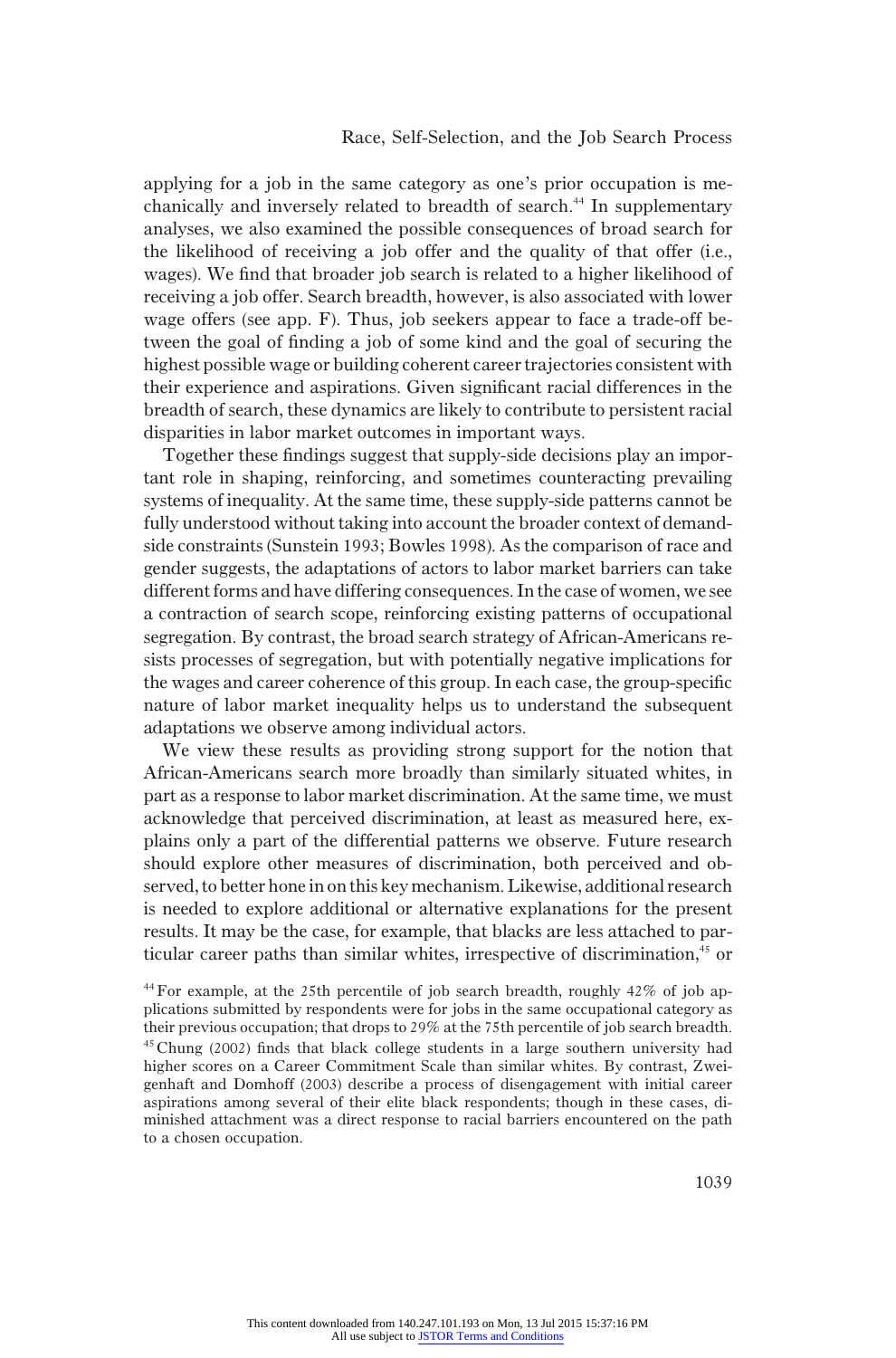have less information about relevant job openings. It may also be the case that, to the extent that self-selection by race does take place, it operates on the basis of the employer/firm or neighborhood rather than the job. While the present research cannot rule out all concurrent or competing possibilities, we do find strong evidence that African-Americans do not constrain their search by job type, as would be predicted by Heckman's theoretical model, but instead apply to a wider pool of openings relative to comparable whites. The causes and consequences of racial differences in search strategies with respect to career paths, earnings trajectories, and the experience of discrimination warrant continued investigation.

#### APPENDIX A

#### Descriptive Statistics for Independent Variables

| Variable                                 | Mean   | Min          | Max          |
|------------------------------------------|--------|--------------|--------------|
| Race/ethnicity (%):                      |        |              |              |
| White                                    | 82.0   | $\mathbf{0}$ | $\mathbf{1}$ |
| Black                                    | 18.0   | $\mathbf{0}$ | $\mathbf{1}$ |
| Male                                     | 46.5   | $\Omega$     | 1            |
| Mean age (years)                         | 45.7   | 18           | 64           |
| Education $(\%)$ :                       |        |              |              |
| High school or less                      | 18.3   | $\Omega$     | 1            |
| Some college                             | 30.0   | 0            | 1            |
| College                                  | 37.7   | $\Omega$     | 1            |
| Graduate school                          | 14.0   | $\Omega$     | 1            |
| Total months unemployed                  | 12.6   | $\Omega$     | 106          |
| Job tenure (years)                       | 5.66   | $\Omega$     | 42           |
| Homeowner (%)                            | 62.7   | $\Omega$     | $\mathbf{1}$ |
| Married $(\%)$                           | 50.9   | $\Omega$     | 1            |
| No. of children                          | 1.47   | $\Omega$     | 13           |
| Base earnings (\$)                       | 47,316 | $\mathbf{0}$ | 1,000,000    |
| Base weeks                               | 45     | $\Omega$     | 120          |
| Previous occupation $(\%)$ :             |        |              |              |
| Management, business, and financial      | 24.9   | $\Omega$     | 1            |
| Computers, engineering, and science      | 6.6    | $\Omega$     | 1            |
| Ed., legal, comm. serv., arts, and media | 8.3    | 0            | 1            |
| Health care practitioner                 | 1.9    | $\Omega$     | 1            |
| Health services                          | 5.3    | $\Omega$     | 1            |
| <b>Sales</b>                             | 9.1    | 0            | 1            |
| Office and administrative support        | 17.0   | $\Omega$     | 1            |
| Construction and extraction              | 7.2    | $\Omega$     | 1            |
| Installation, maintenance, and repair    | 2.1    | $\Omega$     | 1            |
| Production                               | 6.9    | $\Omega$     | 1            |
| Transportation                           | 9.2    | 0            | 1            |
| Missing previous occupation              | 1.6    | $\Omega$     | 1            |

| TABLE A1                                         |  |
|--------------------------------------------------|--|
| DESCRIPTIVE STATISTICS FOR INDEPENDENT VARIABLES |  |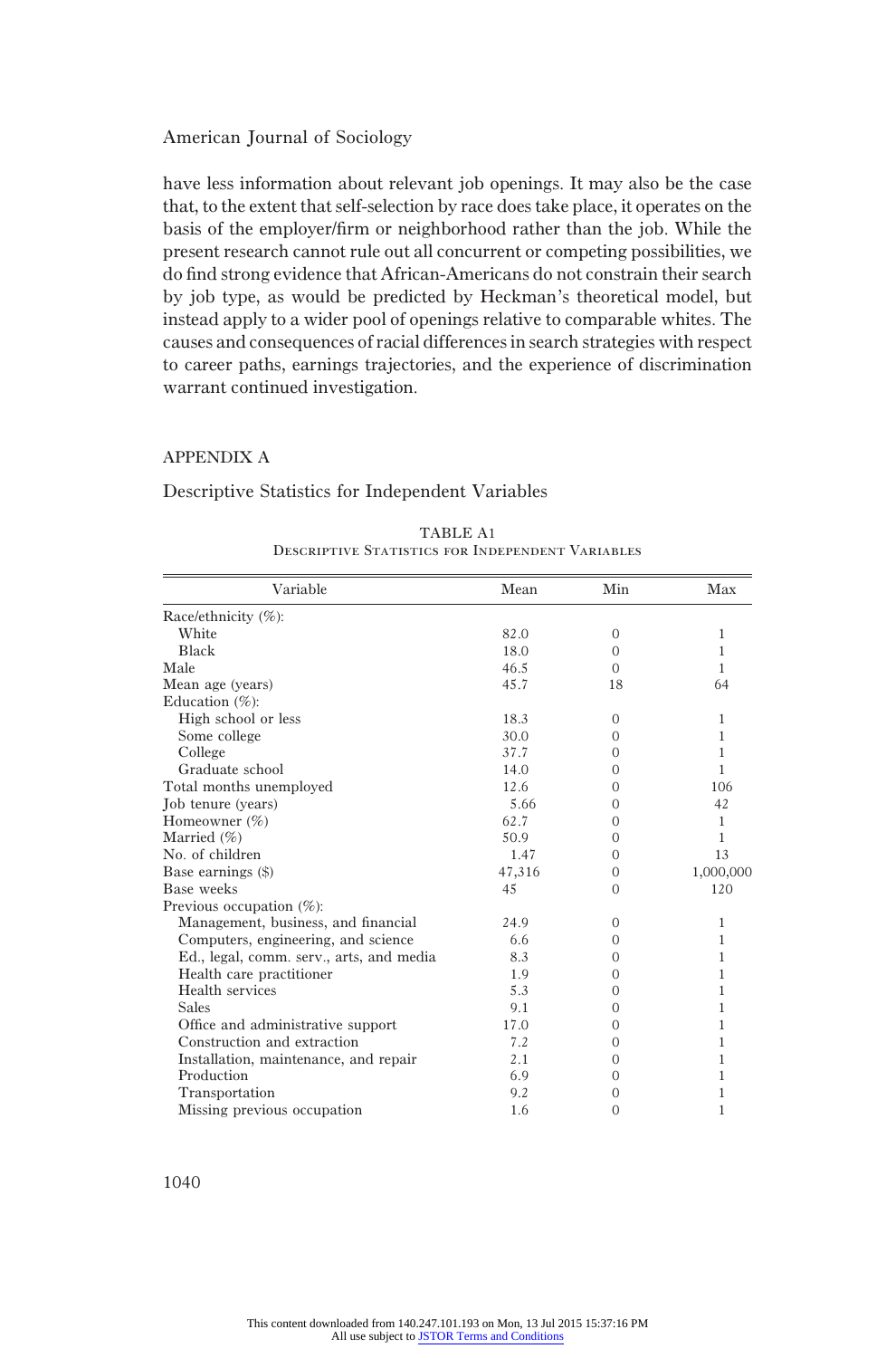| Variable                                  | Mean  | Min | Max |
|-------------------------------------------|-------|-----|-----|
| Previous industry $(\%)$ :                |       |     |     |
| Mining, utilities, and construction       | 3.9   |     |     |
| Manufacturing                             | 7.8   |     |     |
| Wholesale and retail trade, transp.       | 22.0  |     |     |
| Information, finance, real estate         | 38.8  |     |     |
| Education, healthcare, and social assist. | 11.7  |     |     |
| Arts, entertainment, accommodations       | 3.6   |     |     |
| Other services                            | 2.0   |     |     |
| Public administration                     | 11    |     |     |
| Missing previous industry                 | 11 1  |     |     |
| Used informal job search methods $(\%)$   | 79.4  |     |     |
| Maximum job search distance (miles)       | 28.04 |     | 100 |

TABLE A1 (Continued)

# APPENDIX B

SOC Codes

TABLE B1

2000 Standard Occupation Classification Codes: Major Groups (23 Categories)

| Code        | Occupation Title                               |
|-------------|------------------------------------------------|
| 11-0000     | Management                                     |
| 13-0000     | Business and financial operations              |
| $15 - 0000$ | Computer and mathematical                      |
| 17-0000     | Architecture and engineering                   |
| 19-0000     | Life, physical, and social science             |
| 21-0000     | Community and social services                  |
| 23-0000     | Legal                                          |
| 25-0000     | Education, training, and library               |
| 27-0000     | Arts, design, entertainment, sports, and media |
| 29-0000     | Healthcare practitioners and technical         |
| 31-0000     | Healthcare support                             |
| 33-0000     | Protective service                             |
| 35-0000     | Food preparation and serving related           |
| 37-0000     | Building and grounds cleaning and maintenance  |
| 39-0000     | Personal care and service                      |
| $41 - 0000$ | Sales and related                              |
| 43-0000     | Office and administrative support              |
| 45-0000     | Farming, fishing, and forestry                 |
| 47-0000     | Construction and extraction                    |
| 49-0000     | Installation, maintenance, and repair          |
| 51-0000     | Production                                     |
| 53-0000     | Transportation and material moving             |
| 55-0000     | Military specific                              |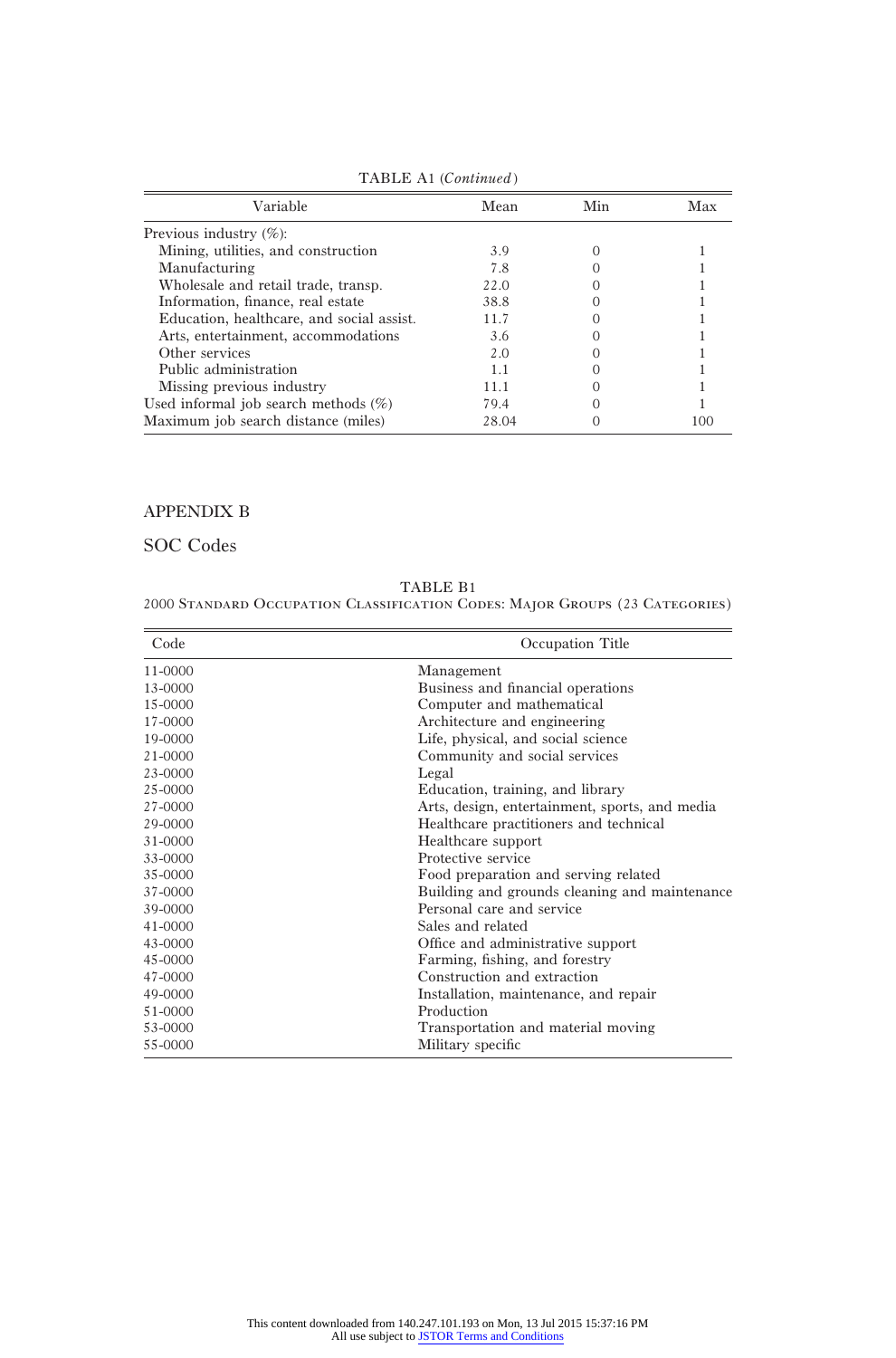| 1-2000 Advertising, marketing, public relations, and sales managers<br>condary, and special education school teachers<br>soc. workers, and soc. service specialists<br>Drafters, engineering, and mapping technicians<br>Life, physical, and social science technicians<br>Counselors, soc. workers, and soc. service sp<br>17-1000 Architects, surveyors, and cartographers<br>Occupation Title<br>Lawyers, judges, and related workers<br>Physical scientists<br>Social scientists and related workers<br>Mathematical science occupations<br>Operations specialties managers<br>Other management occupations<br>Other teachers and instructors<br>Business operations specialists<br>Postsecondary teachers<br>Legal support workers<br>Computer specialists<br>Financial specialists<br>Religious workers<br>Top executives<br>Life scientists<br>Primary, se<br>Engineers<br>15-1000<br>$7 - 3000$<br>19-1000<br>9-2000<br>21-2000<br>3-1000<br>$5 - 2000$<br>$17 - 2000$<br>194000<br>23-1000<br>$3 - 2000$<br>23-2000<br>19-3000<br>21-1000<br>1-9000<br>25-1000<br>$1 - 3000$<br>25-2000<br>25-3000<br>1-1000<br>Code |  | 39-6000<br>39-9000<br>43-4000<br>43-5000<br>43-6000<br>41-9000<br>43-3000<br>43-9000<br>45-4000<br>47-1000<br>47-2000<br>41-1000<br>41-2000<br>41-3000<br>41-4000<br>43-1000<br>43-2000<br>45-1000<br>45-2000<br>45-3000<br>Code | Material recording, scheduling, dispatching, and distributing workers<br>Supervisors, office and administrative support workers<br>Sales representatives, wholesale and manufacturing<br>Supervisors, farming, fishing, and forestry workers<br>Supervisors, construction and extraction workers<br>Other office and administrative support workers<br>Transportation, tourism, and lodging attendants<br>Occupation Title<br>Forest, conservation, and logging workers<br>Other personal care and service workers<br>Secretaries and administrative assistants<br>Communications equipment operators<br>Other sales and related workers<br>Information and record clerks<br>Sales representatives, services<br>39-5000 Personal appearance workers<br>Fishing and hunting workers<br>Construction trades workers<br>Supervisors, sales workers<br>39-4000 Funeral service workers<br>Agricultural workers<br>Retail sales workers<br>Financial clerks |
|-------------------------------------------------------------------------------------------------------------------------------------------------------------------------------------------------------------------------------------------------------------------------------------------------------------------------------------------------------------------------------------------------------------------------------------------------------------------------------------------------------------------------------------------------------------------------------------------------------------------------------------------------------------------------------------------------------------------------------------------------------------------------------------------------------------------------------------------------------------------------------------------------------------------------------------------------------------------------------------------------------------------------------------------------------------------------------------------------------------------------------|--|----------------------------------------------------------------------------------------------------------------------------------------------------------------------------------------------------------------------------------|--------------------------------------------------------------------------------------------------------------------------------------------------------------------------------------------------------------------------------------------------------------------------------------------------------------------------------------------------------------------------------------------------------------------------------------------------------------------------------------------------------------------------------------------------------------------------------------------------------------------------------------------------------------------------------------------------------------------------------------------------------------------------------------------------------------------------------------------------------------------------------------------------------------------------------------------------------|
|-------------------------------------------------------------------------------------------------------------------------------------------------------------------------------------------------------------------------------------------------------------------------------------------------------------------------------------------------------------------------------------------------------------------------------------------------------------------------------------------------------------------------------------------------------------------------------------------------------------------------------------------------------------------------------------------------------------------------------------------------------------------------------------------------------------------------------------------------------------------------------------------------------------------------------------------------------------------------------------------------------------------------------------------------------------------------------------------------------------------------------|--|----------------------------------------------------------------------------------------------------------------------------------------------------------------------------------------------------------------------------------|--------------------------------------------------------------------------------------------------------------------------------------------------------------------------------------------------------------------------------------------------------------------------------------------------------------------------------------------------------------------------------------------------------------------------------------------------------------------------------------------------------------------------------------------------------------------------------------------------------------------------------------------------------------------------------------------------------------------------------------------------------------------------------------------------------------------------------------------------------------------------------------------------------------------------------------------------------|

2000 Standard Occupation Classification Codes: Minor Groups (96 Categories) TABLE B2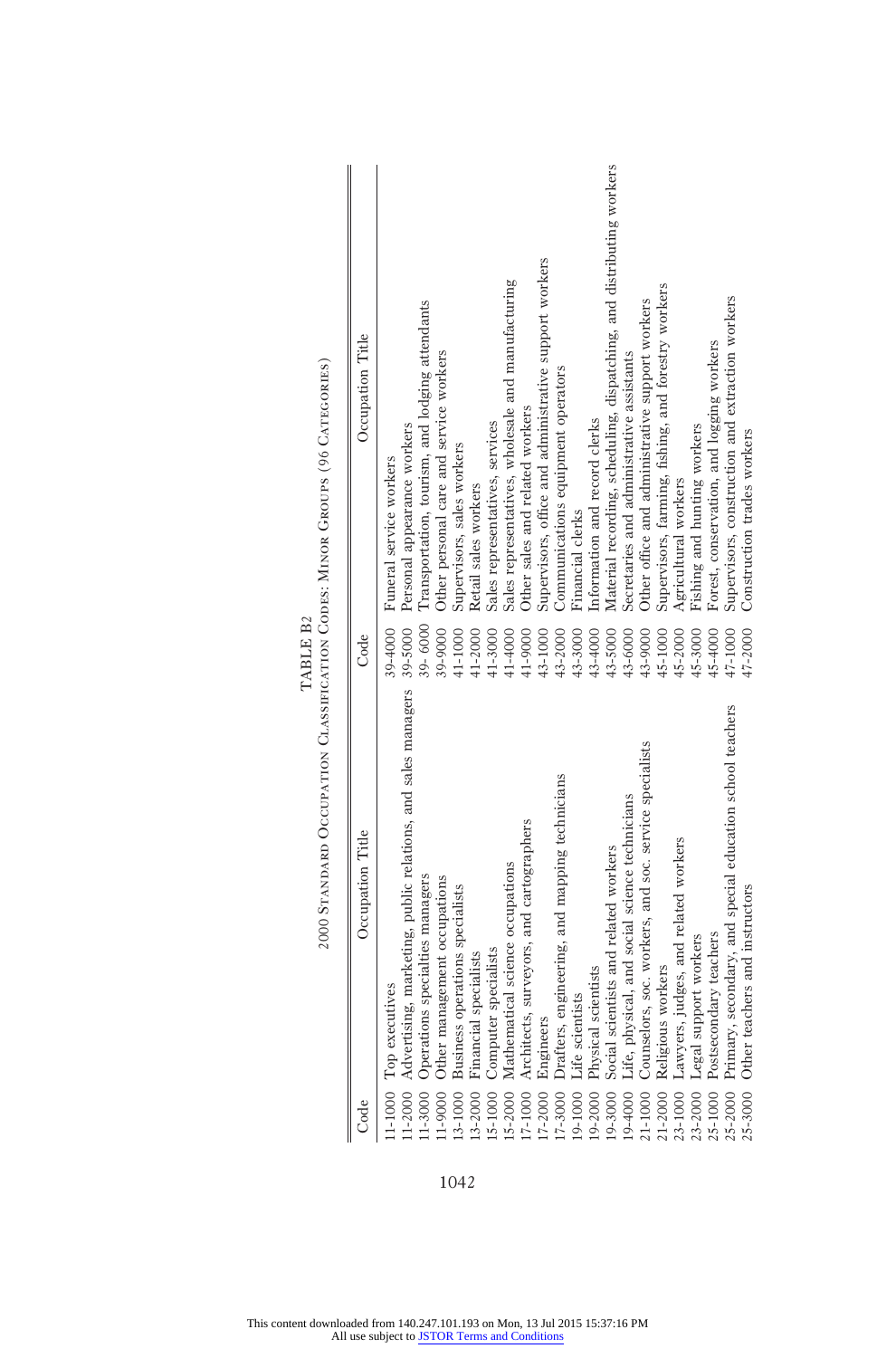|         | 25-4000 Librarians, curators, and archivists                 | 47-3000    | Helpers, construction trades                                       |
|---------|--------------------------------------------------------------|------------|--------------------------------------------------------------------|
|         | 25-9000 Other education, training, and library occupations   | 47-4000    | Other Construction and related workers                             |
| 27-1000 | Art and design workers                                       | 47-5000    | Extraction workers                                                 |
| 27-2000 | Entertainers and performers, sports and related workers      | 49-1000    | Supervisors of installation, maintenance, and repair workers       |
| 27-3000 | Media and communication workers                              | 49-2000    | Electrical/electronic equipment mechanics, installers, repairers   |
| 27-4000 | Media and communication equipment workers                    | 49-3000    | Vehicle and Mobile equipment mechanics, installers, repairers      |
| 29-1000 | Health diagnosing and treating practitioners                 | 49-9000    | Other installation, maintenance, and repair occupations            |
| 29-2000 | Health technologists and technicians                         | 51-1000    | Supervisors, production workers                                    |
| 29-9000 | Other healthcare practitioners and technical occupations     | 51-2000    | Assemblers and fabricators                                         |
| 31-1000 | Nursing, psychiatric, and home health aides                  | 51-3000    | Food processing workers                                            |
| 31-2000 | Occupational and physical therapist assistants and aides     | 51-4000    | Metal workers and plastic workers                                  |
| 31-9000 | Other healthcare support occupations                         | 51-5000    | Printing workers                                                   |
| 33-1000 | First-line supervisors/ managers, protective service workers | 51-6000    | Textile, apparel, and furnishings workers                          |
| 33-2000 | Fire fighting and prevention workers                         | 51-7000    | Woodworkers                                                        |
| 33-3000 | Law enforcement workers                                      | 51-8000    | Plant and system operators                                         |
| 33-9000 | Other protective service workers                             | 51-9000    | Other production occupations                                       |
| 35-1000 | Supervisors, food preparation and serving workers            | 53-1000    | Supervisors, transportation and material moving workers            |
| 35-2000 | Cooks and food preparation workers                           | 53-2000    | Air transportation workers                                         |
| 35-3000 | Food and beverage serving workers                            | 53-3000    | Motor vehicle operators                                            |
| 35-9000 | Other food preparation and serving related workers           | 53-4000    | Rail transportation workers                                        |
| 37-1000 | Supervisors, building/grounds cleaning/mainten. workers      | 53-5000    | Water transportation workers                                       |
| 37-2000 | Building cleaning and pest control workers                   | 53-6000    | Other transportation workers                                       |
| 37-3000 | Grounds maintenance workers                                  | 53-7000    | Material moving workers                                            |
| 39-1000 | Supervisors, personal care and service workers               | 55-1000    | Military officer special and tactical operations leaders/ managers |
| 39-2000 | Animal care and service workers                              | $5 - 2000$ | First-line enlisted military supervisor/managers                   |
| 39-3000 | Entertainment attendants and related workers                 | 55-3000    | Military enlisted tactical ops and air/weapons spec. and crew      |
|         |                                                              |            |                                                                    |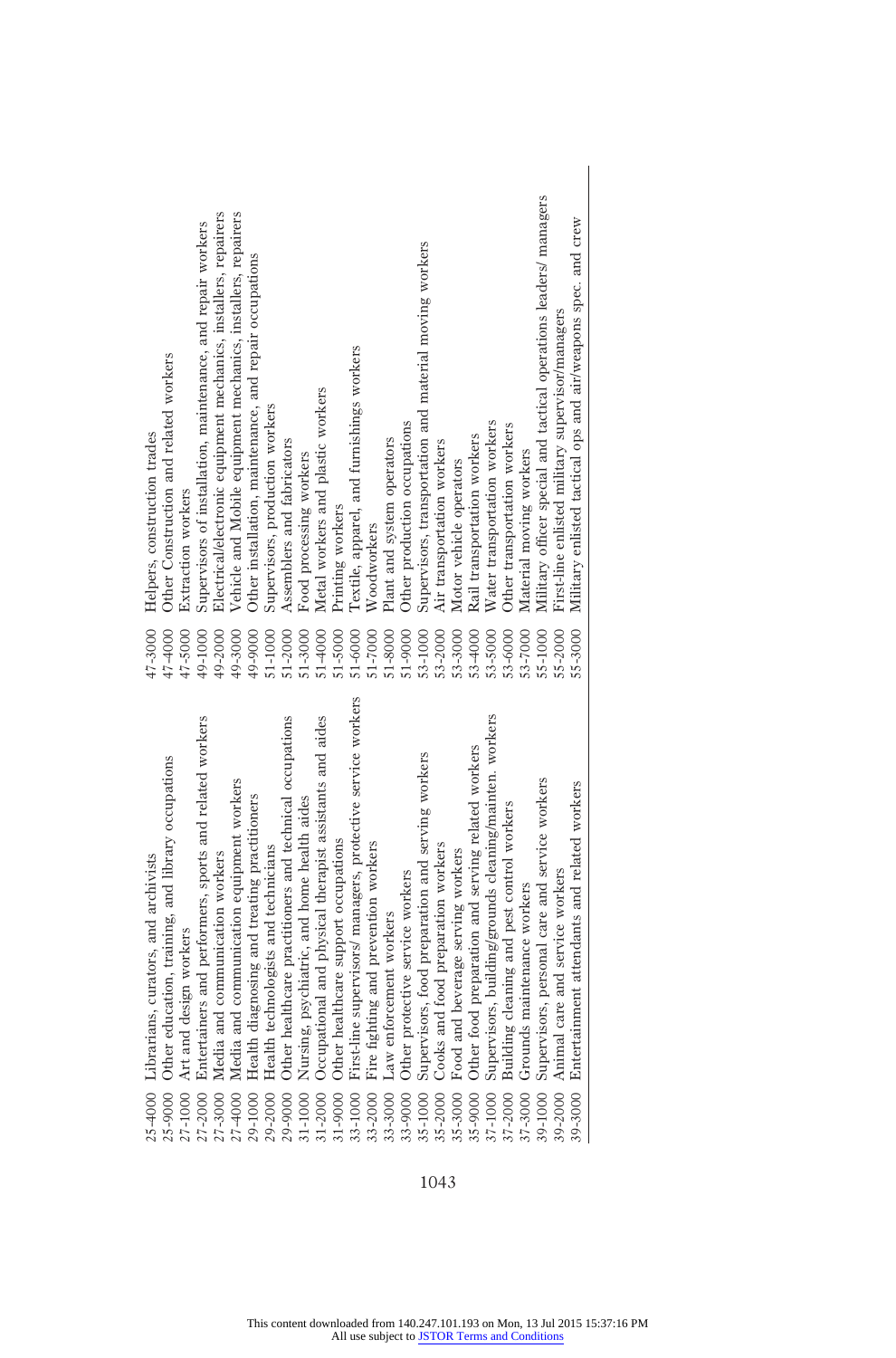|                                                                   | Mean                                                | Min.                    | Max.                                      |
|-------------------------------------------------------------------|-----------------------------------------------------|-------------------------|-------------------------------------------|
| Ratio of distinct jobs to total jobs listed (23 categories)       | 39                                                  | 03                      |                                           |
| Ratio of unique jobs to total jobs listed (96 categories)         |                                                     | 03                      |                                           |
| Mean occupational characteristics, 23 categories:                 |                                                     |                         |                                           |
| %black $\ldots$                                                   | 10.91                                               | 5.31                    |                                           |
| ナイト・イント イント・イント・イント・イント イント・イント イント・イント イント・イント・イント<br>Duncan SEI |                                                     | 11.05                   | 25.76<br>78.57<br>78.90<br>75.25<br>73.95 |
|                                                                   |                                                     |                         |                                           |
| Service orientation                                               | $53.44$<br>$53.48$<br>$54.74$<br>$54.74$<br>$54.74$ | 12.80<br>33.71<br>46.00 |                                           |
| Critical thinking.                                                |                                                     |                         |                                           |
| Physical activity                                                 | 36.50                                               | 13.38                   |                                           |
| Mean occupational characteristics, 96 categories:                 |                                                     |                         |                                           |
| % $black \ldots \ldots$                                           | 10.88                                               | 3.40                    | 33.16                                     |
| Duncan SEI                                                        | 53.53                                               | 9.51                    | 93.00                                     |
| Occupational earnings score                                       | 51.07                                               | 11.70                   |                                           |
| Service orientation                                               | 55.44                                               | 28.63                   |                                           |
| $\mbox{Critical thinking}$ .                                      | 61.56                                               | 44.70                   | 90.315<br>76.115<br>76.25                 |
| Physical activity                                                 | 35.50                                               | 4.43                    |                                           |

Data are from the New Jersey Unemployment Insurance Survey. Data are from the New Jersey Unemployment Insurance Survey.

Descriptive Statistics for Dependent Variables Descriptive Statistics for Dependent Variables  ${\sf APENDIX}$  C

APPENDIX C

TABLE C1 TABLE C1

Descriptive Statistics for Dependent Variables

DESCRIPTIVE STATISTICS FOR DEPENDENT VARIABLES

# This content downloaded from 140.247.101.193 on Mon, 13 Jul 2015 15:37:16 PM All use subject to [JSTOR Terms and Conditions](http://www.jstor.org/page/info/about/policies/terms.jsp)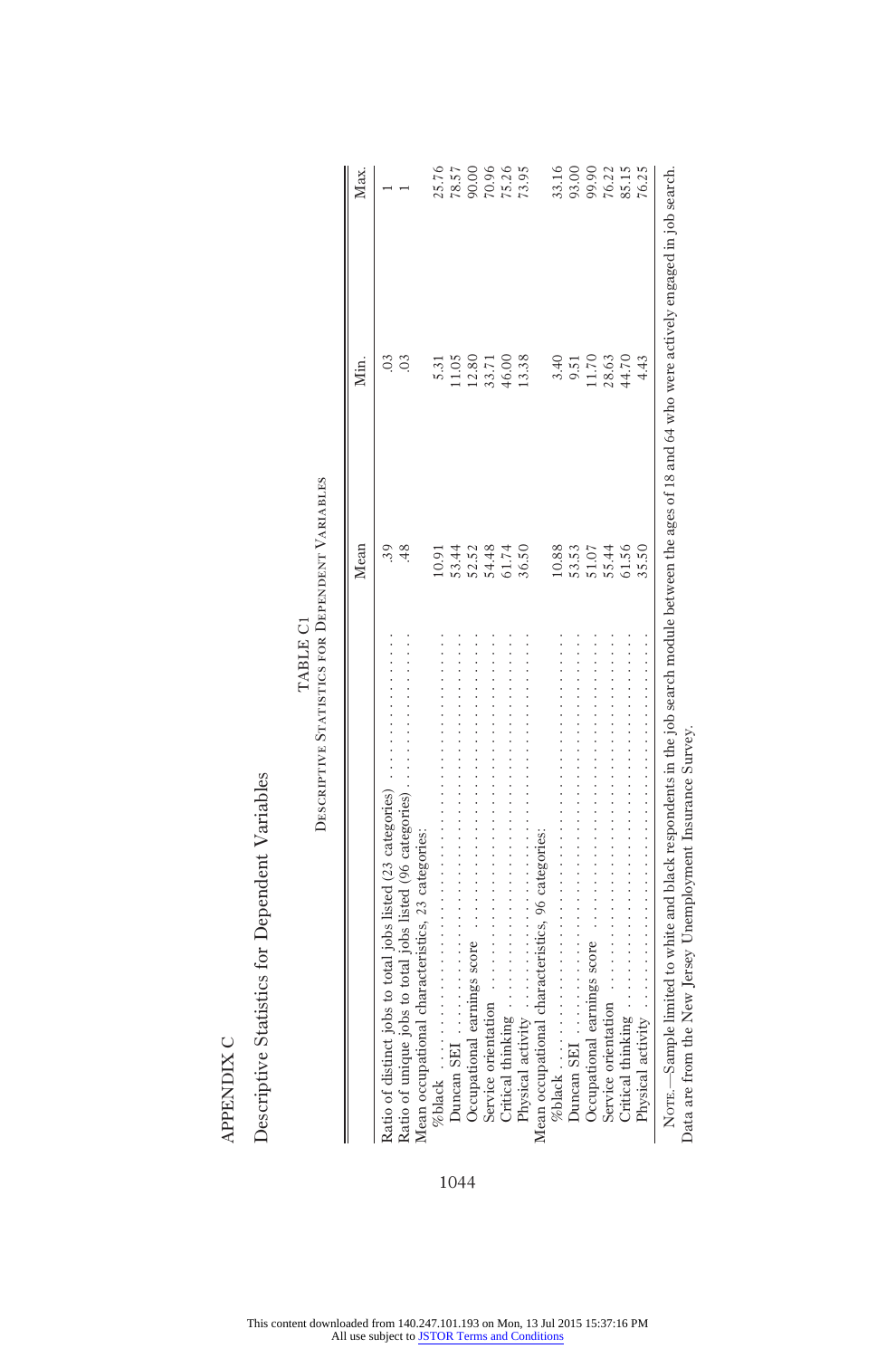|                             |         | Search Breadth         |         |                        |                     |
|-----------------------------|---------|------------------------|---------|------------------------|---------------------|
|                             |         | Excluding Nonsearchers |         | Including Nonsearchers | Search Intensity    |
|                             | Model 1 | Model 2                | Model 3 | Model 4                | Model 5             |
| Race/ethnicity:<br>$Blacka$ | 051**** | $055***$               | .040**  | $.044**$               | 107                 |
|                             | .012)   | (.013)                 | (114)   | (.015)                 |                     |
|                             | 1,964   | 1,964                  | 2,238   | 2,238                  | $(.062)$<br>$2,238$ |
| $\lambda$ djusted $R^2$     | .5431   | 4664                   | 3468    | .2767                  | 3724                |

SUPPLEMENTARY ANALYSES OF THE RELATIONSHIP BETWEEN RACE, SEARCH BREADTH, AND SEARCH INTENSITY Supplementary Analyses of the Relationship between Race, Search Breadth, and Search Intensity TABLE DI TABLE D1

in parentheses are SEs. Models 1 and 3 are for the 23-category occupation codes and models 2 and 4 are for the 96-category occupation codes. in parentheses are SEs. Models 1 and 3 are for the 23-category occupation codes and models 2 and 4 are for the 96-category occupation codes. <sup>a</sup> The omitted category is "white." The omitted category is "white."

 $^{+}P<.10$  (two-tailed tests).  $P < 10$  (two-tailed tests).

\*  $P < 0.05$ .<br>\*\*  $P < 0.1$ .  $P < 0.05$ .

\*\*  $P < 01$ .

\*\*\*  $P < 0.01$ . \*\*\*  $P < 0.01$ .

**APPENDIX D** APPENDIX D

Supplementary Analyses Supplementary Analyses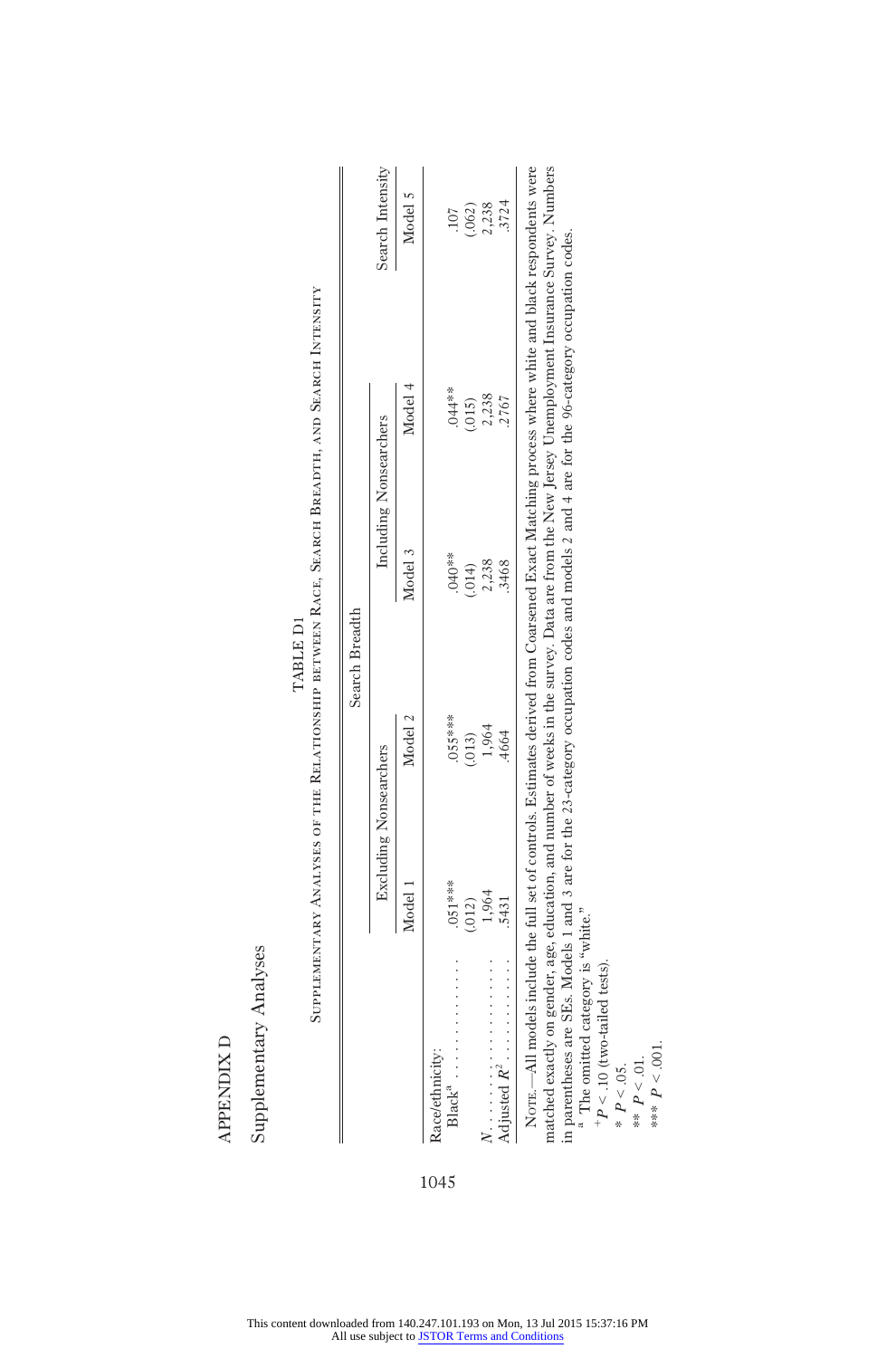APPENDIX E

The National Study of Job Search

#### Background on the Gfk Panel

The National Study of Job Search (NSJS) was conducted in collaboration with Gfk (formerly Knowledge Networks), a leading survey research company with a standing panel of respondents. The sampling design for the Gfk panel—referred to as KnowledgePanel—is based on a combination of random-digit dial (RDD) methods and address-based sampling (ABS) methods, with a sampling frame that covers approximately 97% of all U.S. households (Knowledge Networks 2011). Once a household is selected for inclusion in KnowledgePanel, Gfk actively recruits the household through mailings (in both English and Spanish) and telephone calls (Knowledge Networks 2011).

Unlike most online panels, households without Internet access or a computer are still able to participate in KnowledgePanel. If a household is sampled by Gfk but does not have a computer or access to the Internet, Gfk provides the prospective participants with both a netbook computer and free Internet service. Additionally, Gfk oversamples African-American and Latino households, ensuring coverage of traditionally harder-to-reach populations.

As with all national probability surveys, declining response rates are cause for concern. Estimates indicate that approximately one-third of the households selected for KnowledgePanel become active panel members (Rosenfeld and Thomas 2012). To correct for nonparticipation, Gfk generates weights that make the active panel of respondents representative of the U.S. population along key sociodemographic characteristics. These weights are created using benchmarks from the most recent Current Population Survey.<sup>46</sup>

The within-panel response rate for KnowledgePanel is exceptionally high relative to typical online surveys (the average is 65%). In addition, a key benefit of the Gfk panel is that researchers are able to obtain detailed information about individuals who are selected for participation but opt not to respond. All members who join KnowledgePanel answer a profile survey that captures a broad array of demographic information, including gender, age, race, ethnicity, income, and education. Thus, unlike most survey collection efforts, where researchers need to make heroic assumptions about nonrespondents, researchers using KnowledgePanel know a significant amount

<sup>46</sup>The weight adjusts for gender, age, race/ethnicity, education, census region, household income, home ownership status, living in a metropolitan area, and having Internet access.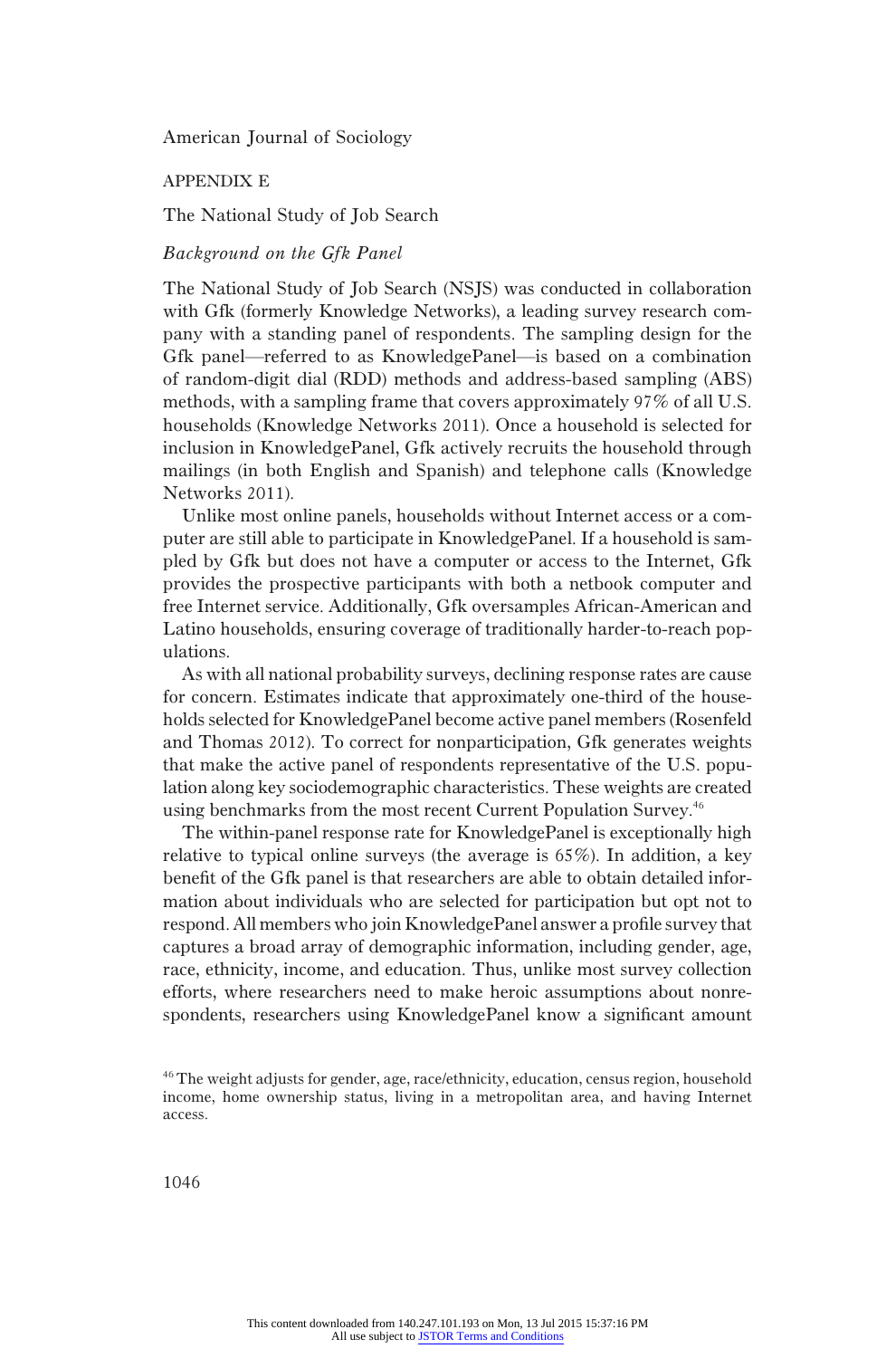about nonparticipants among the active panel. This information is useful in testing for differential selection based on key demographic variables, and it allows the researchers to create weights to adjust the survey sample for nonresponse (Knowledge Networks 2011). One additional concern about standing online panels is the issue of respondent fatigue. To address this concern, Gfk attempts to assign no more than one survey of approximately 15 minutes in length to each respondent in a given week (Knowledge Networks 2011).

Recent analyses by leading social science methodologists indicate that survey results produced by KnowledgePanel are similar to survey results obtained through more traditional sampling and survey methods (Chang and Krosnick 2009; Yaeger et al. 2011); although Smith (2003) found that KnowledgePanel produced higher levels of don't know responses and slightly more extreme responses to agree/disagree scales than found in the GSS.

Articles using survey data collected through KnowledgePanel have been published in leading peer-review social science journals, including American Sociological Review, Social Forces, American Journal of Political Science, American Political Science Review, Public Opinion Quarterly, and Journal of Personality and Social Psychology. Additionally, the NSF-funded Time-Sharing Experiment for the Social Sciences (TESS), a program that funds population-based survey experiments for social scientists, relies on KnowledgePanel to conduct all of its survey research. We believe that, overall, the data produced through KnowledgePanel are comparable or favorable relative to other survey data collection efforts, thus giving us confidence in the quality of the data for the NSJS survey.

#### National Study of Job Search

The NSJS was conducted with KnowledgePanel respondents and was fielded between February 8, 2013, and February 25, 2013. The target population for the NSJS was noninstitutionalized adults ages 18–64 who were residing in the United States and who had looked for work over the previous four weeks. The NSJS also oversampled African-American respondents to ensure that there would be an adequate sample for statistical comparisons with white respondents.

To recruit participants for the NSJS, Gfk sampled 19,509 of its KnowledgePanel members and sent email invitations to this group to screen them for eligibility. Of those 19,509 individuals, 11,231 (57.6%) completed the screening items. We screened individuals for eligibility on two items. First, the respondent had to provide informed consent. Second, the respondent had to have been looking for work in the four weeks prior to participating in the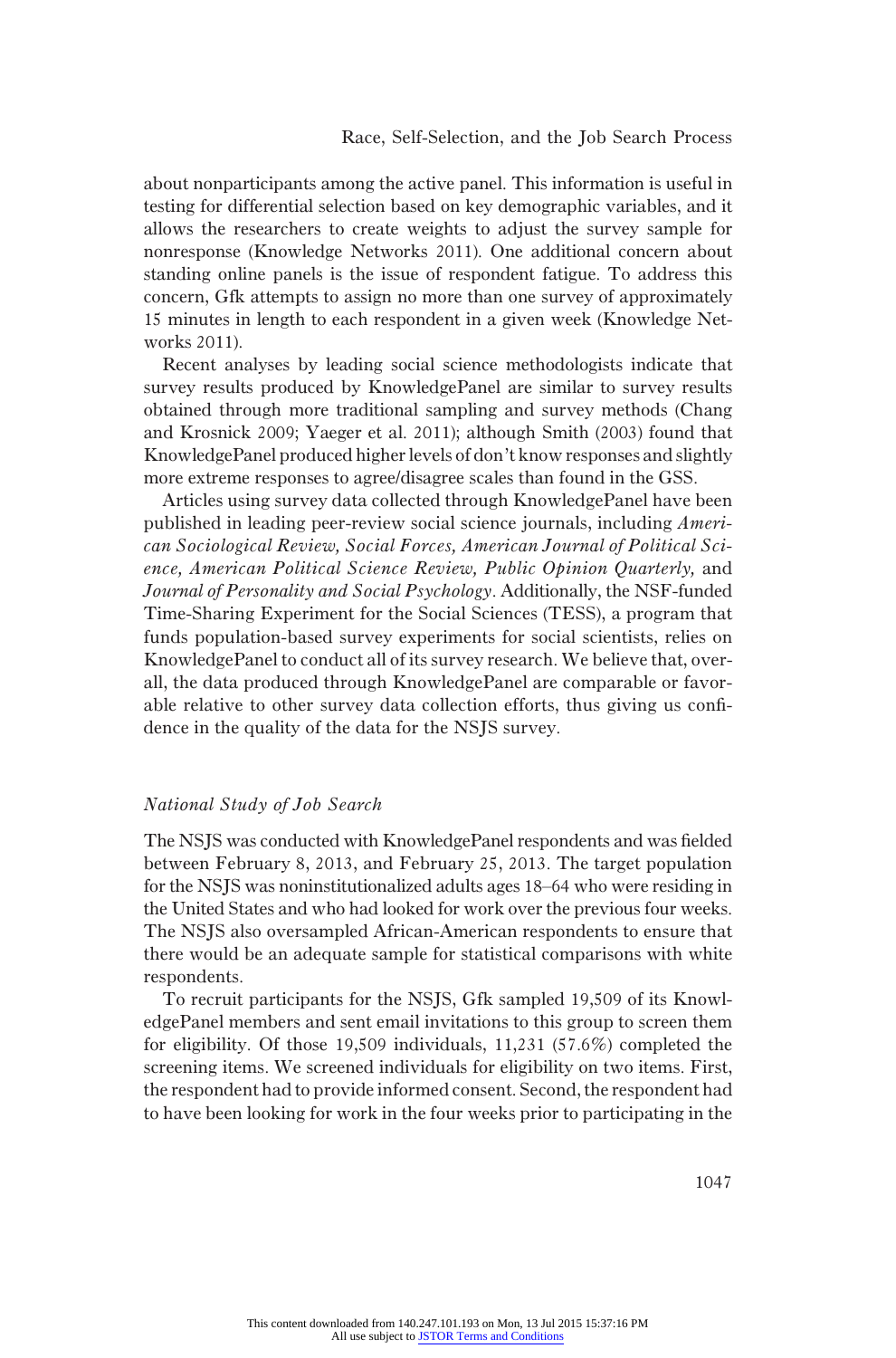survey. Of the 11,231 respondents who completed the screening items, 2,092 (18.6%) were eligible to participate in the NSJS. Of those eligible for participation, 98.5% completed the survey. To ensure comparability with the NJUI sample of UI recipients, we limit our NSJS sample to respondents who were not employed full-time. This exclusion led to the removal of 655 respondents (32% of the NSJS sample). The median length of time it took respondents to complete the NSJS survey was 24 minutes.

The NSJS collected detailed information about respondents' employment histories, their job search behaviors and goals for the future, and their experiences with workplace discrimination. The information collected through the NSJS enabled us to produce comparable measures to those in the NJUI survey as well as to understand other aspects of respondents' social and economic experiences not captured by the NJUI data. We view the NSJS data set and analyses as an ideal supplement to the NJUI data set and analyses. Together, these two surveys provide insights into racial differences in job search behavior and the mechanisms underlying these racial differences; they increase our confidence that the findings are generalizable beyond a single sample.

#### APPENDIX F

The Job Offer and Wage Offer Consequences of Search Breadth

Rather than limiting oneself to a narrow range of job prospects, black job seekers cast a wide net in their search process. In this appendix, we consider the consequences of these supply-side processes—rarely captured in studies of job search—for labor market outcomes. In particular, we investigate the potential consequences of search breadth with respect to the likelihood of receiving a job offer and the quality of the offers received (i.e., wages). While this analysis can provide important supplementary insights about the dynamics under investigation, we view it as primarily suggestive and in support of future research.

Of all the possible implications of search breadth, the one most pressing for those out of work is the likelihood of receiving a job offer. In this analysis, we explore the association between search breadth and search success by regressing the receipt of a job offer on search breadth (the number of distinct job titles applied to relative to the total number of jobs titles listed), race, and the set of controls included in the full models presented above. We also include a quadratic term for search breadth since the consequences of this variable appear to be nonlinear. Using a probit regression model, the findings (presented in the left panel of fig. F1) indicate that breadth of search is associated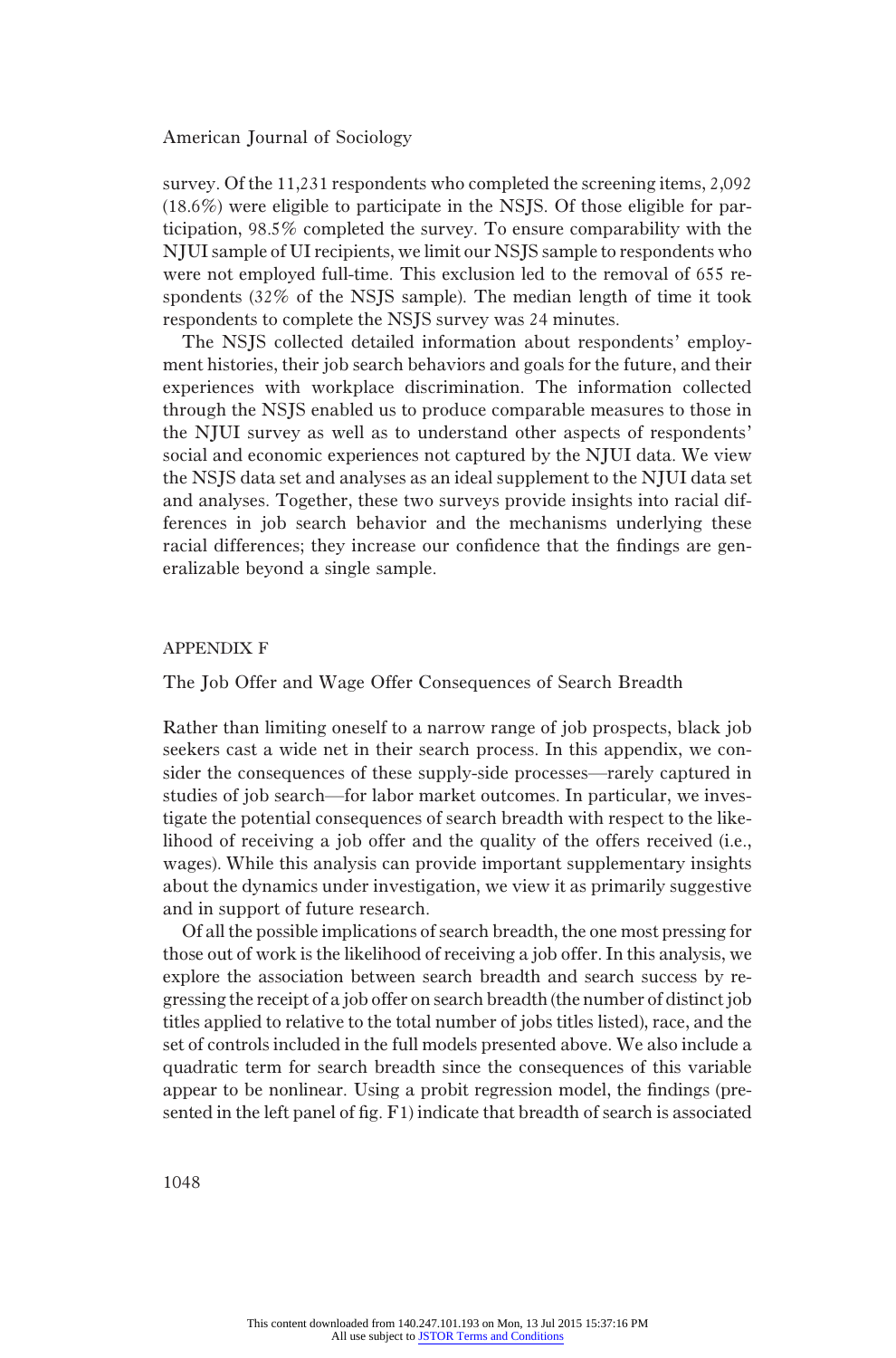



FIG. F1.—All analyses conducted at the 23-category level of aggregation. Data come from the National Study of Job Search.

with a statistically significant higher probability of receiving a job offer.<sup>47</sup> While the relationship between search breadth and the probability of a job offer declines somewhat among high-breadth searchers, for the majority of the distribution we see a strong positive association between search breadth and the probability of receiving a job offer. With respect to the basic goal of getting a job, then, it appears that there may be good reason for job seekers to cast a wide net in their search process. While we find no racial differences in the impact of search breadth on the likelihood of receiving an offer, black job seekers presumably benefit from this strategy as a result of the greater average breadth of their search.

Search breadth may have positive consequences for the reemployment of job seekers, providing some justification for this strategy. At the same time, there may be potential costs associated with a broad search strategy. A second important component to success in job search is the wage associated with new employment. We consider the consequence of search breadth for this indicator of employment quality by modeling as our dependent variable the highest hourly wage an individual was offered during the course of the survey, logged to account for skew. Using the CEM sample matched on race

 $47$  In fig. F1, search breadth is measured at the 23-category level of occupational aggregation. The findings are substantively consistent at the 96-category level of occupational aggregation.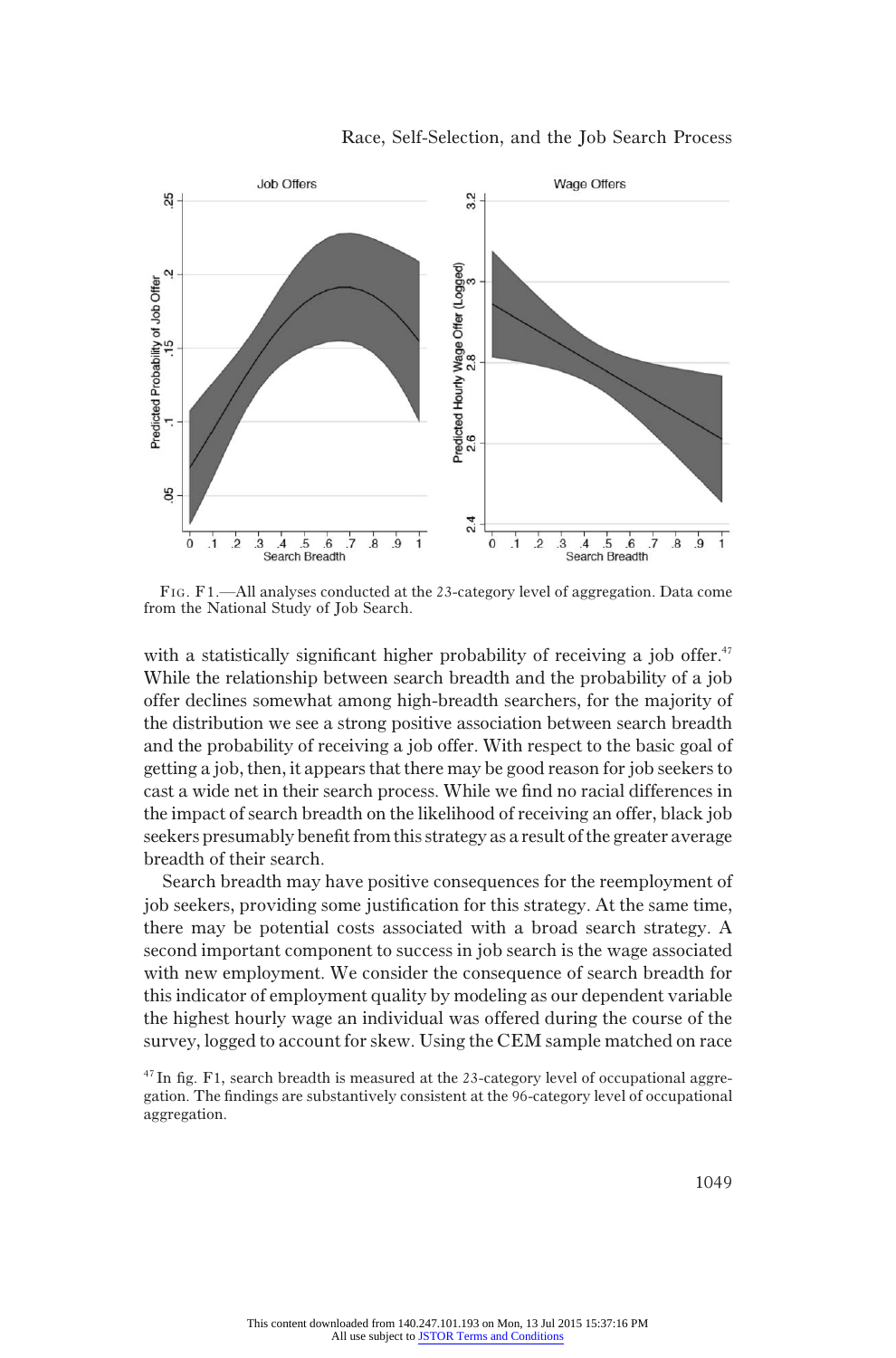and the full set of control variables used in the main analyses, we find that search breadth is negatively associated with wage offers. The right panel in figure F1 plots predicted wage offers by levels of search breadth, with all other covariates held at their mean. Our results indicate that average wage offers fall steadily with increasing search breadth.<sup>48</sup>

Overall, then, job seekers appear to pay a price for adopting a broad search strategy, with those who are successful in finding work winding up with significantly lower wages.<sup>49</sup> Of course, there may be some concerns about endogeneity here. Those who anticipate difficulties finding work may adopt a broad strategy and be destined for lower wages, but for reasons unrelated to search breadth. We attempt to control for worker quality by including an extensive range of controls—including prior earnings, prior occupation and industry, and duration of unemployment. These variables likely assist in accounting for a number of unobserved respondent characteristics, such as family background and quality of schooling. At the same time, it is possible that some unmeasured characteristics may remain.We view these findings as a first attempt to explore the consequences of search breadth for job seekers' labor market outcomes, and we encourage future research along these lines.

#### REFERENCES

- Allgood, Sam, William Bosshardt, Wilbert van der Klaauw, and Michael Watts. 2004. "What Students Remember and Say about College Economics Years Later." American Economic Review 94 (2): 259–65.
	- Alonso-Villar, Olga, Coral del Rio, and Carlos Gradin. 2012. "The Extent of Occupational Segregation in the United States: Differences by Race, Ethnicity, and Gender." Industrial Relations 51 (2): 179–212.
- Altonji, Joseph G., and Rebecca M. Blank. 1999. "Race and Gender in the Labor Market." Handbook of Labor Economics 3:3143–3259.
- Bertrand, Marianne, and Sendhil Mullainathan. 2004. "Are Emily and Greg More Employable than Lakisha and Jamal? A Field Experiment on Labor Market Discrimination." American Economic Review 94:991–1013.
	- Blackwell, Matthew, Stefano Iacus, Gary King, and Giuseppe Porro. 2009. "cem: Coarsened Exact Matching in Stata." Stata Journal 9 (4): 524–46.
	- BLS (Bureau of Labor Statistics). 2010. "Household Data Annual Averages: Unemployed Jobseekers by Sex, Age, Race, Hispanic or Latino Ethnicity, and Active Jobsearch Methods Used." http://www.bls.gov/cps/cpsaat33.pdf.

48Tests for nonlinearities in the association between search breadth and wages were not statistically significant.

49These results may help to explain the racial wage gap. However, they are less consistent with the wage gap by gender (given that women search narrowly, but also receive lower wages than their male counterparts). We suspect this has to do with the pairing of narrow search and lower paying occupations for female job seekers. While women generally target their search among lower paying occupations, blacks do not cluster applications in lower paying occupations, but instead appear to pay a penalty for broad search.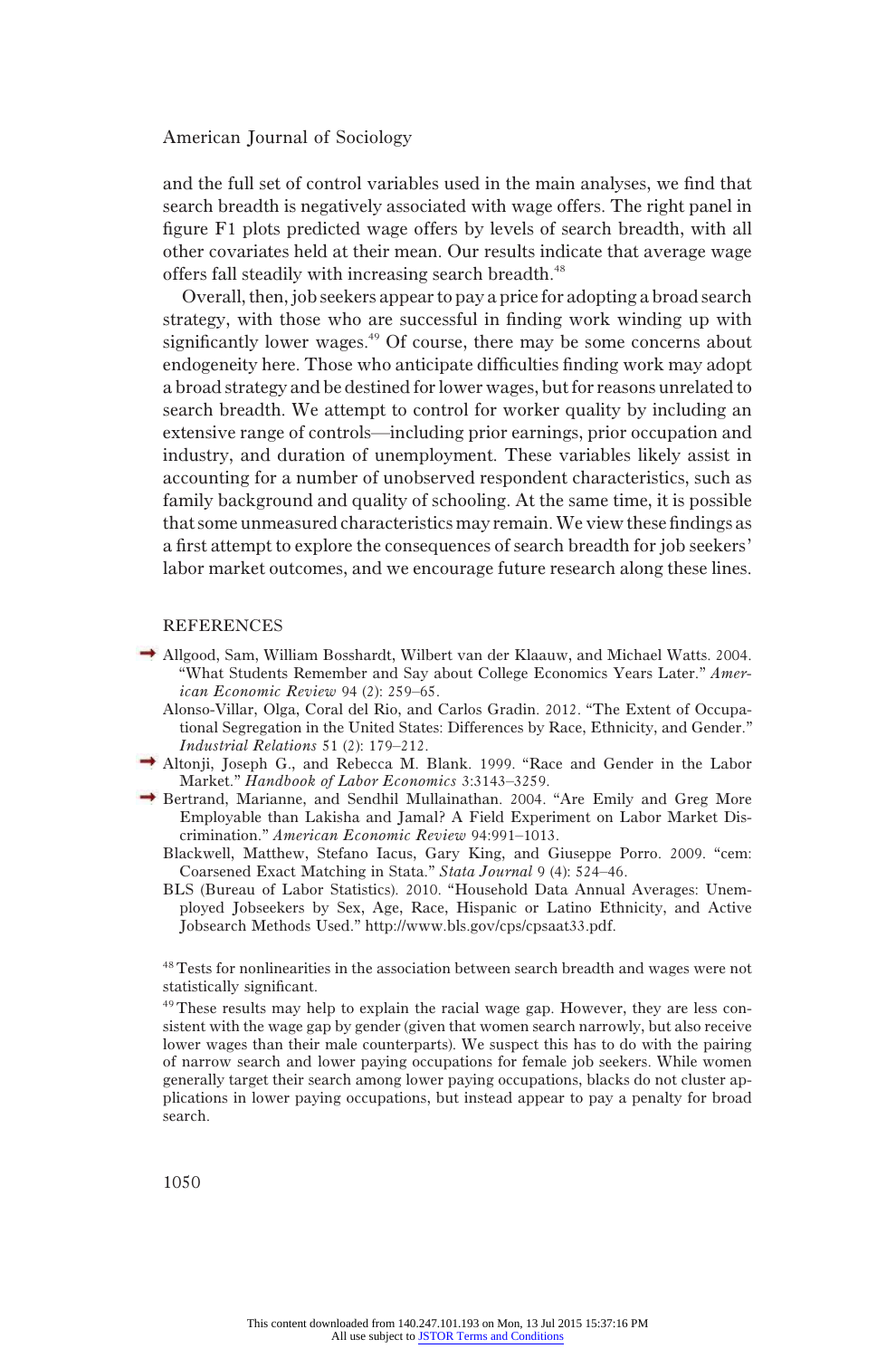- Bode, Chrisoph, Stephan M. Wagner, Kenneth J. Petersen, and Lisa M. Ellram. 2011. "Understanding Responses to Supply Chain Disruptions: Insights from Information Processing and Resource Dependence Perspectives." Academy of Management Journal 54 (4): 833–56.
- Borjas, George J., and Stephen G. Bronars. 1989. "Consumer Discrimination and Self-Employment." Journal of Political Economy 97:581–605.
- Bowles, Samuel. 1998. "Endogenous Preferences: The Cultural Consequences of Markets and Other Economic Institutions." Journal of Economic Literature 36 (1): 75–111.
- Carrington, William J., and Kenneth R. Troske. 1998. "Interfirm Segregation and the Black/White Wage Gap." Journal of Labor Economics 16 (2): 231–60.
- Chang, Linchiat, and Jon A. Krosnik. 2009. "National Surveys via RDD Telephone Interviewing Versus the Internet: Comparing Sample Representativeness and Response Quality." Public Opinion Quarterly 73 (4): 641-78.
- Chung, Y. Barry. 2002. "Career Decision-Making Self-Efficacy and Career Commitment: Gender and Ethnic Differences among College Students." Journal of Career Development 28 (4): 277–84.
- Collins, Sharon M. 1983. "The Making of the Black Middle Class." Social Problems 30 (4): 369–82.
	- Corcoran, Mary, Linda Datcher, and Greg J. Duncan. 1980. "Information and Influence Networks in Labor Markets." Pp. 1–38 in Five Thousand American Families: Patterns of Economic Progress, vol. 8. Edited by Greg J. Duncan and James N. Morgan. Ann Arbor, Mich.: Institute for Social Research.
- Correll, Shelley J. 2001. "Gender and the Career Choice Process: The Role of Biased Self-Assessments." American Journal of Sociology 106:1691–1730.
- ———. 2004. "Constraints into Preferences: Gender, Status, and Emerging Career Aspirations." American Sociological Review 69 (1): 93–113.
- $\rightarrow$  Correll, Shelley J., Stephen Benard, and In Paik. 2007. "Getting a Job: Is There a Motherhood Penalty?" American Journal of Sociology 112 (5): 1297–1339.
	- Cowell, Frank A. 2011. Measuring Inequality, 3d ed. New York: Oxford University Press.
	- Demiralp, Berna. 2007. "A Model of Occupational Choice with Moral Hazard and Human Capital Accumulation." Working Paper. Old Dominion University.
	- England, Paula. 1989. "An Overview of Segregation and the Sex Gap in Pay." Paper presented at the meetings of the American Statistical Association, 1989.
- England, Paula, George Farkas, Barbara Kilbourne, and Thomas Dou. 1988. "Explaining Occupational Sex Segregation and Wages: Findings from a Model with Fixed Effects." American Sociological Review 53 (4): 544–58.
	- Falcon, Luis, and Edwin Melendez. 2001 "Racial and Ethnic Differences in Job Searching in Urban Centers." Pp. 341–71 In Urban Inequality: Evidence from Four Cities, edited by Alice O'Connor, Chris Tilly, and Lawrence Bobo. New York: Russell Sage Foundation.
- Fernandez, Roberto M., and Isabel Fernandez-Mateo. 2006. "Networks, Race, and Hiring." American Sociological Review 71:42–71.
	- Fernandez, Roberto M., and Colette Friedrich. 2011. "Gender and Race Sorting at the Application Interface." Industrial Relations 50 (4): 591–609.
- Fernandez, Roberto M., and Nancy Weinberg. 1997. "Sifting and Sorting: Personal Contacts and Hiring in a Retail Bank." American Sociological Review 62 (December): 883–902.
- Firebaugh, Glenn, and Jack P. Gibbs. 1985. "User's Guide to Ratio Variables." American Sociological Review 50 (5): 713–22.
- Francis, Becky. 2002. "Is the Future Really Female? The Impact and Implications of Gender for 14–16 Year Olds' Career Choices." Journal of Education and Work 15 (1): 75–88. Freeman, Richard. 1976. The Black Elite. New York: McGraw Hill.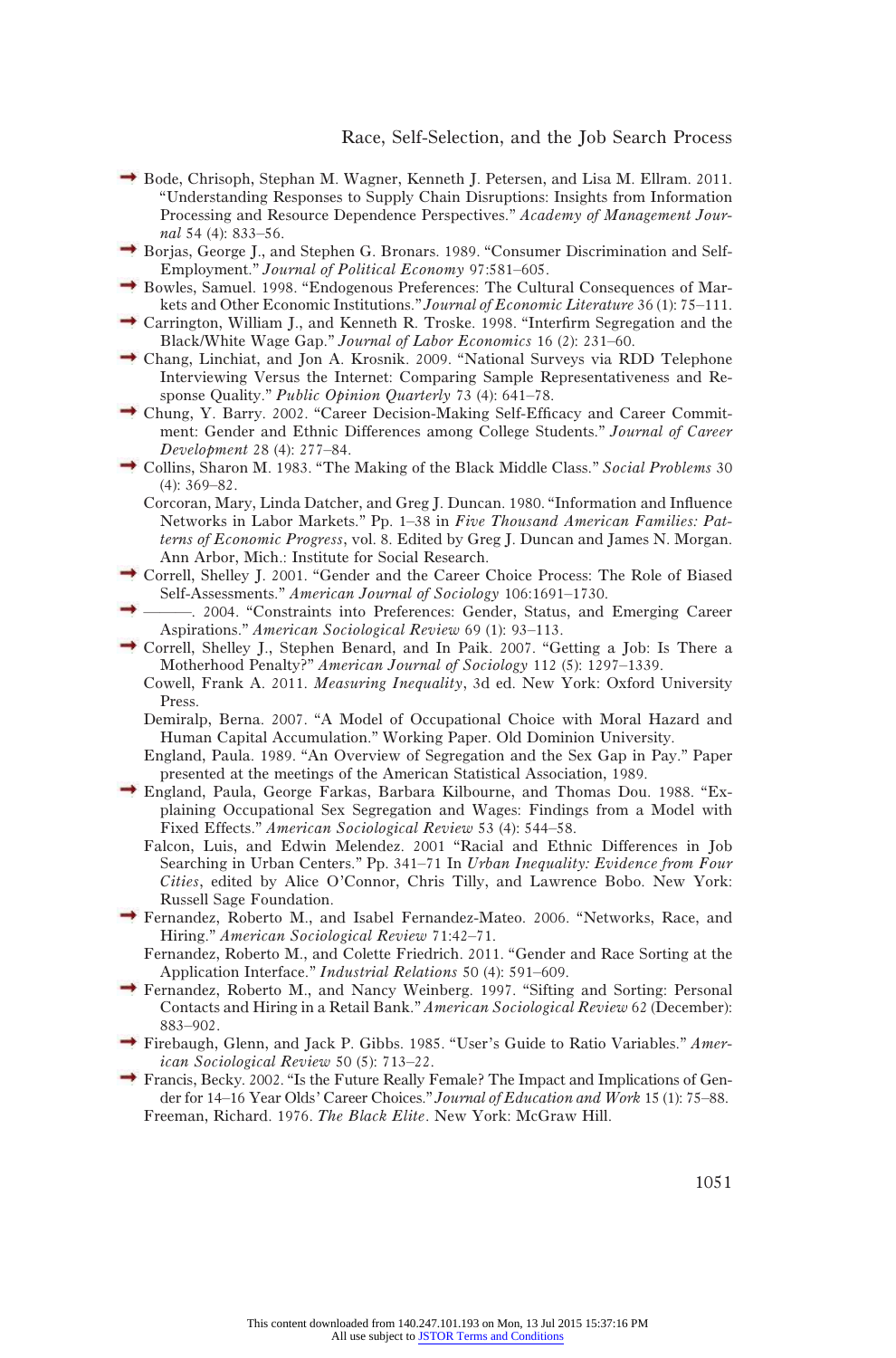Fryer, Roland G., Jr., Devah Pager, and Jorg L. Spenkuch. 2011. "Racial Disparities in Job Finding and Offered Wages." NBER Working Paper No. 17462. Cambridge, **Mass** 

- Gangl, Markus. 2006. "Scar Effects of Unemployment: An Assessment of Institutional Complementarities." American Sociological Review 71 (6): 986–1013.
	- -. 2010. "Causal Inference in Sociological Research." Annual Review of Sociology 36:21–47.
- Gauchat, Gordon, Maura Kelly, and Michael Wallace. 2012. "Occupational Gender Segregation, Globalization, and Gender Earnings Inequality in U.S. Metropolitan Areas." Gender and Society 26 (5): 718–47.
- Goldsmith, Arthur, Stanley Sedo, William Darity, Jr., and Darrick Hamilton. 2004. "The Labor Supply Consequences of Perceptions of Employer Discrimination During Search and On-the-Job: Integrating Neoclassical Theory and Cognitive Dissonance." Journal of Economic Psychology 25:15–39.
- Goren, Paul, Christopher M. Federico, and Miki Caul Kittilson. 2009. "Source Cues, Partisan Identities, and Political Value Expression." American Journal of Political Science 53 (4): 805–20.
	- Granovetter, Mark. 1974. Getting a Job: A Study of Contacts and Careers. Cambridge, Mass.: Harvard University Press.
	- Greene, Susan D., and Melanie C. L. Martel. 2015. The Ultimate Job Hunter's Guidebook. Stamford, Conn.: Cengage Learning.
	- Green, Gary P., Leann M. Tigges, and Irene Browne. 1995. "Social Resources, Job Search, and Poverty in Atlanta." Research in Community Sociology 5:161–82.
- Green, Gary P., Leann M. Tigges, and Daniel Diaz. 1999. "Racial and Ethnic Differences in Job-Search Strategies in Atlanta, Boston, and Los Angeles." Social Science Quarterly 80:263–78.
- Groves, Robert M. 2006. "Nonresponse Rates and Nonresponse Bias in Household Surveys." Public Opinion Quarterly 70 (5): 646–75.
- → Harding, David. 2003. "Counterfactual Models of Neighborhood Effects: The Effect of Neighborhood Poverty on Dropping Out and Teenage Pregnancy." American Journal of Sociology 109:676–719.
- $\rightarrow$  Heckman, James. 1979. "Sample Selection Bias as a Specification Error." *Econometrica* 47 (1): 153–61.
- -. 1998. "Detecting Discrimination." Journal of Economic Perspectives 12:101–16.
- Heckman, James J., and Guilherme Sedlacek. 1985. "Heterogeneity, Aggregation, and Market Wage Functions: An Empirical Model of Self-Selection in the Labor Market." Journal of Political Economy 93:1077–1125.
- $\rightarrow$  Ho, Daniel E., Kosuke Imai, Gary King, and Elizabeth Stuart. 2007. "Matching as Nonparametric Preprocessing for Reducing Model Dependence in Parametric Causal Inference." Political Analysis 15 (3): 199–236.
	- Holzer, Harry J., and Paul Offner. 2005. "Trends in Employment Outcomes of Young Black Men, 1979–2000." Pp. 11–66 in Black Males Left Behind, edited by Ronald B. Mincey. Washington, D.C.: Urban Institute Press.
- Holzer, Harry J., and Jess Reaser. 2000. "Black Applicants, Black Employees, and Urban Labor Market Policy." Journal of Urban Economics 48:365–87.
- $\rightarrow$  Hout, Michael. 1984. "Occupational Mobility of Black Men: 1962 to 1973." American Sociological Review 49 (3): 308–22.
- $\rightarrow$  Huffman, Matt L., and Philip N. Cohen. 2004. "Racial Wage Inequality: Job Segregation and Devaluation across U.S. Labor Markets." American Journal of Sociology 109 (4): 902–36.
- $\rightarrow$  Iacus, Stefano M., Gary King, and Giuseppe Porro. 2011. "Multivariate Matching" Methods That Are Monotonic Imbalance Bounding." Journal of the American Statistical Association 106 (493): 345–61.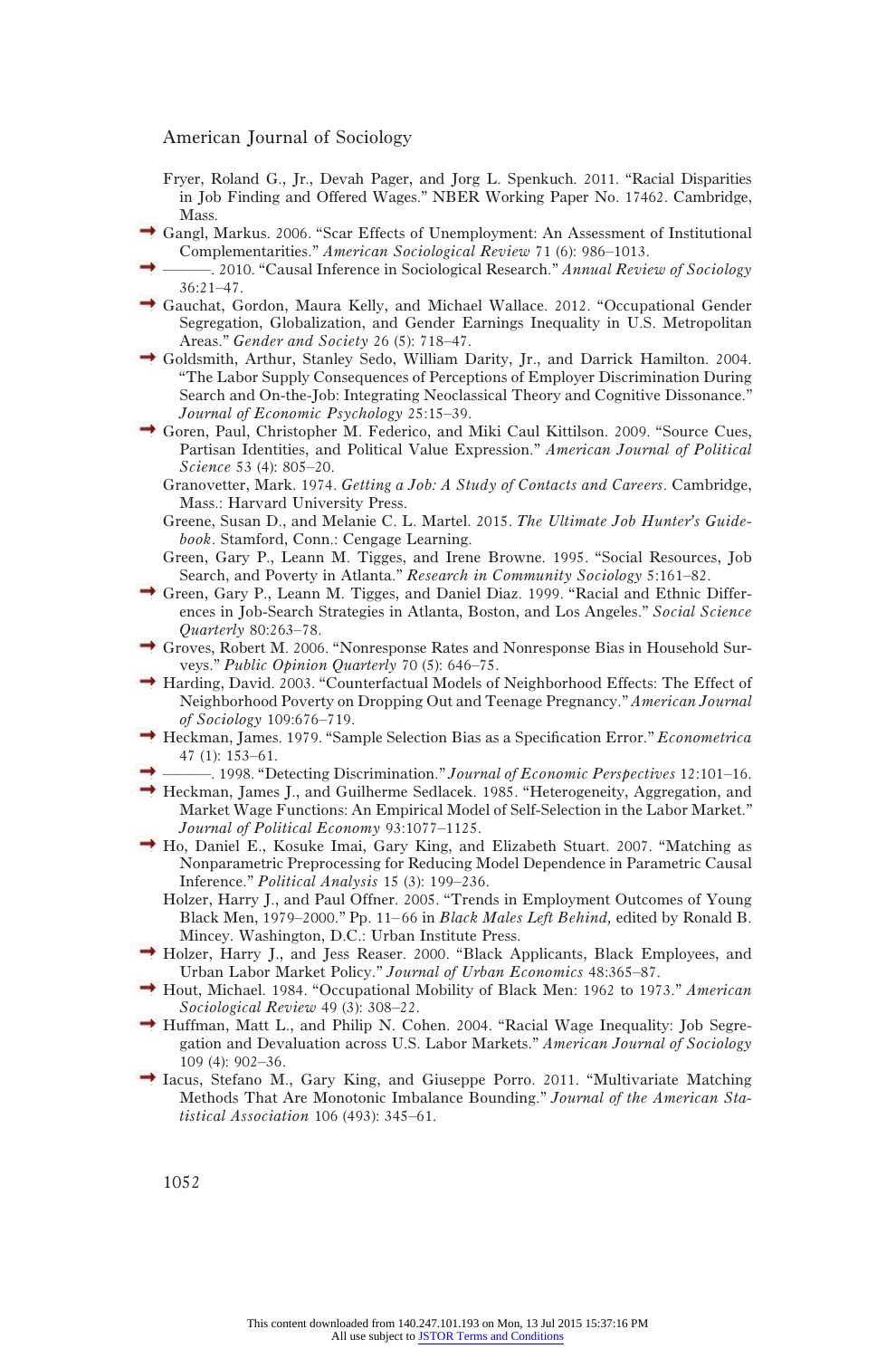- ———. 2012. "Causal Inference without Balance Checking: Coarsened Exact Matching." Political Analysis 20:1–24.
- Ihlanfeldt, Keith R., and David L. Sjoquist. 1998. "The Spatial Mismatch Hypothesis: A Review of Recent Studies and Their Implications for Welfare Reform." Housing Policy Debate 9 (4): 849–92.
- $\rightarrow$  Imai, Kosuke, Luke Keele, and Dustin Tingley. 2010. "A General Approach to Causal Mediation Analysis." Psychological Methods 15 (4): 309–34.
- Jacobs, Jerry A. 1995. "Gender and Academic Specialties: Trends among Recipients of College Degrees in the 1980s." Sociology of Education 68 (2): 81–98.
- Kambourov, Gueorgui, and Iourii Manovskii. 2009a. "Occupational Mobility and Wage Inequality." Review of Economic Studies 76:731–59.
- -. 2009b. "Occupational Specificity of Human Capital." International Economic Review 50 (1): 63–115.
- Kilbourne, Barbara S., Paula England, George Farkas, Kurt Beron, and Dorothea Weir. 1994. "Returns to Skills, Compensating Differentials, and Gender Bias: Effects of Occupational Characteristics on the Wages of White Men and Women." American Journal of Sociology 100:689–719.
	- Kirschenman, Joleen, and Katherine Neckerman. 1991. "We'd Love to Hire Them, But. . . : The Meaning of Race for Employers." Pp. 203–34 in The Urban Underclass, edited by Christopher Jencks and P. E. Peterson. Washington, D.C.: Brookings Institution.
	- Knowledge Networks. 2011. "Knowledge Networks Methodology." Palo Alto, Calif.: Knowledge Networks.
	- Krueger, Alan B., and Andreas Mueller. 2011. "Job Search, Emotional Well-Being and Job Finding in a Period of Mass Unemployment: Evidence from High-Frequency Longitudinal Data." Brookings Papers on Economic Activity. Spring.
- Lewis, Donald. 1996. "Occupational Crowding." *Economic Record* 72 (17): 107–17.
- $\rightarrow$  Lin, Nan, Walter M. Ensel, John C. Vaughn. 1981. "Social Resources and Strength of Ties: Structural Factors in Occupational Status Attainment." American Sociological Review 46:393–405
- Lippman, Steven A., and John J. McCall. 1976. "The Economics of Job Search: A Survey." Economic Inquiry 14 (June): 155-89.
- Logan, John Allen. 1996. "Opportunity and Choice in Socially Structured Labor Markets." American Journal of Sociology 102:114–60.
- $\rightarrow$  Longhofer, Stanley D., and Stephen R. Peters. 2005. "Self-Selection and Discrimination in Credit Markets." Real Estate Economics 33:237–68.
- Lundberg, Shelly, and Richard Startz. 2007. "Information and Racial Exclusion." Journal of Population Economics 20 (3): 621–42.
- $\rightarrow$  Marx, Matt. 2011. "The Firm Strikes Back: Non-compete Agreements and the Mobility of Technical Professionals." American Sociological Review 76 (5): 695–712.
- Massey, Douglas S., and Roger Tourangeau. 2013. "Where Do We Go From Here? Nonresponse and Social Measurement." ANNALS of the American Academy of Political and Social Science 645 (1): 222–36.
	- Maynard, Douglas C., and Daniel C. Feldman. 2011. Underemployment: Psychological, Economic, and Social Challenges. New York: Springer.
- $\rightarrow$  McGuinness, Séamus. 2006. "Overeducation in the Labour Market." Journal of Economic Surveys 20 (3): 387–418.
- $\rightarrow$  McKee-Ryan, Frances M., and Jaron Harvey. 2011. "'I Have a Job, But . . .': A Review of Underemployment." Journal of Management 47 (4): 962–96.
	- Moss, Philip, and Chris Tilly. 2001. Stories Employers Tell: Race, Skill, and Hiring in America. New York: Russell Sage Foundation.
	- Moss, Scott. 2004. "Women Choosing Diverse Workplaces: A Rational Preference with Disturbing Implications for both Occupational Segregation and Economic Analysis of Law." Harvard Women's Journal 27:1–88.